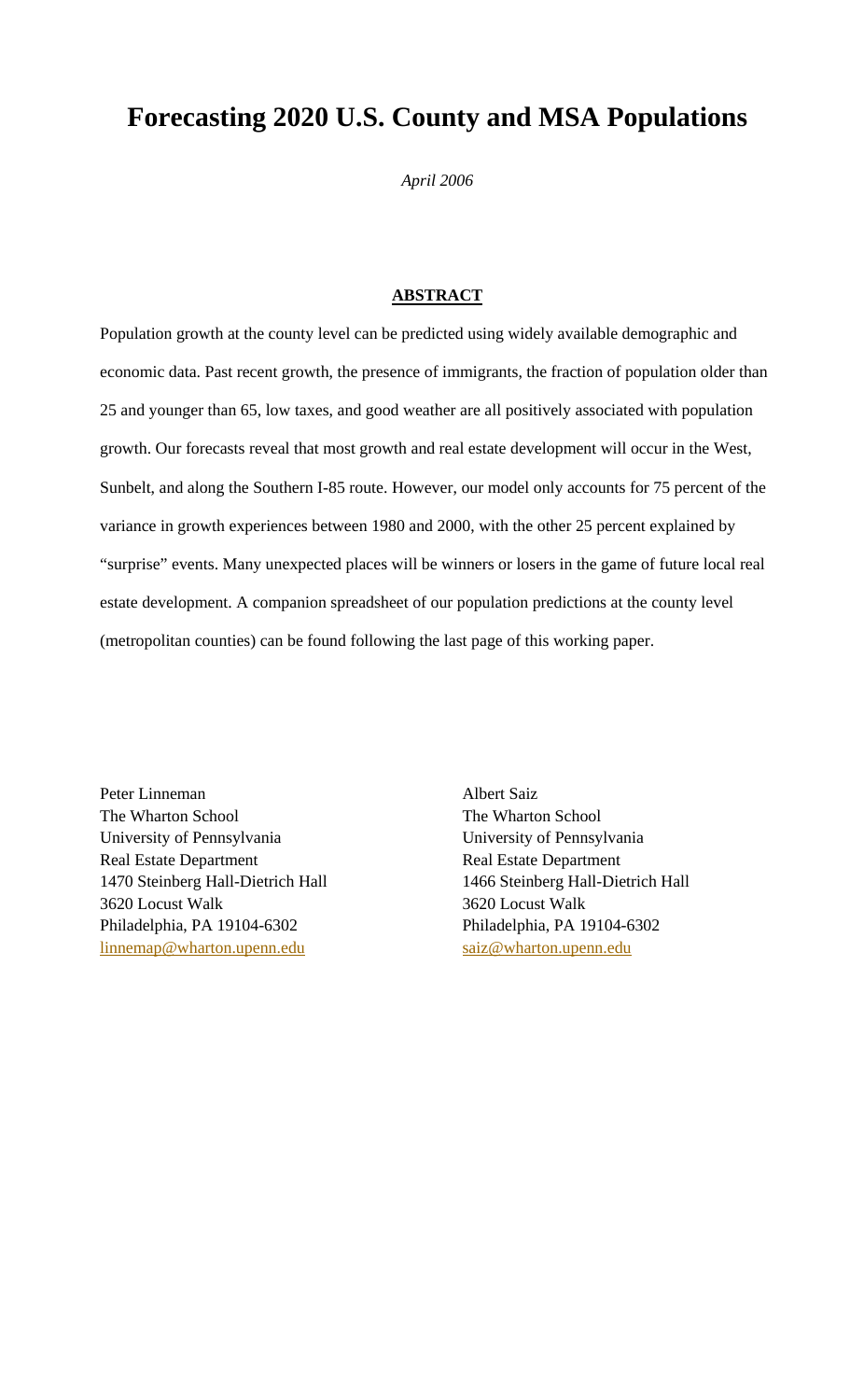Whether using explicit statistical models, recent information on the evolution of local markets, conversations with friends, the latest headlines in the local newspaper, or gut feelings, real estate entrepreneurs are constantly guessing the future demand for their product. Population growth is associated with increased residential demand, increased demand in the office and distribution sectors, and more shoppers to patronize local retail. In short, population growth drives real estate development opportunities.

We examine the key statistical determinants of population growth in U.S. metropolitan counties, identifying characteristics that are important predictors of subsequent population growth. From our statistical analysis we gain a better understanding of the conceptual underpinnings of the population growth across U.S. metropolitan counties during the last 30 years. In addition to learning what makes cities "tick," we are also able to make predictions of population growth for all metropolitan counties in the U.S.

It is perilous to predict the future. However, our model accurately describes the population growth that took place from 1980 to 2000, and past growth forecasts future growth relatively accurately. We therefore believe that our estimates for 2000-2020 population growth will prove to be not too far off the mark. Nevertheless, our statistical work fails to account for about a quarter of all the variation in county population growth. That is, growth surprises do occur, and in some cases they matter a lot. In the 1950s, who would have predicted that Benton County, Arkansas, would emerge as the center of the biggest commercial empire in world history? Spurred by the phenomenal growth of Wal-Mart, Benton County makes the Census list of top 70 counties by population growth. The point is that our statistical analysis cannot predict who the next Sam Walton will be, and where he or she will be based.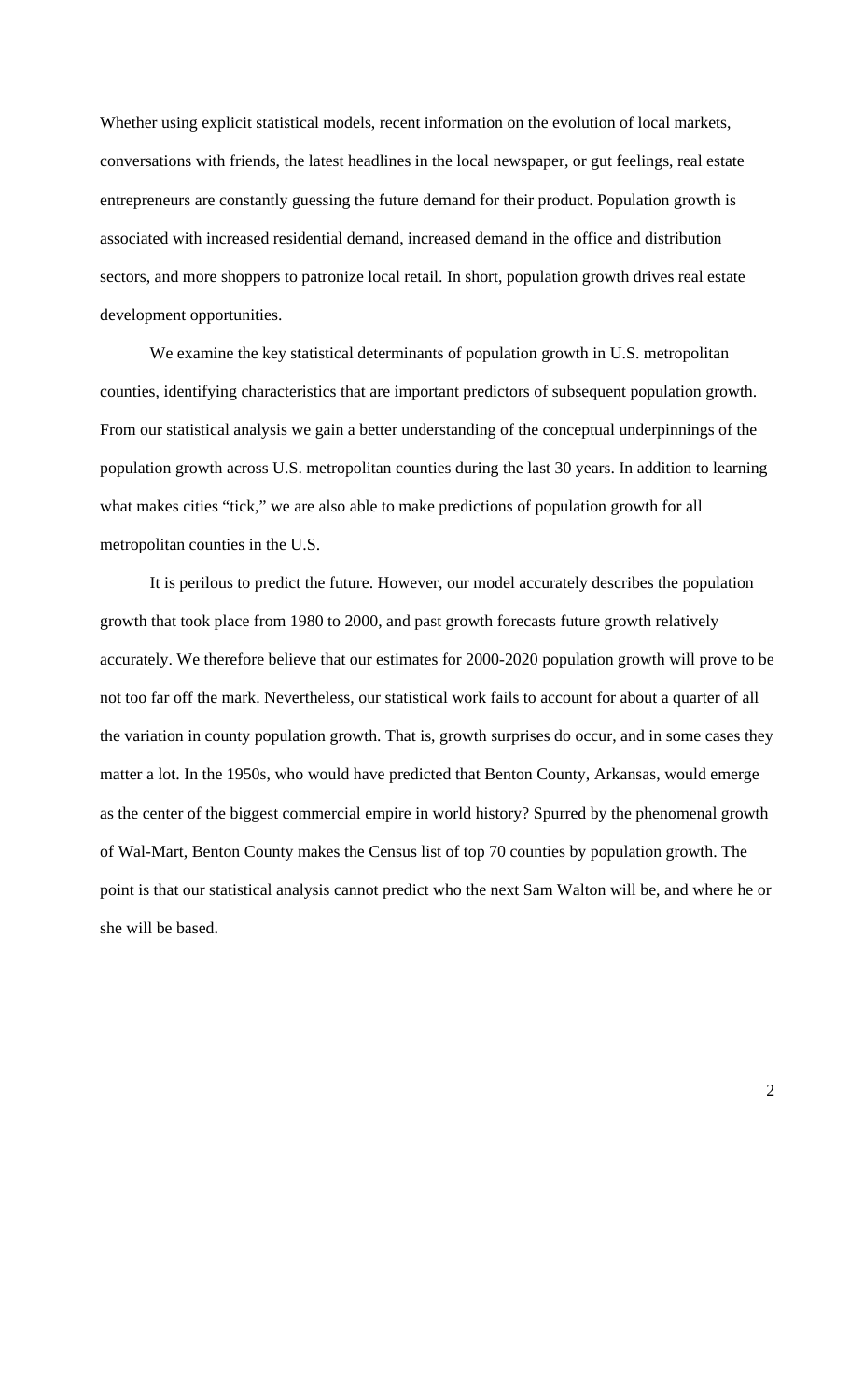## POPULATION GROWTH 1980-2000

Regression analysis allows us to identify some of the key variables that predict future population growth. We explore a variety of variables at the county level. Examples include demographic variables (such as the percentage of individuals older than 65), fiscal variables (such as taxes) and geographic factors (such as local weather and elevation). These variables have predictive power for several reasons. First, they capture attributes of an area that cause it to grow economically, and therefore attract employees. Firm productivity varies across locales for several reasons: the skills and education of their population; accessibility to markets and transportation nodes; the impact of local public finances (taxes and expenditures); and agglomeration economies. The latter refers to firms becoming more productive if they locate closer to similar firms, enabling them to share information, infrastructures, and a pool of relevant workers, and to reduce the transportation costs of their common input and output transactions.

Other variables predict how attractive an area is for prospective inhabitants due to local amenities. Research by Edward Glaeser, Jed Kolko, and Albert Saiz (2001) demonstrates that cities are becoming as important in terms of *consumption* as they used to be in terms of traditional *productivity*. The capacity to generate and retain amenities adds considerably to the appeal of a city. Some cities will attract high-income residents with varied shopping experiences, proximity to attractive activities, good schools, and a strong social milieu that is conductive to both work and play. The attraction to a city on the basis of its physical and social environment represents a major paradigm shift; whereas people formerly followed jobs, jobs now also follow workers.

Thanks to information and ethnic networks, people tend to move to areas where they have social contacts. Thus, metropolitan areas with large immigrant populations, for example, tend to attract yet more immigrants. In addition, the characteristics of the population of a county can predict population growth for simple biological reasons: younger populations tend to be more fertile, while the elderly experience higher mortality rates. Finally, some variables are good predictors of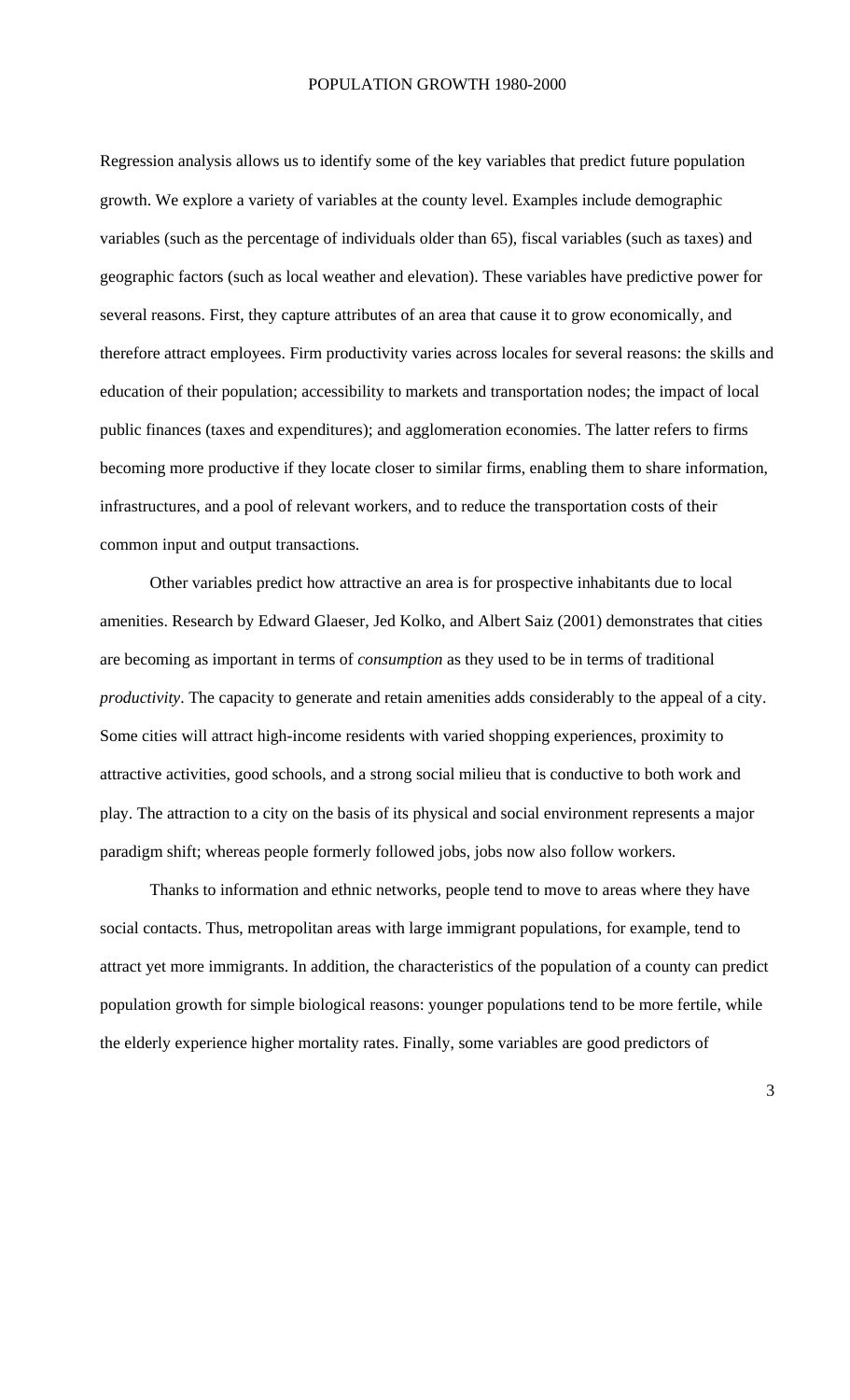population growth even though they are difficult to measure: a vibrant lifestyle, an openness to entrepreneurs, a good climate, and so on.

This study focuses on "metropolitan counties" as defined by the Office of Management and Budget (OMB) in 2000. These are counties that belong to OMB-defined metropolitan areas which are major population centers. We limit ourselves to the continental U.S., excluding Hawaii, Alaska and Puerto Rico. The 804 counties that we examine in our analysis represent 76 percent of all U.S. population in 2000.

The U.S. population has grown by about 10 percent every decade since 1970, and is predicted to continue doing so through 2020. In the 2000, the population was estimated to be 282 million, and by 2020 it is expected to grow to 336 million. This means that



between 2000 and 2020 the population will increase by a staggering 53.7 million. Where will these people live? Our statistical model addresses this question by analyzing county population growth across all metropolitan counties between 1980 and 2000. The focus is on long term urban population growth.

Whereas most of the previous research on city growth has focused on percentage population growth, we use a more relevant growth metric that recognizes that in very small counties, growth rates can be extremely high although the actual number of new people moving into the area is very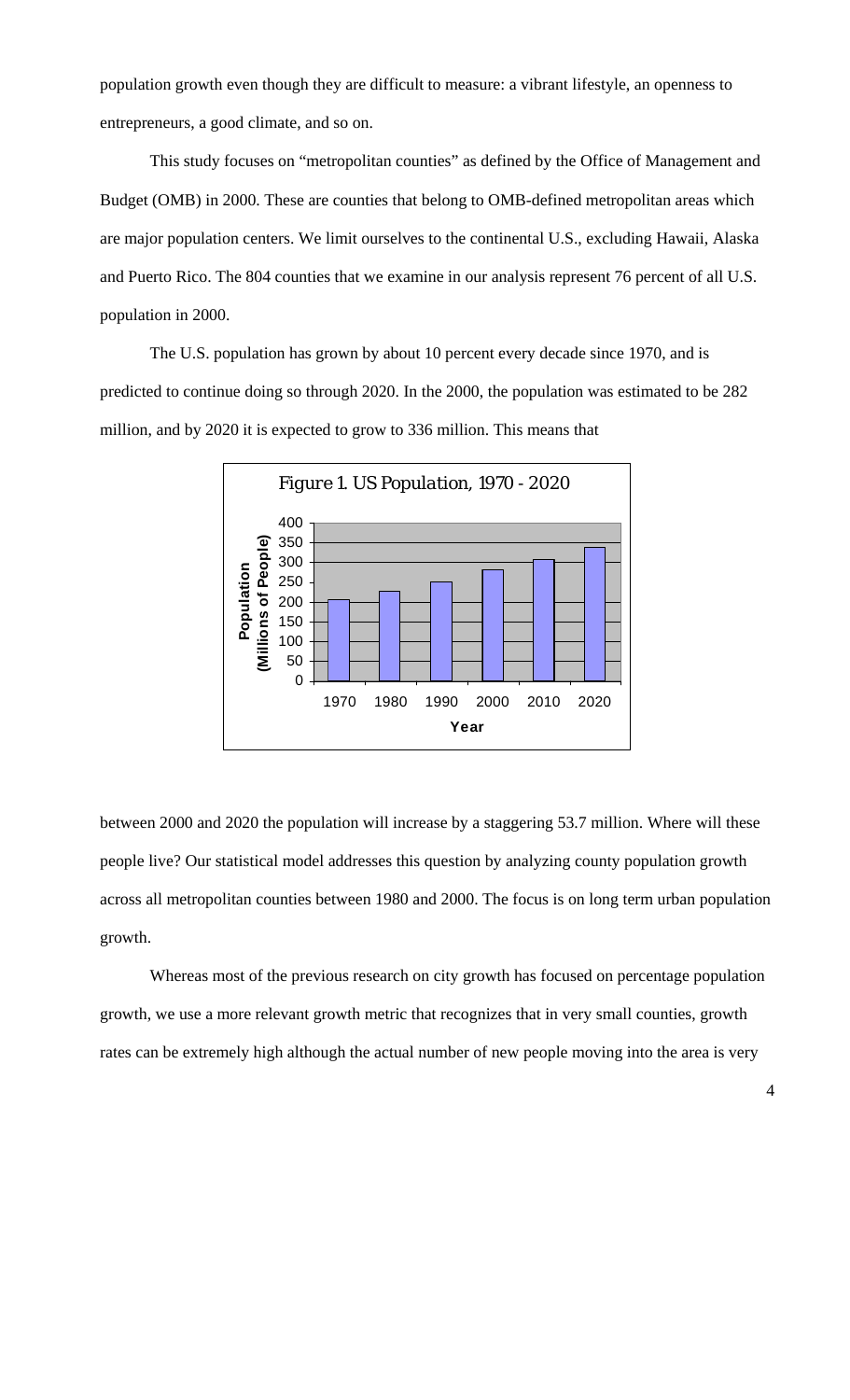small. We calculate the share of county population as a percentage of *total* U.S. population, and use the change in that share between 1980 and 2000 in our statistical analysis. To the best of our knowledge, this is the first time this particular variable has been used in the context of long term growth. Since this measure is relative to the total size of the population, we combine our regression results with Census projections of future population growth to forecast local growth. Table I shows the results of a regression analysis of the change in total population share 1980-2000 as a function of a number of county characteristics in 1980.

The dependent variable in the regressions is multiplied by 10,000 so that our regression coefficients do not display an inordinate number of decimal positions. Table I presents the results, including a variable that has high forecasting power: the "population market share capture" of the county during the period 1970-1980 (growth in the recent past). Thus, we find that recent past growth forecasts future growth. This regression accounts for 75 percent of the variability in county growth.

Our model is rich in specification, including 26 local economic, demographic, political, climatologic, geological, and housing variables. We will focus primarily on describing the impacts of the variables that are most statistically significant, although we will comment on a few variables that we expected to be more important. We begin by noting the importance of recent growth. Our results confirm this result of previous research that used data from different countries, and different geographic definitions (for example, city level forecasts), population growth definitions, and time periods. Everyone (including us) finds that even after controlling for a variety of other variables population growth is extremely persistent; absent other information, the best way to predict a county's population growth is to look at how much it grew in the past decade. It appears that the forces that shape an area's attractiveness have persistent impacts.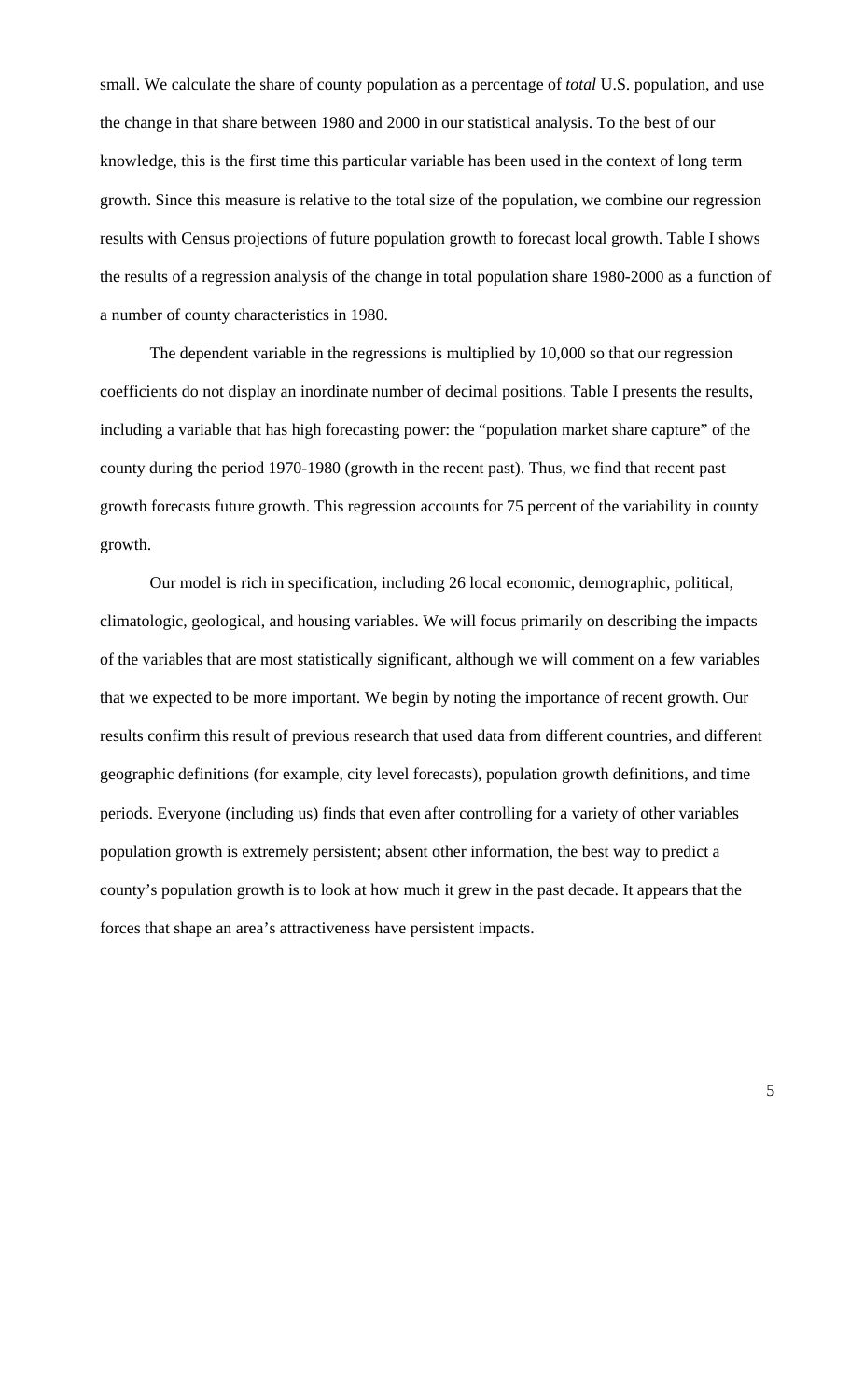| <b>TABLE I</b>                                          |                                                   |  |  |
|---------------------------------------------------------|---------------------------------------------------|--|--|
| US Metropolitan County Growth Model                     |                                                   |  |  |
|                                                         | <b>US Population</b><br>Share Change<br>1980-2000 |  |  |
| Share Foreign Born in 1980                              | 12.621*                                           |  |  |
| % with bachelor's degree or higher in 1980              | $-0.132$                                          |  |  |
| % with less than a high school diploma in 1980          | $-0.188$                                          |  |  |
| % White in 1980                                         | 0.184                                             |  |  |
| % over 65 years old in 1980                             | $-10.873*$                                        |  |  |
| % under 25 years old in 1980                            | $-9.035*$                                         |  |  |
| Income Tax per capita / Income per capita in 1980       | 34.189                                            |  |  |
| Sales Tax per capita / Income per capita in 1980        | $-23.86*$                                         |  |  |
| Log Population Density in 1980                          | 0.512                                             |  |  |
| Log Density Squared in 1980                             | $-0.050$                                          |  |  |
| Presidential Election Vote Over 55% Republican in 1980  | $-0.193$                                          |  |  |
| Presidential Election Vote Below 45% Republican in 1980 | $0.317*$                                          |  |  |
| All State Senators Republican in 1980                   | $-0.407$                                          |  |  |
| All State Senators Democrat in 1980                     | $-0.195$                                          |  |  |
| Log Average Precipitation                               | $-0.681$                                          |  |  |
| Log Average Snowfall                                    | $-0.238$                                          |  |  |
| Log January Average Temperature                         | 0.282                                             |  |  |
| Log Average January Sun Days                            | $1.101*$                                          |  |  |
| Share Housing Older than 30 years                       | $3.040*$                                          |  |  |
| Share Housing Newer than 11 years                       | 5.206*                                            |  |  |
| =1 if county borders an ocean or a Great Lake           | $-0.684*$                                         |  |  |
| Hills or Mountains in County                            | $-0.079$                                          |  |  |
| Northeast                                               | $-0.349$                                          |  |  |
| South                                                   | $-0.357$                                          |  |  |
| West                                                    | $0.351*$                                          |  |  |
| US Population Share Change 1970-1980                    | $1.026*$                                          |  |  |
| Constant                                                | $-2.011$                                          |  |  |
|                                                         |                                                   |  |  |
| Observations                                            | 805                                               |  |  |
| R-squared                                               | 0.76                                              |  |  |
| Robust standard errors in parentheses                   |                                                   |  |  |
| *Significant at 10%                                     |                                                   |  |  |

Immigration has become a primary driver of population growth. In the 1960s, most Americans claimed European or African ancestry, and the number of foreign-born households was relatively low. Between now and 2050, immigrants and their offspring will account for about half of the total growth in U.S. population, and Americans of European and African origin will become *primi inter pares* in a country of Mexican-Americans, Chinese-Americans, Korean-Americans, Indian-Americans, Filipino-Americans, and many others.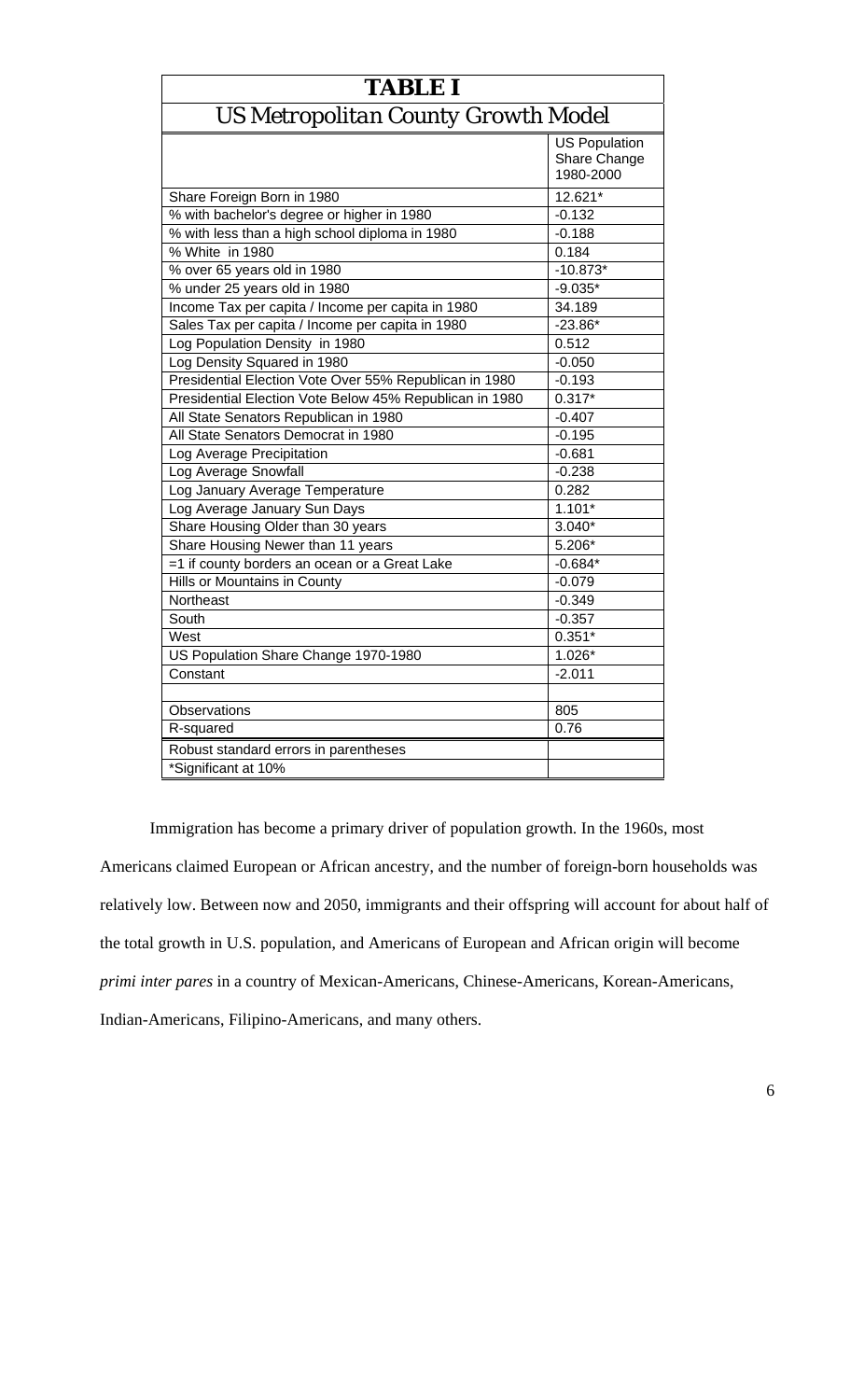It is obvious that immigration will be a key element of county-level growth, but can we forecast where immigrants will settle? The answer to the question is a qualified yes. Immigrants tend to concentrate wherever previous immigrants have settled. Kinship ties, shared language, and the existence of common amenities and public goods, make "immigrant enclaves" attractive to subsequent immigrants. Thus, a county's share of the foreign-born in 1980 was an important predictor of population growth from 1980-2000. And so it will be in the future.

 Previous research by Edward Glaeser and Albert Saiz (2003) has shown that during the last century local educational achievement has been an important explanatory factor for population growth in cities. In short, smart cities grow faster. We find the same to be true at the county level. Specifically, counties with lower shares of high-school dropouts grew more quickly. However, education is a weaker predictor of county growth than metropolitan growth, especially when one includes previous growth trends. This means that education has an important long-run impact, but that short-term changes in education levels are not powerful predictors of short-term changes in growth patterns. Metropolitan areas with highly educated individuals are more productive, allowing them to pay higher wages, which attracts population inflows. On the other hand, highly educated populations are typically more effective in curtailing local residential development at the local level, and may be a counter influence on population growth.

 The age distribution of the population is another predictor of future growth, that is, very young and very old populations tend to grow more slowly. Specifically, we find that population growth is negatively related to both the share of people younger than 25, and older than 65, reflecting the fact that households in their prime earning years are typically older than 25, and younger than 65. Moreover, areas with a major proportion of older residents are less attractive to younger generations.

 Tax rates are not uniform for different municipalities. We use data from the Census of Governments on local taxation (municipal and county) to create two measures of fiscal burden, income taxes and the sales tax. Furthermore, since different individuals typically face different tax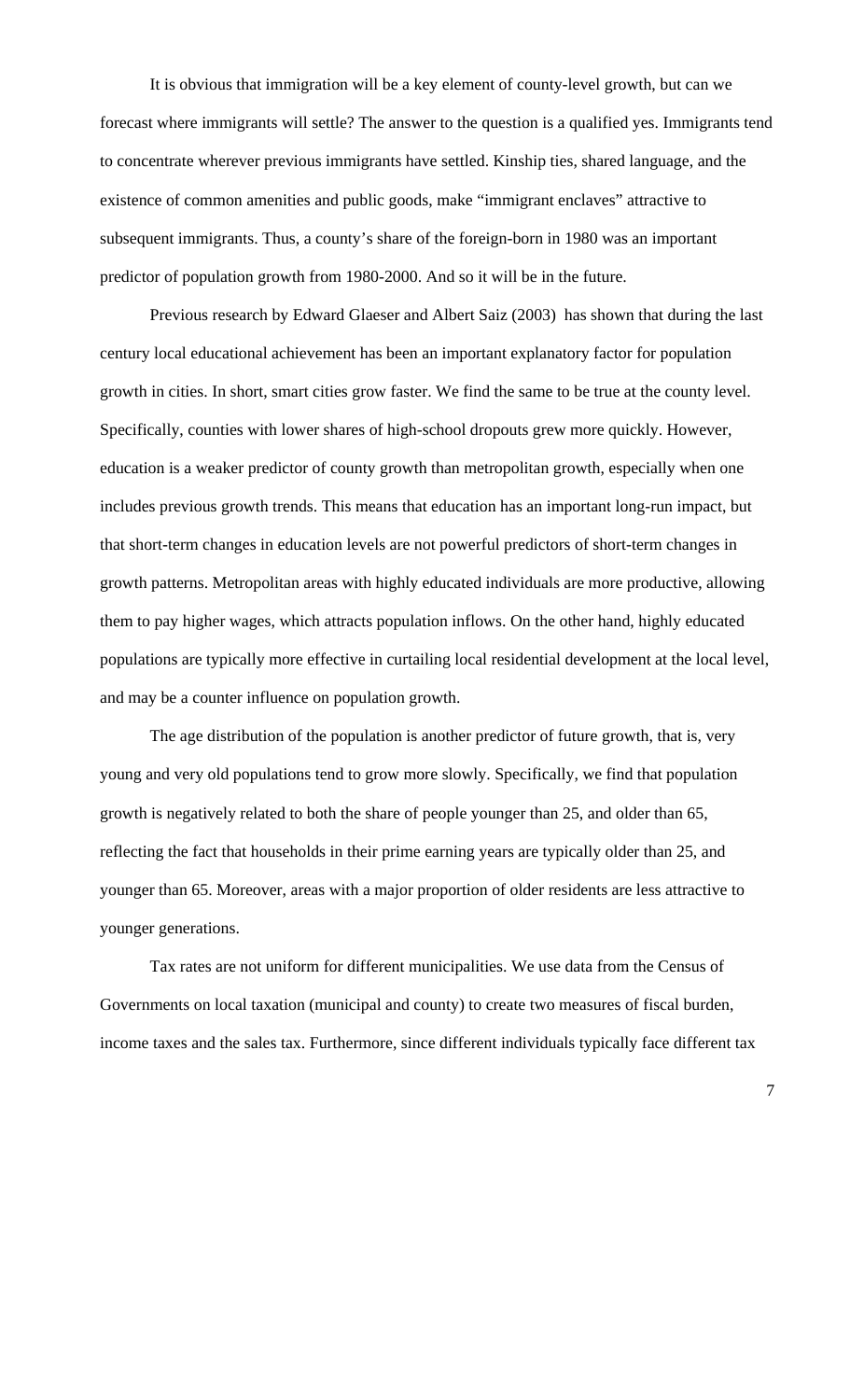rates depending on their location, income, and type of business, we use total tax revenues per capita divided by income per capita to measure a county's tax burden. A high degree of taxation may make a county less attractive to taxpayers and entrepreneurs. On the other hand, higher tax revenues may be associated with a better public schools and public services. Our statistical analysis reveals that the local sales tax burden is generally associated with slower population growth. Since all tax measures are strongly associated, we tentatively conclude that higher taxation discourages local growth. We suspect, however, that the efficiency of local government in spending sensibly, and government efficiency in providing key public services are also important. Studying the factors that are associated with local mismanagement or good government remains a topic for future research.

 We find that population density also matters, although in a complex way. Counties with very low densities tended to grow more slowly. But above a certain threshold, *higher* density is associated with slower growth. This threshold population density corresponds with a median county density of 60 persons per square mile. Therefore, density increases growth up to about 60 people per square mile, after which amenity levels drop and population growth diminishes.

 The impact of demography on politics is a hotly debated topic by political scientists and media pundits. Observations on the growth of "red" states and the demise of "blue" states are commonplace. If we run our analysis with politics as the only variable, we find that Republicandominated counties (based upon presidential and senatorial election data from early 1980s) do tend to grow faster. However, this can be explained by other variables. Republican-dominated counties were already rapidly growing, so it is possible that the new rapidly growing areas are attracting individuals with a more libertarian or conservative outlook. Moreover, many of the metropolitan areas in "red" states have geographic attributes that are associated with growth. When we control for these other factors, we find that political orientation is not strongly associated with growth. There is a weak link, however, between the 1980 presidential results and subsequent county growth. Almost half of the counties in our sample of 804 metropolitan counties had between 45 - 55 percent support for Ronald Reagan. A number of counties were more polarized, with more than a 55 percent share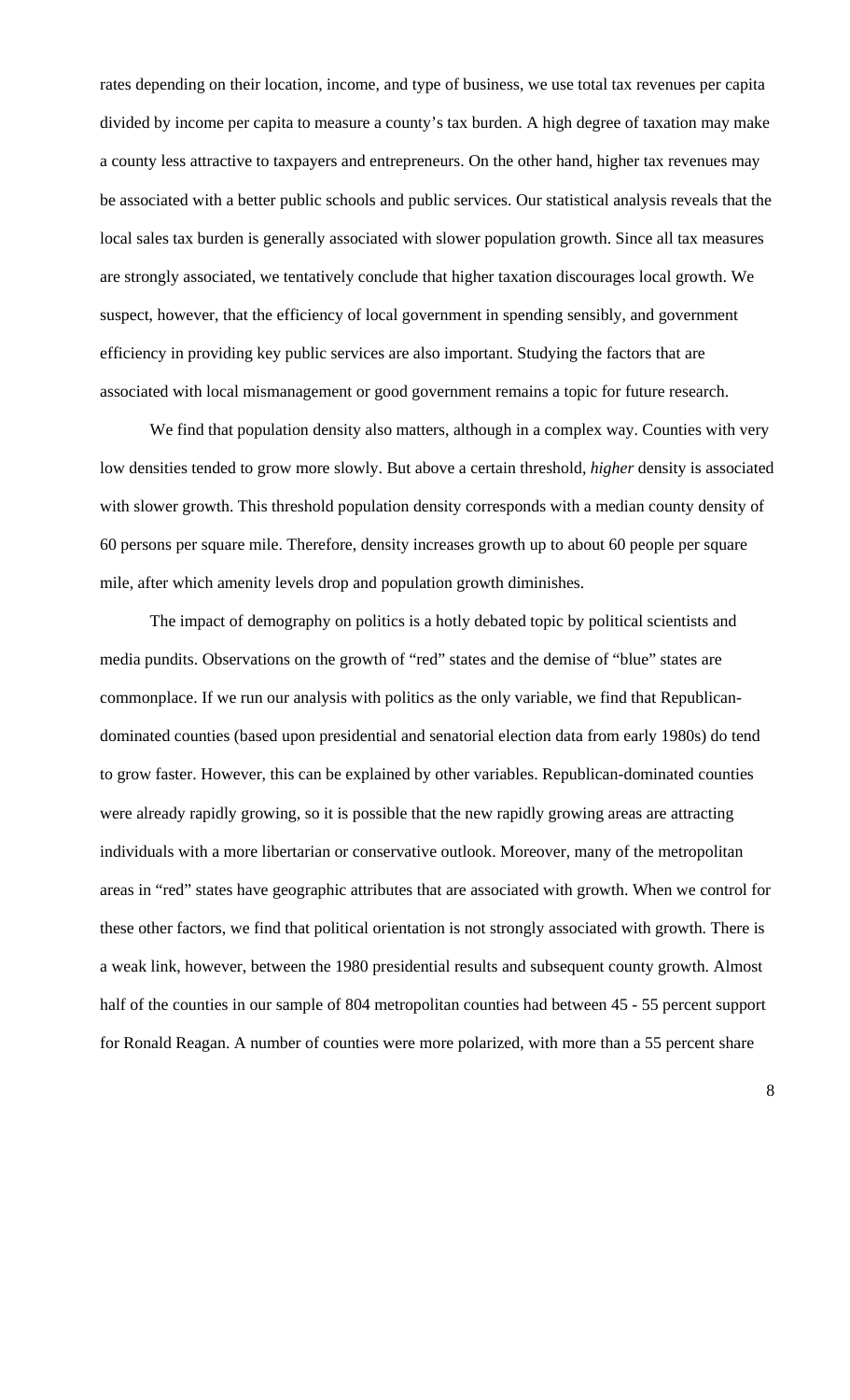for either Reagan (about 40 percent) or Carter (about 12 percent). These strongly Democratic counties grew significantly faster during the 1980-2000 period, controlling for a host of other variables. It is unclear why.

 Some of the most powerful predictors of county population growth during our sample years are weather-related. Briefly put, Americans are rapidly leaving cold, damp, and snowy areas for sunnier and drier climates. Both a West regional indicator and "good weather" variables are strong predictors of population growth. All of the weather variables (snowfall, precipitation, temperature, and sun days) are interrelated, with the number of sun days in January being the variable that comes out more strongly in our analysis. In short, people are moving to "the bright side." We speculate that there may be a geopolitical economic shift from the Atlantic to the Pacific area, motivated by changing trade links and the emergence of China and India as global powerhouses. The impact of globalization on population growth remains an understudied topic for future exploration.

 The age distribution of the county's housing stock also has some predictive power, confirming previous research by Edward Glaeser and Joseph Gyourko (2005). Areas with large amounts of new housing have three important attributes that favor growth: they are favorably inclined to development; they have a large recent demand relative to pre-existing housing; and their housing stock is more in line with modern housing preferences. Interestingly, there is some (weak) evidence that having a very old housing stock is mildly correlated with relatively faster growth than would otherwise be the case. The very old housing stock that has survived was generally built for high-income families, hence are of good quality. Since declining cities such as New Orleans, Detroit, and Buffalo have massive and valuable housing stocks, reduced housing demand translated into lower housing prices, and made these cities a bit less unattractive. All things equal, areas with older housing stocks experienced slower decline than expected.

Counties that are adjacent to the coastlines of the Atlantic, Pacific, and Great Lakes, tend to grow more slowly than inland counties. Coastal areas in the west and northeast often have restrictive zoning, which raises prices and discourages growth. However, there appears to be no relationship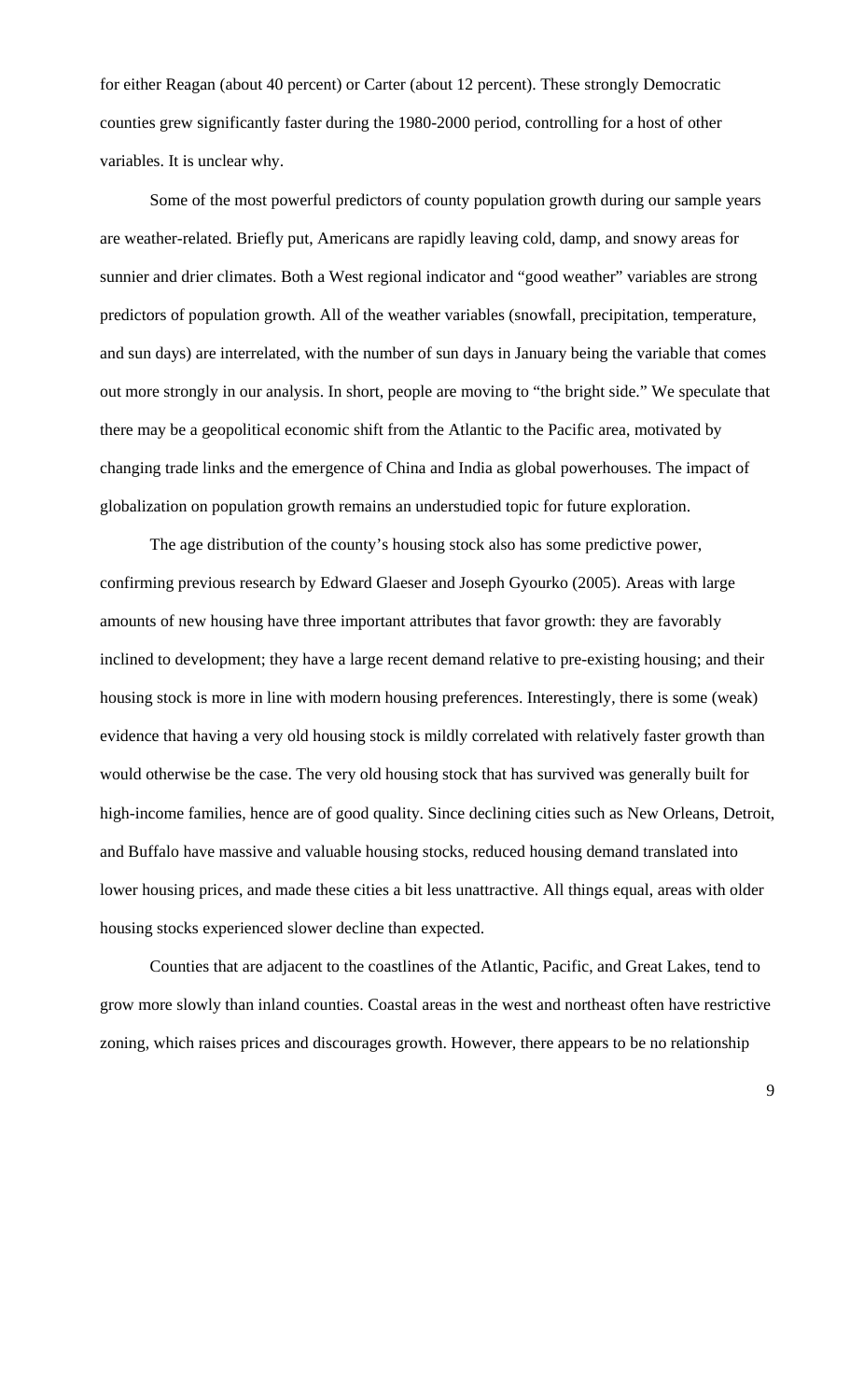between the altitude of a county and its growth. This is a somewhat surprising findings, as mountain areas are generally popular.

#### A LOOK AT 2020

Combining county characteristics with our statistical growth model and Census projections of total population in 2020, we obtain county and MSA population forecasts for 2020. Table II details the counties which are the biggest projected population losers. Also displayed are their MSAs, our estimate of population losses (expressed in both levels and as a percentage of the 2000 population), our estimate of population levels in 2020, and previous population gains or losses over the 1980- 2000 period. Due to the fact that we used the change in the shares of the total population, 5 counties display negative population predictions for 2020, which we replace by zero. Our expectations for these counties are bleak, notwithstanding the fact that we do not know exactly what number of people will actually be living there.

 Baltimore has the dubious honor of being ranked the biggest loser by 2020. That city (which is also a county) is forecast to lose about 100,000 residents, or about 15 percent of its year 2000 population. Most other counties that we expect to decline are in the Rustbelt.

Interestingly, 10 percent (5 out of 50) of the bottom counties are in the New Orleans metropolitan area. (And this is without factoring in the impact of Katrina.) In other words, New Orleans was the rare case of a Sunbelt area that was losing population like a Rustbelt area. According to research by Donald Davis and David Weinstein (2002), who used data from the bombing of Japanese cities during World War II, the impact of major disasters on a city's population growth tends to dissipate over time. Remarkably, they found that the cities that lost more population during the war grew faster after, and their populations after 20 years were at the point that one would have predicted by looking at pre-War growth trends. Thus, we are very pessimistic about New Orleans' growth over the next 20 years, irrespective of what aid flows to this area.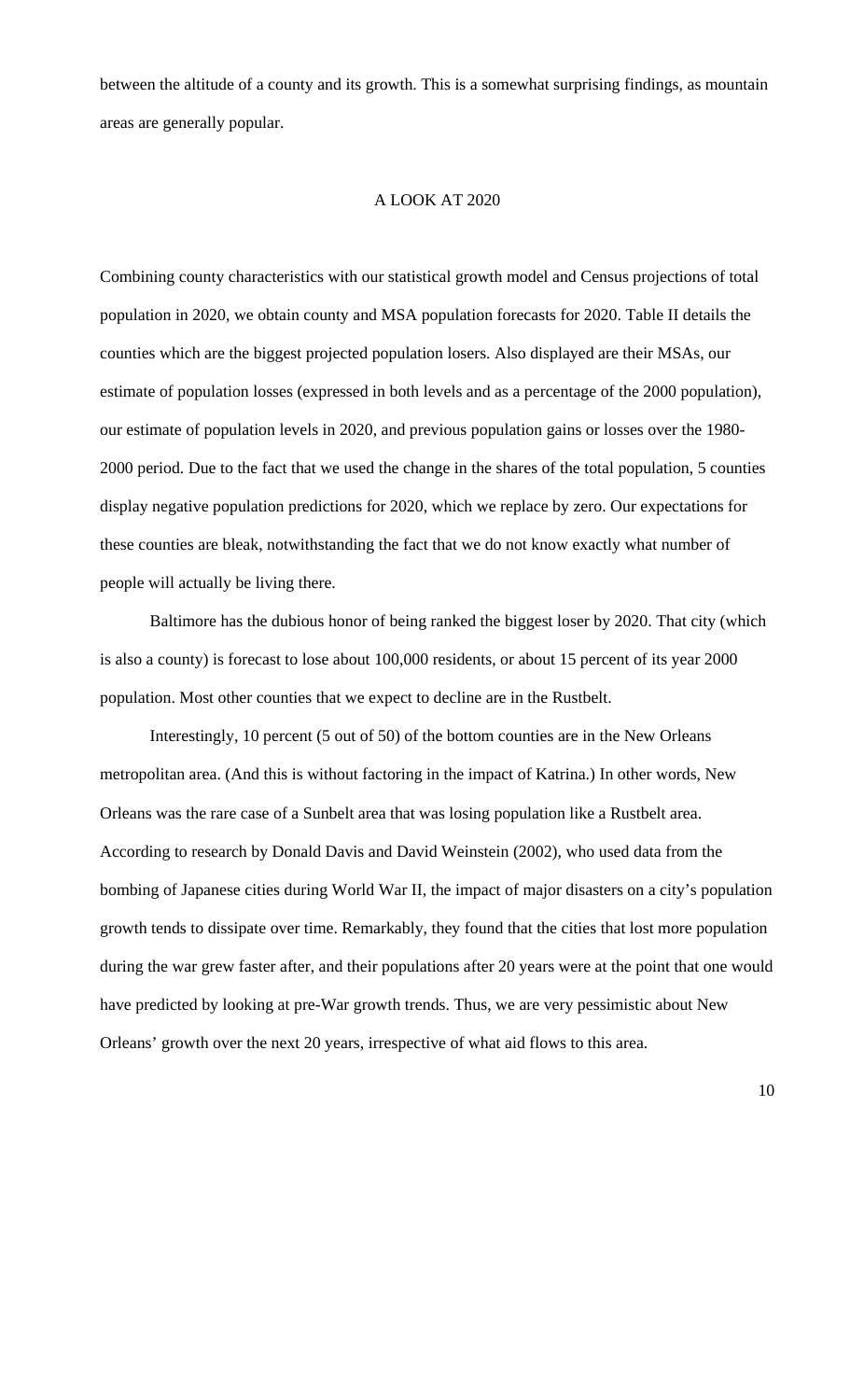Table III displays the "winners" in terms of forecasted county growth. Big counties in major metropolitan areas tend to dominate. Insofar as the U.S. population is growing, and the share of population captured by a county is not declining too quickly, big counties are expected to grow because of general population growth trends. However, Table III also captures the massive expected growth of relatively new areas, such as Maricopa County, the top county in terms of expected population growth in 2020. It is apparent that most of the big growth counties are in the West, the Sunbelt, and the Southern I-85 corridor linking Atlanta with Raleigh, N.C. Our results reveal that prospective real estate developers had better buy a good pair of sunglasses and some sunblock.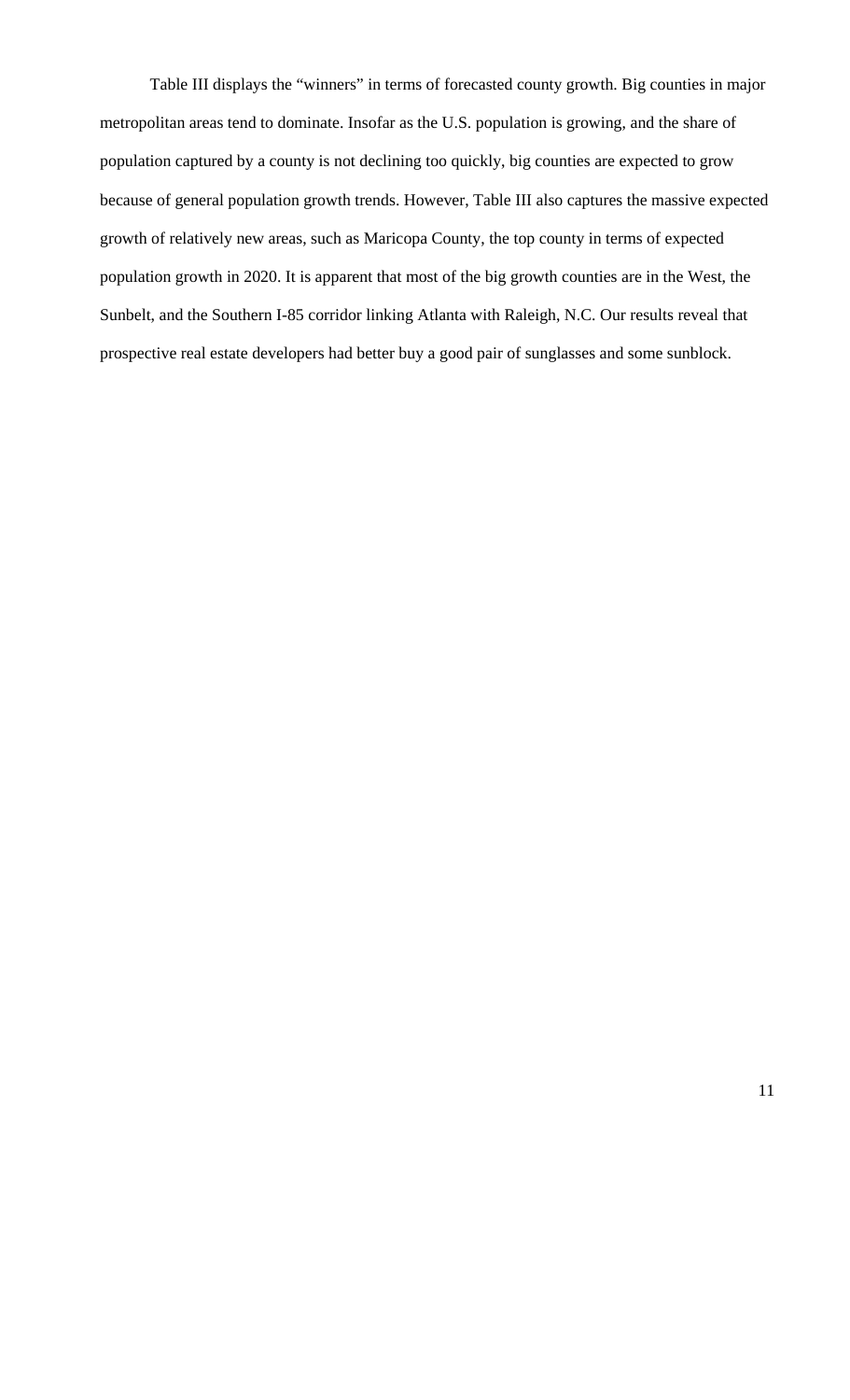|                | <b>TABLE II</b>                                         |                                    |                                         |                                           |                                                       |                                      |  |
|----------------|---------------------------------------------------------|------------------------------------|-----------------------------------------|-------------------------------------------|-------------------------------------------------------|--------------------------------------|--|
|                | <b>Biggest Population Loss Counties (2020 Forecast)</b> |                                    |                                         |                                           |                                                       |                                      |  |
| Rank           | <b>County Name</b>                                      | <b>Metropolitan Area</b>           | Population<br><b>Loss 2020-</b><br>2000 | Forecast:<br><b>Population in</b><br>2020 | Loss as<br>Percentage<br>of 2000<br><b>Population</b> | Population<br>Loss/Gain<br>2000-1980 |  |
| 1              | <b>Baltimore</b>                                        | Baltimore, MD                      | $-91,607$                               | 556,950                                   | $-14.1%$                                              | $-137,751$                           |  |
| $\overline{c}$ | Oswego                                                  | Syracuse, NY                       | $-62,809$                               | 59,728                                    | $-51.3%$                                              | 8,762                                |  |
| 3              | Herkimer                                                | Utica-Rome, NY                     | $-59,174$                               | 5.217                                     | $-91.9%$                                              | $-2,272$                             |  |
| 4              | Cayuga                                                  | Syracuse, NY                       | $-56,550$                               | 25,388                                    | $-69.0%$                                              | 1,986                                |  |
| 5              | Chautauqua                                              | Jamestown, NY                      | $-49,891$                               | 89,698                                    | $-35.7%$                                              | $-7,372$                             |  |
| 6              | Allegheny                                               | Pittsburgh, PA                     | $-48,588$                               | 1,231,395                                 | $-3.8%$                                               | $-168,271$                           |  |
| 7              | Cambria                                                 | Johnstown, PA                      | $-48,233$                               | 103,997                                   | $-31.7%$                                              | $-30,756$                            |  |
| 8              | St. Charles                                             | New Orleans, LA                    | $-48,196$                               | 0                                         | $-100%$                                               | 10,713                               |  |
| 9              | Terrebonne                                              | Houma, LA                          | $-47,720$                               | 56,804                                    | $-45.7%$                                              | 9,541                                |  |
| 10             | St. Bernard                                             | New Orleans, LA                    | $-47.531$                               | 19,484                                    | $-70.9%$                                              | 2,620                                |  |
| 11             | Lafourche                                               | Houma, LA                          | $-41,959$                               | 47,996                                    | -46.6%                                                | 6,621                                |  |
| 12             | Erie                                                    | Buffalo-Niagara Falls, NY          | $-40,544$                               | 908,823                                   | $-4.3%$                                               | $-64.847$                            |  |
| 13             | St. John the Baptist                                    | New Orleans, LA                    | $-39,592$                               | 3,547                                     | $-91.8%$                                              | 10,852                               |  |
| 14             | <b>Grand Forks</b>                                      | Grand Forks, ND-MN                 | $-38,635$                               | 27,233                                    | $-58.7%$                                              | $-403$                               |  |
| 15             | Erie                                                    | Erie, PA                           | $-38,486$                               | 242,201                                   | $-13.7%$                                              | 644                                  |  |
| 16             | Ashtabula                                               | Cleveland-Lorain-Elyria, OH        | $-37,191$                               | 65,579                                    | $-36.2%$                                              | $-1.249$                             |  |
| 17             | Somerset                                                | Johnstown, PA                      | $-36,894$                               | 43,131                                    | $-46.1%$                                              | $-1,261$                             |  |
| 18             | Oneida                                                  | Utica-Rome, NY                     | $-36,758$                               | 198,450                                   | $-15.6%$                                              | $-18,352$                            |  |
| 19             | Madison                                                 | Syracuse, NY                       | $-36,066$                               | 33,378                                    | $-51.9%$                                              | 4,187                                |  |
| 20             | <b>Belmont</b>                                          | Wheeling, WV-OH                    | $-34,829$                               | 35,290                                    | $-49.7%$                                              | $-12,345$                            |  |
| 21             | St. Louis                                               | St. Louis, MO-IL                   | $-33,793$                               | 312,975                                   | $-9.7%$                                               | $-104,344$                           |  |
| 22             | Orleans                                                 | Rochester, NY                      | $-33,150$                               | 11,028                                    | $-75.0%$                                              | 5,652                                |  |
| 23             | Acadia                                                  | Lafayette, LA                      | $-32,338$                               | 26,489                                    | $-55.0%$                                              | 2,196                                |  |
| 24             | Mercer                                                  | Sharon, PA                         | $-32,073$                               | 88,113                                    | $-26.7%$                                              | $-8,019$                             |  |
| 25             | Ouachita                                                | Monroe, LA                         | $-31,782$                               | 115,441                                   | $-21.6%$                                              | 7,569                                |  |
| 26             | Schoharie                                               | Albany-Schenectady-Troy, NY        | $-30,077$                               | 1,516                                     | $-95.2%$                                              | 1,886                                |  |
| 27             | Webster                                                 | Shreveport-Bossier City, LA        | $-29,886$                               | 11,849                                    | $-71.6%$                                              | $-1,923$                             |  |
| 28             | Rapides                                                 | Alexandria, LA                     | $-28,461$                               | 97,952                                    | $-22.5%$                                              | $-9.009$                             |  |
| 29             | Douglas                                                 | Duluth-Superior, MN-WI             | $-28,419$                               | 14,988                                    | $-65.5%$                                              | $-1,156$                             |  |
| 30             | Livingston                                              | Rochester, NY                      | $-27,988$                               | 36,395                                    | $-43.5%$                                              | 7,298                                |  |
| 31             | Plaquemines                                             | New Orleans, LA                    | $-26,746$                               | 0                                         | $-100%$                                               | 645                                  |  |
| 32             | Tioga                                                   | Binghamton, NY                     | $-26,731$                               | 25,021                                    | $-51.7%$                                              | 1,821                                |  |
| 33             | Ohio                                                    | Wheeling, WV-OH                    | $-26,563$                               | 20,771                                    | $-56.1%$                                              | $-14,010$                            |  |
| 34             | Columbia                                                | Scranton-Wilkes-Barre-Hazleton, PA | $-26,520$                               | 37,585                                    | $-41.4%$                                              | 2,036                                |  |
| 35             | Strafford                                               | Boston-Worcester-Lawrence, MA-NH   | $-26,439$                               | 86,241                                    | $-23.5%$                                              | 26,746                               |  |
| 36             | Carroll                                                 | Canton-Massillon, OH               | $-26,412$                               | 2,467                                     | $-91.5%$                                              | 3,288                                |  |
| 37             | Chemung                                                 | Elmira, NY                         | $-25,628$                               | 65,413                                    | $-28.1%$                                              | $-6,402$                             |  |
| 38             | Niagara                                                 | Buffalo-Niagara Falls, NY          | $-24,756$                               | 194,829                                   | $-11.3%$                                              | $-7,476$                             |  |
| 39             | Calhoun                                                 | Anniston, AL                       | $-24,576$                               | 86,764                                    | $-22.1%$                                              | $-8,676$                             |  |
| 40             | Wayne                                                   | Rochester, NY                      | $-24,492$                               | 69,276                                    | $-26.1%$                                              | 8,996                                |  |
| 41             | Onondaga                                                | Syracuse, NY                       | $-24,414$                               | 434,030                                   | $-5.3%$                                               | $-5,288$                             |  |
| 42             | Morton                                                  | Bismarck, ND                       | $-24,052$                               | 1,273                                     | $-95.0%$                                              | 99                                   |  |
| 43             | Wayne                                                   | Huntington-Ashland, WV-KY-OH       | $-23,953$                               | 18,958                                    | $-55.8%$                                              | $-3,136$                             |  |
| 44             | Polk                                                    | Grand Forks, ND-MN                 | $-23,628$                               | 7,752                                     | $-75.3%$                                              | $-3,423$                             |  |
| 45             | Genesee                                                 | Rochester, NY                      | $-23,423$                               | 36,901                                    | $-38.8%$                                              | 828                                  |  |
| 46             | Lawrence                                                | Huntington-Ashland, WV-KY-OH       | $-21,975$                               | 40,308                                    | $-35.3%$                                              | $-1,459$                             |  |
| 47             | Sequoyah                                                | Fort Smith, AR-OK                  | $-21,946$                               | 17,114                                    | $-56.2%$                                              | 8,282                                |  |
| 48             | <b>Broome</b>                                           | Binghamton, NY                     | $-21,465$                               | 178,829                                   | $-10.7%$                                              | $-13,414$                            |  |
| 49             | Philadelphia                                            | Philadelphia, PA-NJ                | $-21,309$                               | 1,492,375                                 | $-1.4%$                                               | $-171,750$                           |  |
| 50             | St. James                                               | New Orleans, LA                    | $-21194$                                | 0                                         | $-100%$                                               | $-370$                               |  |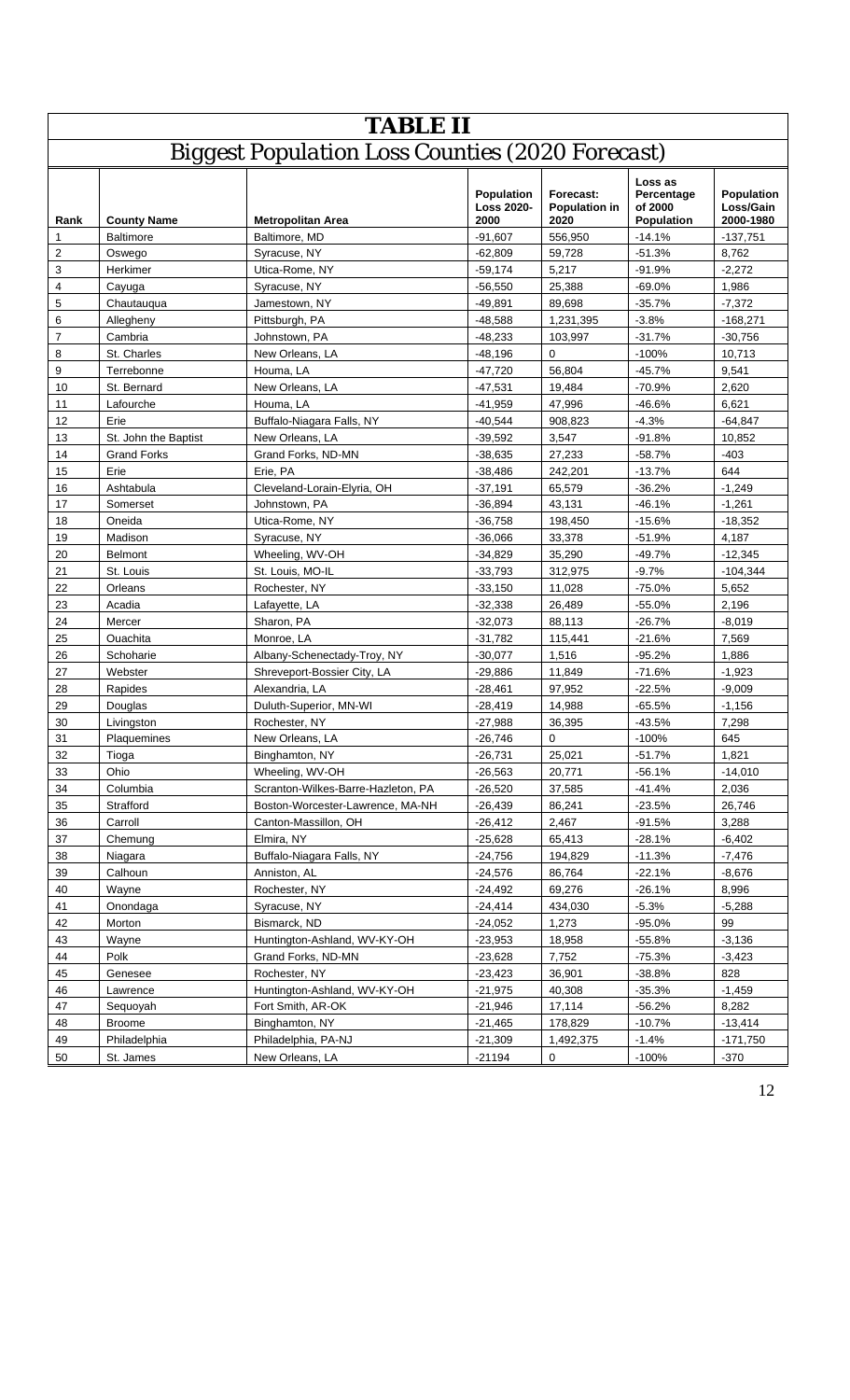|                 | <b>TABLE III</b>        |                                                         |                                     |                                    |                                                |                                     |
|-----------------|-------------------------|---------------------------------------------------------|-------------------------------------|------------------------------------|------------------------------------------------|-------------------------------------|
|                 |                         | <b>Biggest Population Gain Counties (2020 Forecast)</b> |                                     |                                    |                                                |                                     |
|                 | <b>County Name</b>      | Metropolitan Area                                       | Population<br>Gain<br>2020-<br>2000 | Forecast:<br>Population<br>in 2020 | Gain as<br>Percentage<br>of 2000<br>Population | Population<br>Gain<br>2000-<br>1980 |
| Rank<br>1       |                         | Phoenix-Mesa, AZ                                        |                                     |                                    | 50.0%                                          |                                     |
| $\overline{2}$  | Maricopa<br>Los Angeles | Los Angeles-Long Beach, CA                              | 1,547,026<br>1,414,155              | 4,643,369<br>11,000,000            | 14.8%                                          | 1,575,503<br>2,038,470              |
| $\overline{3}$  | Clark                   | Las Vegas, NV-AZ                                        | 1,120,793                           | 2,513,962                          | 80.4%                                          | 923,984                             |
| $\overline{4}$  | Harris                  | Houston, TX                                             | 958,645                             | 4,373,626                          | 28.1%                                          | 976,442                             |
| $\overline{5}$  | Orange                  | Orange County, CA                                       | 853,954                             | 3,710,400                          | 29.9%                                          | 908,379                             |
| $\overline{6}$  | Miami-Dade              | Miami, FL                                               | 722,061                             | 2,982,303                          | 31.9%                                          | 617,110                             |
| $\overline{7}$  | Riverside               | Riverside-San Bernardino, CA                            |                                     | 2,241,310                          | 43.7%                                          | 890,353                             |
| $\overline{8}$  | <b>Broward</b>          | Fort Lauderdale, FL                                     | 681,484                             |                                    | 41.5%                                          |                                     |
| $\overline{9}$  | Dallas                  | Dallas, TX                                              | 677,134                             | 2,309,574                          | 28.9%                                          | 606,378                             |
| 10              |                         | San Diego, CA                                           | 642,464                             | 2,867,806                          | 22.5%                                          | 659,694                             |
|                 | San Diego               | New York, NY                                            | 634,780                             | 3,459,858                          | 27.3%                                          | 949,458                             |
| 11              | Queens<br>Cook          |                                                         | 610,051                             | 2,840,947                          |                                                | 336,600                             |
| 12              | San Bernardino          | Chicago, IL                                             | 604,597                             | 5,981,749                          | 11.2%                                          | 128,274                             |
| 13              |                         | Riverside-San Bernardino, CA                            | 569,074                             | 2,288,002                          | 33.1%                                          | 815,972                             |
| 14              | Santa Clara             | San Jose, CA                                            | 497,900                             | 2,184,374                          | 29.5%                                          | 384,959                             |
| 15              | Tarrant                 | Fort Worth-Arlington, TX                                | 480,496                             | 1,934,957                          | 33.0%                                          | 586,130                             |
| 16              | Palm Beach              | West Palm Beach-Boca Raton, FL                          | 466,127                             | 1,601,782                          | 41.0%                                          | 549,913                             |
| 17              | Gwinnett                | Atlanta, GA                                             | 443,177                             | 1,039,634                          | 74.3%                                          | 427,113                             |
| 18              | Collin                  | Dallas, TX                                              | 438,551                             | 938,606                            | 87.7%                                          | 353,516                             |
| 19              | Orange                  | Orlando, FL                                             | 433,910                             | 1,336,228                          | 48.1%                                          | 427,576                             |
| 20              | <b>Travis</b>           | Austin-San Marcos, TX                                   | 424,739                             | 1,244,583                          | 51.8%                                          | 397,846                             |
| $\overline{21}$ | King                    | Seattle-Bellevue-Everett, WA                            | 424,664                             | 2,163,580                          | 24.4%                                          | 462,391                             |
| $\overline{22}$ | Kings                   | New York, NY                                            | 413,431                             | 2,879,690                          | 16.8%                                          | 232,473                             |
| 23              | Alameda                 | Oakland, CA                                             | 412,117                             | 1,862,524                          | 28.4%                                          | 340,476                             |
| 24              | Hidalgo                 | McAllen-Edinburg-Mission, TX                            | 396,458                             | 970,381                            | 69.1%                                          | 287,383                             |
| 25              | Wake                    | Raleigh-Durham-Chapel Hill, NC                          | 392,122                             | 1,025,270                          | 61.9%                                          | 329,792                             |
| 26              | Pima                    | Tucson, AZ                                              | 380,615                             | 1,229,259                          | 44.8%                                          | 312,864                             |
| 27              | Bexar                   | San Antonio, TX                                         | 374,932                             | 1,772,749                          | 26.8%                                          | 402,676                             |
| 28              | Contra Costa            | Oakland, CA                                             | 358,894                             | 1,312,457                          | 37.6%                                          | 294,780                             |
| 29              | Mecklenburg             | Charlotte-Gastonia-Rock Hill, NC-SC                     | 349,854                             | 1,050,071                          | 50.0%                                          | 293,722                             |
| 30              | Fulton                  | Atlanta, GA                                             | 331,074                             | 1,148,117                          | 40.5%                                          | 224,253                             |
| 31              | Montgomery              | Washington, DC-MD-VA-WV                                 | 326,464                             | 1,204,245                          | 37.2%                                          | 295,728                             |
| 32              | Hillsborough            | Tampa-St. Petersburg-Clearwater, FL                     | 321,649                             | 1,324,731                          | 32.1%                                          | 351,249                             |
| 33              | San Francisco           | San Francisco, CA                                       | 315,630                             | 1,092,232                          | 40.6%                                          | 95,772                              |
| 34              | Fresno                  | Fresno, CA                                              | 315,146                             | 1,117,160                          | 39.3%                                          | 284,335                             |
| 35              | Cobb                    | Atlanta, GA                                             | 307,450                             | 920,222                            | 50.2%                                          | 312,184                             |
| 36              | Sacramento              | Sacramento, CA                                          | 302,821                             | 1,532,860                          | 24.6%                                          | 441,764                             |
| 37              | Denton                  | Dallas, TX                                              | 301,085                             | 739,896                            | 68.6%                                          | 293,360                             |
| 38              | Kern                    | Bakersfield, CA                                         | 297,696                             | 961,370                            | 44.9%                                          | 257,267                             |
| 39              | <b>Bronx</b>            | New York, NY                                            | 297,217                             | 1,631,465                          | 22.3%                                          | 165,845                             |
| 40              | San Mateo               | San Francisco, CA                                       | 292,084                             | 1,000,422                          | 41.2%                                          | 119,896                             |
| 41              | El Paso                 | El Paso, TX                                             | 285,652                             | 967,352                            | 41.9%                                          | 197,989                             |
| 42              | Salt Lake               | Salt Lake City-Ogden, UT                                | 284,412                             | 1,185,036                          | 31.6%                                          | 276,617                             |
| 43              | Fort Bend               | Houston, TX                                             | 283,281                             | 642,237                            | 78.9%                                          | 225,689                             |
| 44              | Will                    | Chicago, IL                                             | 279,533                             | 787,760                            | 55.0%                                          | 183,253                             |
| 45              | Douglas                 | Denver, CO                                              | 277,818                             | 458,222                            | 154.0%                                         | 154,785                             |
| 46              | Ventura                 | Ventura, CA                                             | 269,157                             | 1,025,782                          | 35.6%                                          | 223,798                             |
| 47              | San Joaquin             | Stockton-Lodi, CA                                       | 268,931                             | 837,094                            | 47.3%                                          | 217,859                             |
| 48              | Washington              | Portland-Vancouver, OR-WA                               | 266,919                             | 715,361                            | 59.5%                                          | 200,680                             |
| 49              | DeKalb                  | Atlanta, GA                                             | 262,934                             | 931,246                            | 39.3%                                          | 184,219                             |
| 50              | Washoe                  | Reno, NV                                                | 259,487                             | 600,804                            | 76.0%                                          | 145,945                             |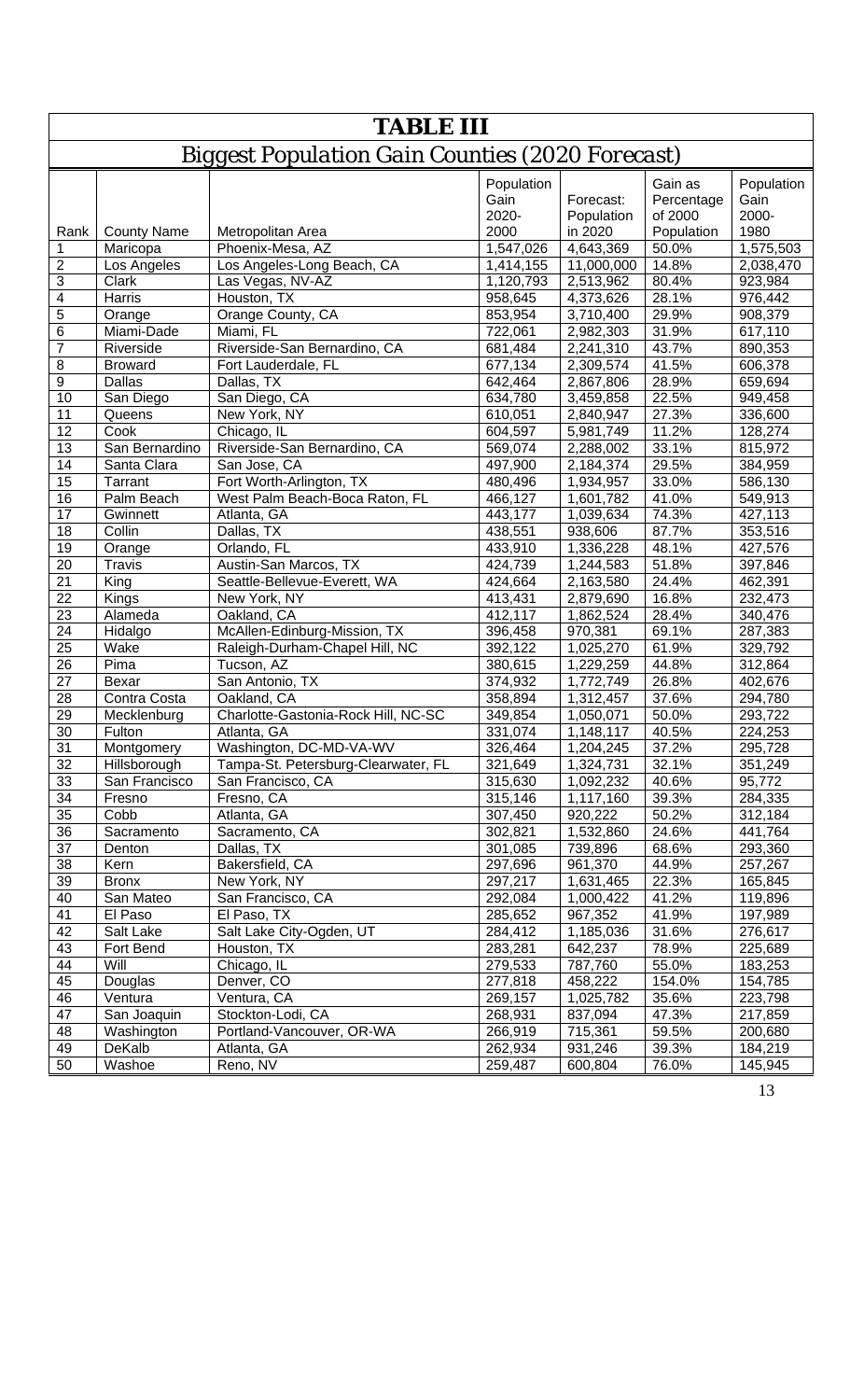

*Figure 2: Map: Expected Population Growth in Metropolitan Counties 2000-2020*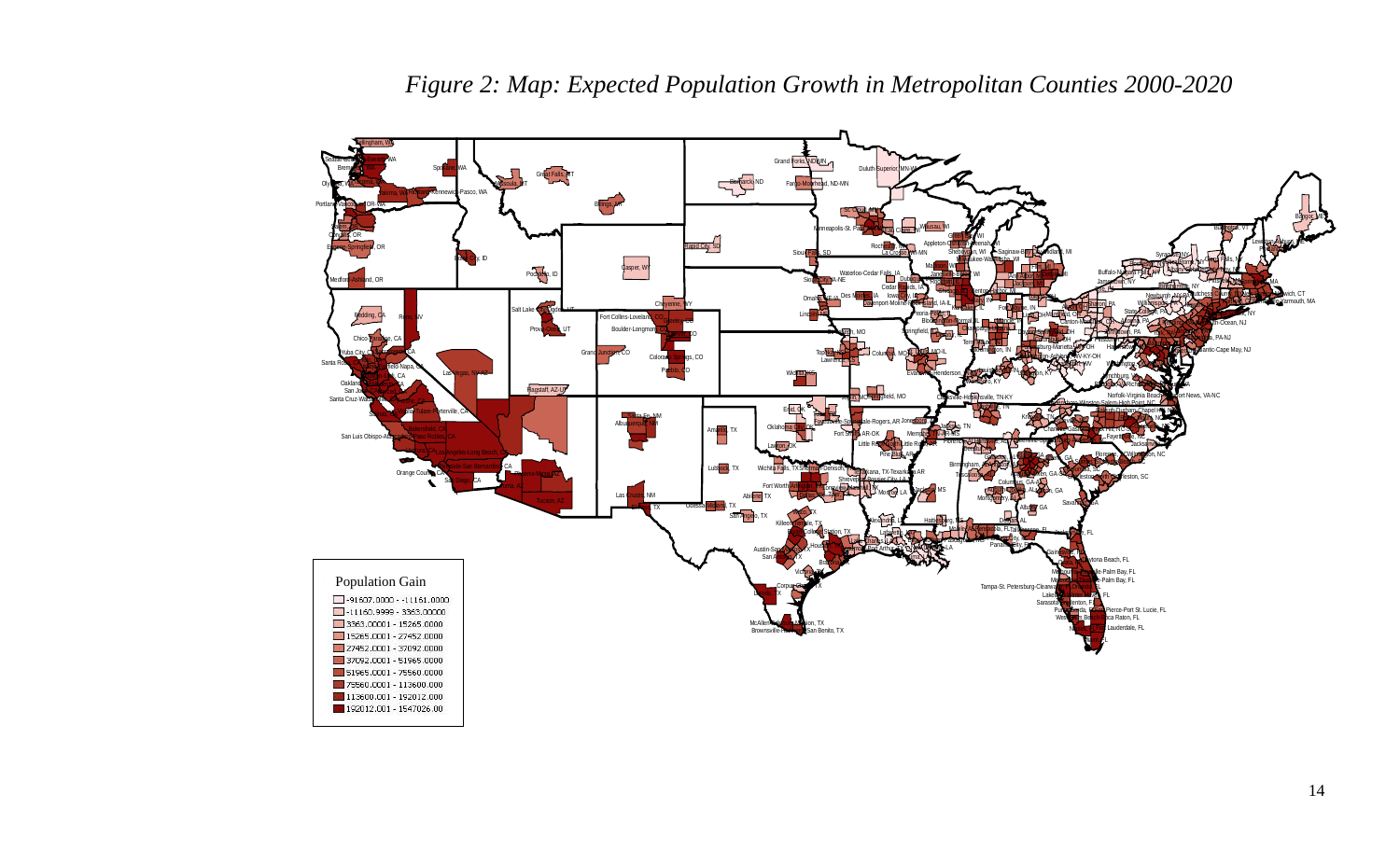The map (Figure 2) displays the expected population growth for all metropolitan counties. Since we are measuring overall population growth numbers, rather than percentage growth, the Northeastern metropolitan counties are shown to expect considerable growth in numbers even if percentage growth there will be relatively slow. Otherwise, growth will be concentrated in California, Arizona, New Mexico, Florida, the greater Seattle metropolitan area, Salt Lake City, the Denver North-South corridor, Texas, the Atlanta-Charlotte-Raleigh corridor, and the Chicago-Madison region.

Lastly, Table IV displays our population growth forecasts for all U.S. metropolitan areas used in our analysis, based upon our county level forecasts and year 2000 MSA definitions. In this case, we rank metropolitan areas according to their expected population gains (or losses). A small number of major metropolitan areas are forecasted to lose population by 2020: New Orleans, Syracuse, Rochester, Buffalo, Pittsburgh, and Youngstoung-Warren.

The central cities of many other Rustbelt MSAs will continue to lose population. However, modest gains in their suburbs will offset further population decline from their MSAs. Notwithstanding mild positive metropolitan area growth, the cities of Cleveland, Philadelphia, Detroit, Milwaukee, New Haven, and Saint Louis are all expected to lag behind general U.S. population growth patterns through 2020.

Atlanta, Chicago, Phoenix, New York, Dallas, Houston, Los Angeles, Orlando, and Denver, are all predicted to experience substantial population inflows. However, if we look at *percentage growth* in the biggest metropolitan areas, the forecasts single out Las Vegas, driven by good weather, gambling, tourism and an easy lifestyle. The group of major metropolitan areas with very high expected *growth rates* includes Phoenix, Dallas, Houston, Denver, Orlando, Charlotte, Austin, and Raleigh-Durham-Chapel Hill, all of them in the Sunbelt.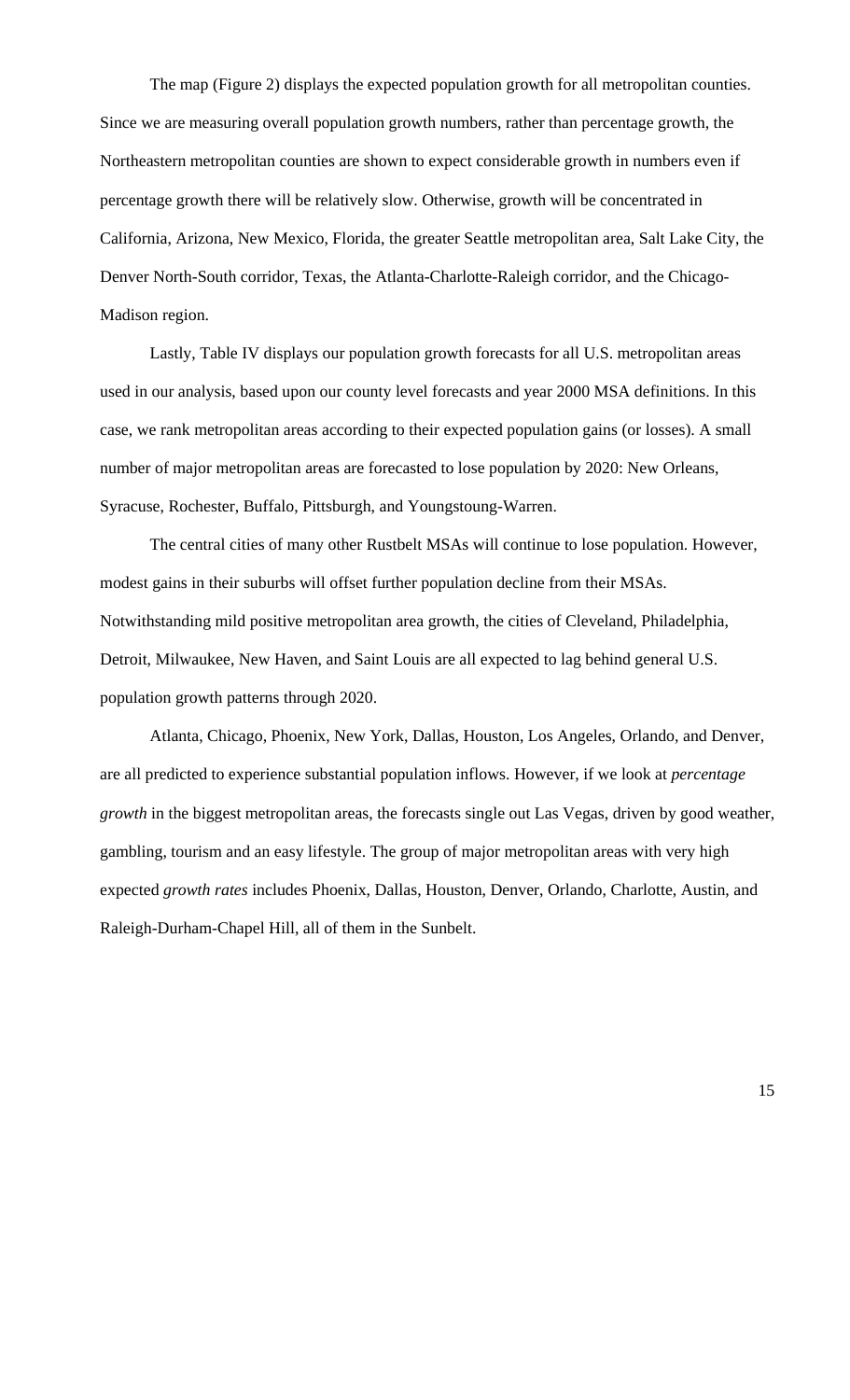## **CONCLUSION**

Population growth at the county level can be predicted using widely available demographic and economic data. Past recent growth, the presence of immigrants, the fraction of population older than 25 and younger than 65, low taxes, and good weather are all positively associated with population growth. Our forecasts reveal that most growth and real estate development will occur in the West, Sunbelt, and along the Southern I-85 route. However, our model only accounts for 75 percent of the variance in growth experiences between 1980 and 2000, with the other 25 percent explained by "surprise" events. Many unexpected places will be winners or losers in the game of future local real estate development.

[A companion spreadsheet of our population predictions at the county level (metropolitan counties) is available in the Working Paper section of the Zell-Lurie Real Estate Center Website]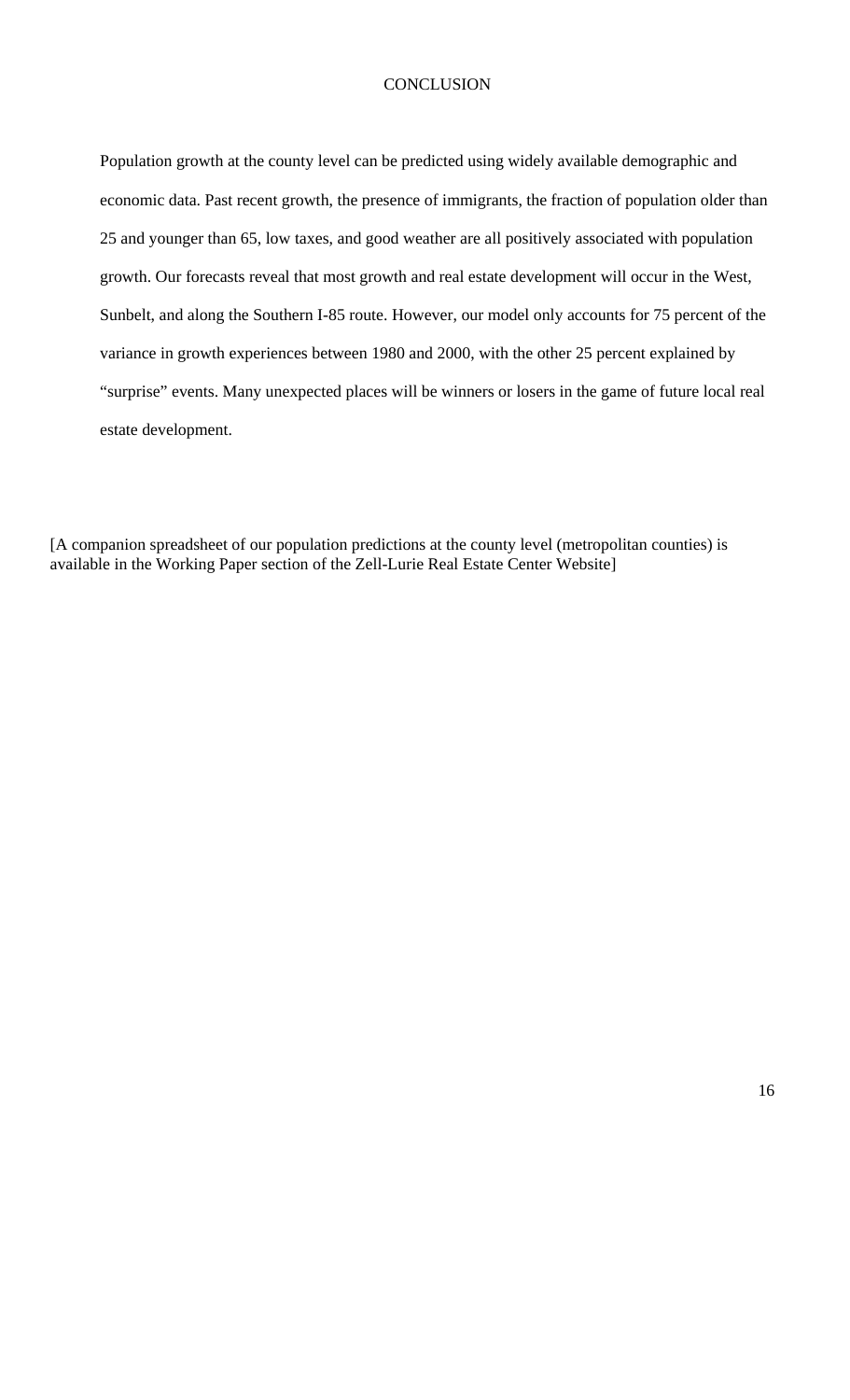|                    | <b>TABLE IV</b>                         |                                                |                                           |                                                       |                                         |  |  |  |  |
|--------------------|-----------------------------------------|------------------------------------------------|-------------------------------------------|-------------------------------------------------------|-----------------------------------------|--|--|--|--|
|                    | <b>Forecasts for Metropolitan Areas</b> |                                                |                                           |                                                       |                                         |  |  |  |  |
| <b>MSA</b><br>Code | <b>MSA Name</b>                         | <b>Population</b><br><b>Gain 2000-</b><br>2020 | Forecast:<br><b>Population</b><br>in 2020 | Gain as<br>Percentage of<br>2000<br><b>Population</b> | <b>Population</b><br>Gain 2000-<br>1980 |  |  |  |  |
| 5560               | New Orleans, LA                         | $-194,073$                                     | 1,142,745                                 | $-14.52%$                                             | 28,407                                  |  |  |  |  |
| 8160               | Syracuse, NY                            | $-176,408$                                     | 555,956                                   | $-24.09%$                                             | 9,647                                   |  |  |  |  |
| 3400               | Huntington-Ashland, WV-KY-OH            | $-94,512$                                      | 220,715                                   | -29.98%                                               | $-21,159$                               |  |  |  |  |
| 8680               | Utica-Rome, NY                          | $-92,981$                                      | 206,618                                   | $-31.04%$                                             | $-20,624$                               |  |  |  |  |
| 6840               | Rochester, NY                           | $-86,565$                                      | 1,012,163                                 | $-7.88%$                                              | 66,504                                  |  |  |  |  |
| 3680               | Johnstown, PA                           | $-84,035$                                      | 148,221                                   | $-36.18%$                                             | $-32,017$                               |  |  |  |  |
| 3350               | Houma, LA                               | $-83,790$                                      | 110,689                                   | $-43.08%$                                             | 16,162                                  |  |  |  |  |
| 9000               | Wheeling, WV-OH                         | $-77,740$                                      | 75,110                                    | -50.86%                                               | $-32,490$                               |  |  |  |  |
| 7560               | Scranton-Wilkes-Barre-Hazleton, PA      | $-65,861$                                      | 557,751                                   | $-10.56%$                                             | $-35,478$                               |  |  |  |  |
| 1280               | Buffalo-Niagara Falls, NY               | $-65,098$                                      | 1,103,854                                 | $-5.57%$                                              | $-72,323$                               |  |  |  |  |
| 2985               | Grand Forks, ND-MN                      | $-60,045$                                      | 37,203                                    | $-61.74%$                                             | $-3,826$                                |  |  |  |  |
| 6280               | Pittsburgh, PA                          | $-58,770$                                      | 2,298,199                                 | $-2.49%$                                              | $-211,721$                              |  |  |  |  |
| 3610               | Jamestown, NY                           | $-49,361$                                      | 90,228                                    | $-35.36%$                                             | $-7,372$                                |  |  |  |  |
| 960                | Binghamton, NY                          | $-46, 163$                                     | 205,883                                   | $-18.32%$                                             | $-11,593$                               |  |  |  |  |
| 2240               | Duluth-Superior, MN-WI                  | $-39,208$                                      | 204,630                                   | $-16.08%$                                             | $-22,633$                               |  |  |  |  |
| 7000               | St. Joseph, MO                          | $-38,998$                                      | 63,589                                    | $-38.01%$                                             | 839                                     |  |  |  |  |
| 2360               | Erie, PA                                | $-37,778$                                      | 242,909                                   | $-13.46%$                                             | 644                                     |  |  |  |  |
| 7610               | Sharon, PA                              | $-31,078$                                      | 89,108                                    | $-25.86%$                                             | $-8,019$                                |  |  |  |  |
| 2975               | Glens Falls, NY                         | $-29,034$                                      | 95,313                                    | $-23.35%$                                             | 14,622                                  |  |  |  |  |
| 5200               | Monroe, LA                              | $-28,249$                                      | 118,974                                   | $-19.19%$                                             | 7,569                                   |  |  |  |  |
| 220                | Alexandria, LA                          | $-26,822$                                      | 99,591                                    | $-21.22%$                                             | $-9,009$                                |  |  |  |  |
| 2335               | Elmira, NY                              | $-24,423$                                      | 66,618                                    | $-26.83%$                                             | $-6,402$                                |  |  |  |  |
| 450                | Anniston, AL                            | $-23,283$                                      | 88,057                                    | $-20.91%$                                             | $-8,676$                                |  |  |  |  |
| 8080               | Steubenville-Weirton, OH-WV             | $-23,084$                                      | 108,587                                   | $-17.53%$                                             | $-31,674$                               |  |  |  |  |
| 3880               | Lafayette, LA                           | $-22,882$                                      | 362,941                                   | $-5.93%$                                              | 52,901                                  |  |  |  |  |
| 3580               | Jackson, TN                             | $-22,145$                                      | 85,406                                    | $-20.59%$                                             | 19,997                                  |  |  |  |  |
| 1010               | Bismarck, ND                            | $-19,681$                                      | 75,150                                    | $-20.75%$                                             | 14,629                                  |  |  |  |  |
| 7680               | Shreveport-Bossier City, LA             | $-17,920$                                      | 374,362                                   | $-4.57%$                                              | 14,338                                  |  |  |  |  |
| 2340               | Enid, OK                                | $-17,306$                                      | 40,366                                    | $-30.01%$                                             | $-5,507$                                |  |  |  |  |
| 1480               | Charleston, WV                          | $-17,229$                                      | 234,187                                   | $-6.85%$                                              | $-18,306$                               |  |  |  |  |
| 6020               | Parkersburg-Marietta, WV-OH             | $-15,391$                                      | 135,681                                   | $-10.19%$                                             | $-6,776$                                |  |  |  |  |
| 280                | Altoona, PA                             | $-15,014$                                      | 114,030                                   | $-11.63%$                                             | $-7,399$                                |  |  |  |  |
| 1320               | Canton-Massillon, OH                    | $-14,949$                                      | 392,005                                   | $-3.67%$                                              | 2,589                                   |  |  |  |  |
| 2180               | Dothan, AL                              | $-10,298$                                      | 127,747                                   | $-7.46%$                                              | 15,067                                  |  |  |  |  |
| 733                | Bangor, ME                              | $-9,644$                                       | 135,241                                   | $-6.66%$                                              | 7,657                                   |  |  |  |  |
| 9320               | Youngstown-Warren, OH                   | $-9,343$                                       | 584,744                                   | $-1.57%$                                              | $-49,736$                               |  |  |  |  |
| 1900               | Cumberland, MD-WV                       | $-8,726$                                       | 93,117                                    | $-8.57%$                                              | $-6,025$                                |  |  |  |  |
| 6240               | Pine Bluff, AR                          | $-8,653$                                       | 75,566                                    | $-10.27%$                                             | $-6,503$                                |  |  |  |  |
| 2650               | Florence, AL                            | $-5,580$                                       | 137,419                                   | $-3.90%$                                              | 7,677                                   |  |  |  |  |
| 6323               | Pittsfield, MA                          | $-3,765$                                       | 131,044                                   | $-2.79%$                                              | $-10,272$                               |  |  |  |  |
|                    | Benton Harbor, MI                       |                                                |                                           |                                                       |                                         |  |  |  |  |
| 870<br>5990        | Owensboro, KY                           | $-3,734$<br>$-2,943$                           | 158,878<br>88,661                         | $-2.30%$<br>$-3.21%$                                  | $-8,677$<br>5,512                       |  |  |  |  |
|                    |                                         |                                                |                                           |                                                       |                                         |  |  |  |  |
| 4800               | Mansfield, OH                           | $-1,941$                                       | 173,739                                   | $-1.10%$                                              | $-5,510$                                |  |  |  |  |
| 840                | Beaumont-Port Arthur, TX                | $-1,118$                                       | 383,619                                   | $-0.29%$                                              | 9,940                                   |  |  |  |  |
| 4640               | Lynchburg, VA                           | $-1,091$                                       | 30,803                                    | $-3.42%$                                              | 2,766                                   |  |  |  |  |
| 8050               | State College, PA                       | 615                                            | 136,595                                   | 0.45%                                                 | 22,848                                  |  |  |  |  |
| 1350               | Casper, WY                              | 645                                            | 67,195                                    | 0.97%                                                 | $-5,973$                                |  |  |  |  |
| 3605               | Jacksonville, NC                        | 1,062                                          | 151,285                                   | 0.71%                                                 | 36,708                                  |  |  |  |  |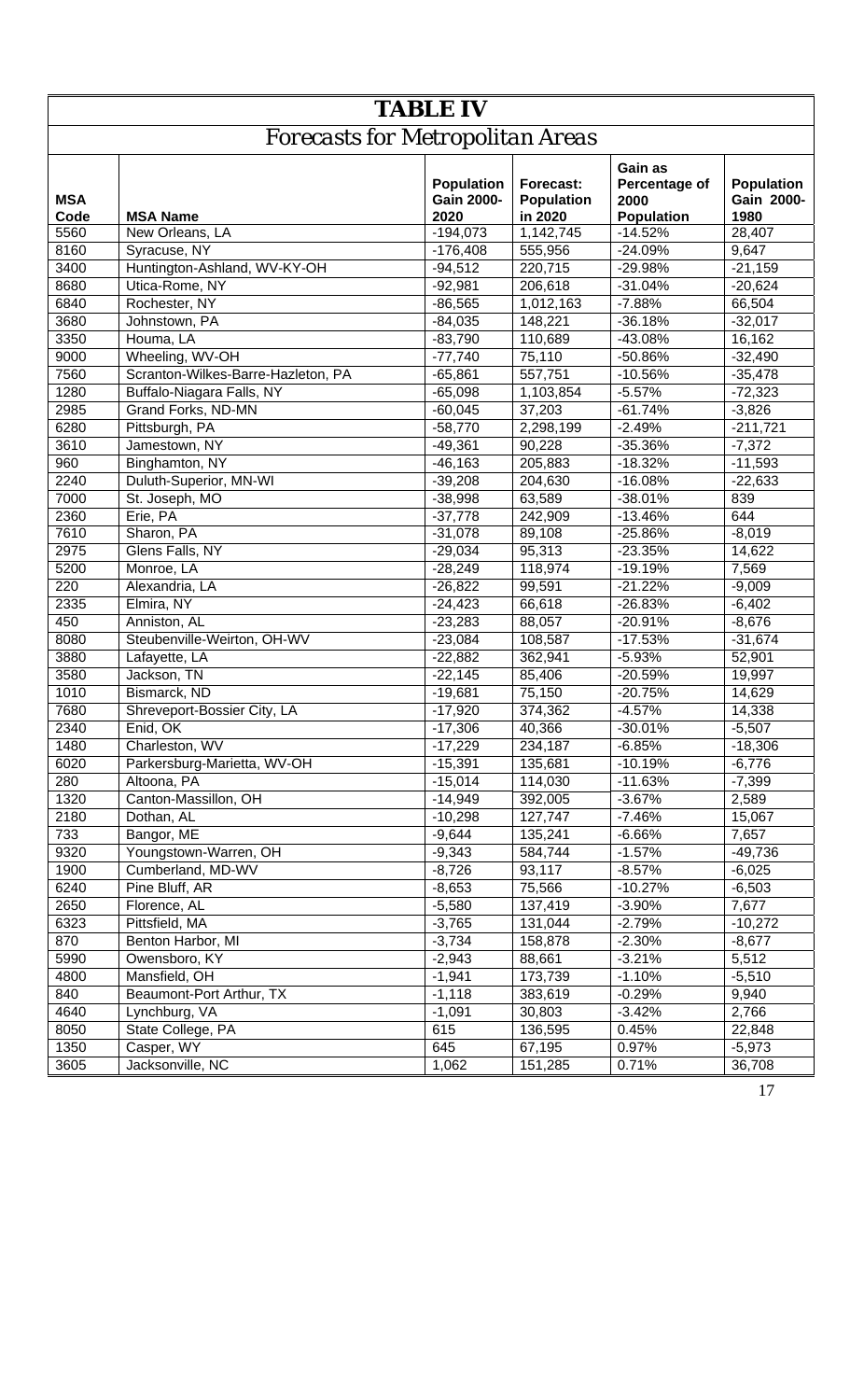| <b>MSA</b><br>Code<br>4243 | <b>MSA Name</b><br>Lewiston-Auburn, ME | <b>Population</b><br><b>Gain 2000-</b><br>2020<br>1,172 | Forecast:<br><b>Population</b><br>in 2020<br>105,037 | Gain as<br>Percentage of<br>2000<br><b>Population</b><br>1.13% | <b>Population</b><br>Gain 2000-<br>1980<br>4,334 |
|----------------------------|----------------------------------------|---------------------------------------------------------|------------------------------------------------------|----------------------------------------------------------------|--------------------------------------------------|
| 2030                       | Decatur, AL                            | 1,574                                                   | 147,635                                              | 1.08%                                                          | 25,626                                           |
| 2290                       | Eau Claire, WI                         | 2,173                                                   | 150,782                                              | 1.46%                                                          | 17,204                                           |
| 6660                       | Rapid City, SD                         | 2,216                                                   | 90,987                                               | 2.50%                                                          | 18,287                                           |
| 9140                       | Williamsport, PA                       | 2,768                                                   | 122,703                                              | 2.31%                                                          | 1,664                                            |
| 2880                       | Gadsden, AL                            | 3,844                                                   | 107,144                                              | 3.72%                                                          | 188                                              |
| 2620                       | Flagstaff, AZ-UT                       | 5,678                                                   | 128,396                                              | 4.63%                                                          | 43,101                                           |
| 8600                       | Tuscaloosa, AL                         | 6,119                                                   | 171,184                                              | 3.71%                                                          | 27,234                                           |
| 3285                       | Hattiesburg, MS                        | 7,007                                                   | 119,111                                              | 6.25%                                                          | 21,665                                           |
| 2040                       | Decatur, IL                            | 7,057                                                   | 121,540                                              | 6.16%                                                          | $-16,722$                                        |
| 160                        | Albany-Schenectady-Troy, NY            | 7,755                                                   | 884,101                                              | 0.88%                                                          | 51,127                                           |
| 3960                       | Lake Charles, LA                       | 8,397                                                   | 191,917                                              | 4.58%                                                          | 15,466                                           |
| 3870                       | La Crosse, WI-MN                       | 8,459                                                   | 135,466                                              | 6.66%                                                          | 17,311                                           |
| 6690                       | Redding, CA                            | 9,162                                                   | 172,988                                              | 5.59%                                                          | 47,236                                           |
| 4420                       | Longview-Marshall, TX                  | 9,870                                                   | 218,617                                              | 4.73%                                                          | 27,002                                           |
| 8360                       | Texarkana, TX-Texarkana AR             | 10,127                                                  | 139,859                                              | 7.81%                                                          | 16,353                                           |
| 9080                       | Wichita Falls, TX                      | 11,270                                                  | 151,602                                              | 8.03%                                                          | 11,442                                           |
| 5280                       | Muncie, IN                             | 11,347                                                  | 130,021                                              | 9.56%                                                          | $-9,720$                                         |
| 7620                       | Sheboygan, WI                          | 13,147                                                  | 125,901                                              | 11.66%                                                         | 11,847                                           |
| 8003                       | Springfield, MA                        | 14,957                                                  | 623,906                                              | 2.46%                                                          | 26,257                                           |
| 920                        | Biloxi-Gulfport-Pascagoula, MS         | 18,357                                                  | 383,180                                              | 5.03%                                                          | 63,706                                           |
| 1890                       | Corvallis, OR                          | 18,444                                                  | 96,603                                               | 23.60%                                                         | 9,688                                            |
| 4200                       | Lawton, OK                             | 18,953                                                  | 133,517                                              | 16.54%                                                         | 1,643                                            |
| 6340                       | Pocatello, ID                          | 19,091                                                  | 94,673                                               | 25.26%                                                         | 9,932                                            |
| 8940                       | Wausau, WI                             | 19,163                                                  | 145,065                                              | 15.22%                                                         | 14,656                                           |
| 8750                       | Victoria, TX                           | 19,360                                                  | 103,377                                              | 23.04%                                                         | 14,640                                           |
| 6980                       | St. Cloud, MN                          | 20,956                                                  | 189,032                                              | 12.47%                                                         | 34,294                                           |
| 6800                       | Roanoke, VA                            | 21,114                                                  | 51,680                                               | 69.08%                                                         | 7,255                                            |
| 3700                       | Jonesboro, AR                          | 21,241                                                  | 103,727                                              | 25.75%                                                         | 19,182                                           |
| 5523                       | New London-Norwich, CT                 | 21,763                                                  | 281,223                                              | 8.39%                                                          | 20,232                                           |
| 2520                       | Fargo-Moorhead, ND-MN                  | 22,220                                                  | 196,906                                              | 12.72%                                                         | 36,707                                           |
| 860                        | Bellingham, WA                         | 22,645                                                  | 190,247                                              | 13.51%                                                         | 60,380                                           |
| 2190                       | Dover, DE                              | 24,628                                                  | 151,724                                              | 19.38%                                                         | 28,816                                           |
| 40                         | Abilene, TX                            | 25,201                                                  | 151,663                                              | 19.93%                                                         | 14,645                                           |
| 2200                       | Dubuque, IA                            | 25,676                                                  | 114,934                                              | 28.77%                                                         | $-4,443$                                         |
| 1560                       | Chattanooga, TN-GA                     | 25,983                                                  | 491,704                                              | 5.58%                                                          | 46,910                                           |
| 8920                       | Waterloo-Cedar Falls, IA               | 26,598                                                  | 154,500                                              | 20.80%                                                         | $-10,111$                                        |
| 7200                       | San Angelo, TX                         | 27,265                                                  | 131,207                                              | 26.23%                                                         | 18,619                                           |
| 6403                       | Portland, ME                           | 27,739                                                  | 293,698                                              | 10.43%                                                         | 49,563                                           |
| 6600                       | Racine, WI                             | 27,864                                                  | 216,850                                              | 14.74%                                                         | 16,006                                           |
| 7640                       | Sherman-Denison, TX                    | 28,325                                                  | 139,337                                              | 25.52%                                                         | 20,894                                           |
| 8140                       | Sumter, SC                             | 28,773                                                  | 133,514                                              | 27.47%                                                         | 16,005                                           |
| 4320                       | Lima, OH                               | 28,988                                                  | 184,149                                              | 18.68%                                                         | 308                                              |
| 8440                       | Topeka, KS                             | 29,311                                                  | 199,358                                              | 17.24%                                                         | 14,913                                           |
| 3710                       | Joplin, MO                             | 29,593                                                  | 187,295                                              | 18.76%                                                         | 29,857                                           |
| 5140                       | Missoula, MT                           | 31,012                                                  | 127,094                                              | 32.28%                                                         | 19,967                                           |
| 1580                       | Cheyenne, WY                           | 31,810                                                  | 113,519                                              | 38.93%                                                         | 12,715                                           |
| 8320                       | Terre Haute, IN                        | 32,043                                                  | 181,097                                              | 21.50%                                                         | $-6,247$                                         |
| 8760                       | Vineland-Millville-Bridgeton, NJ       | 32,274                                                  | 178,648                                              | 22.05%                                                         | 13,286                                           |
| 1400                       | Champaign-Urbana, IL                   | 32,787                                                  | 212,752                                              | 18.22%                                                         | 11,085                                           |
| 3740                       | Kankakee, IL                           | 33,630                                                  | 137,507                                              | 32.38%                                                         | 991                                              |
| 3040                       | Great Falls, MT                        | 33,744                                                  | 113,927                                              | 42.08%                                                         | $-444$                                           |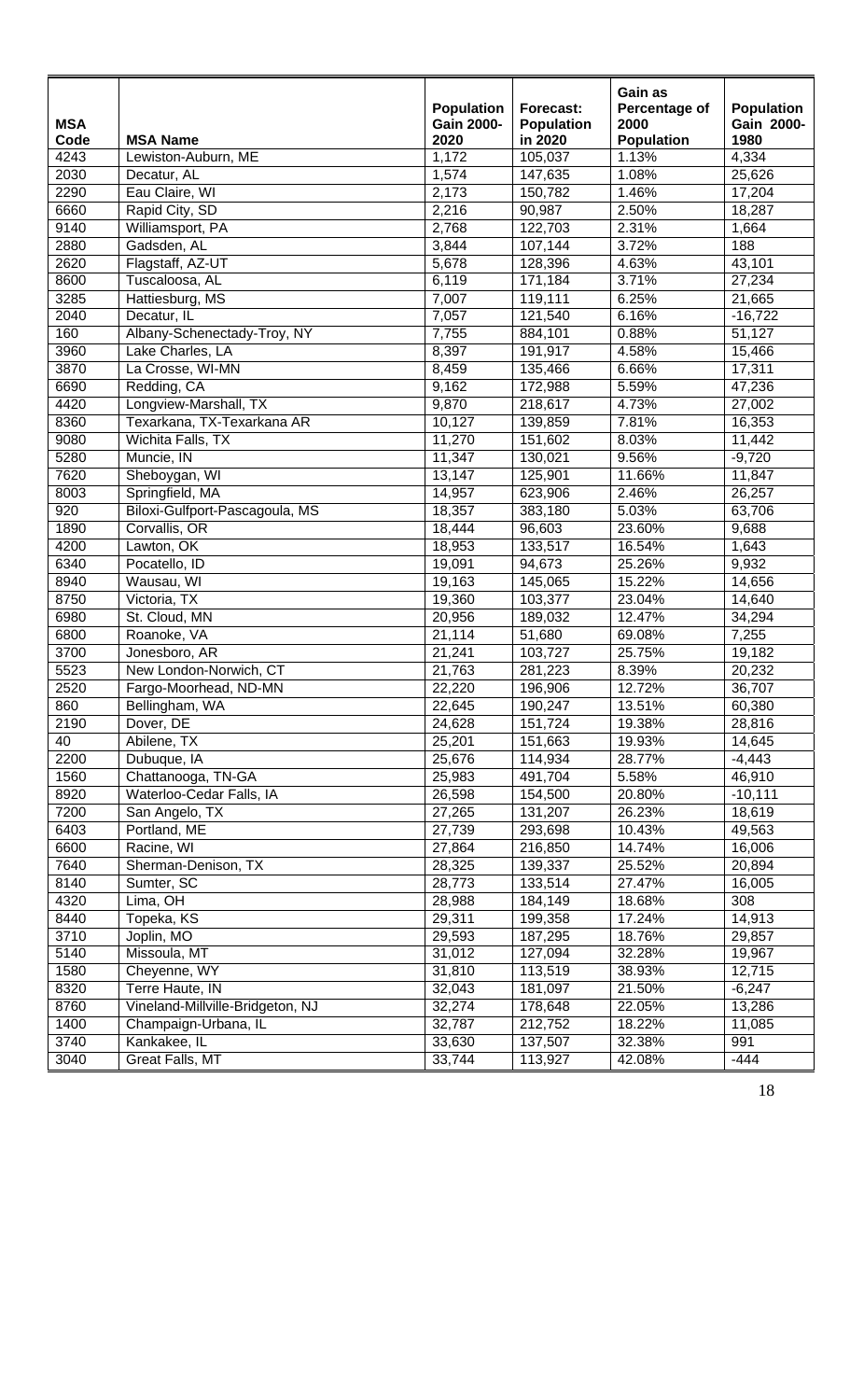|                    |                                       |                           |                              | Gain as                   |                    |
|--------------------|---------------------------------------|---------------------------|------------------------------|---------------------------|--------------------|
|                    |                                       | <b>Population</b>         | Forecast:                    | Percentage of             | <b>Population</b>  |
| <b>MSA</b><br>Code | <b>MSA Name</b>                       | <b>Gain 2000-</b><br>2020 | <b>Population</b><br>in 2020 | 2000<br><b>Population</b> | Gain 2000-<br>1980 |
| 580                | Auburn-Opelika, AL                    | 35,307                    | 150,765                      | 30.58%                    | 38,848             |
| 3180               | Hagerstown, MD                        | 35,402                    | 167,514                      | 26.80%                    | 19,108             |
| 1680               | Cleveland-Lorain-Elyria, OH           | 35,577                    | 2,286,385                    | 1.58%                     | $-25,649$          |
| 1660               | Clarksville-Hopkinsville, TN-KY       | 35,644                    | 243,256                      | 17.17%                    | 57,025             |
| 3520               | Jackson, MI                           | 36,098                    | 194,828                      | 22.74%                    | 7,176              |
| 6015               | Panama City, FL                       | 36,373                    | 184,616                      | 24.54%                    | 49,925             |
| 2720               | Fort Smith, AR-OK                     | 36,537                    | 244,502                      | 17.57%                    | 44,880             |
| 743                | Barnstable-Yarmouth, MA               | 37,228                    | 260,470                      | 16.68%                    | 74,395             |
| 1740               | Columbia, MO                          | 37,962                    | 173,787                      | 27.95%                    | 35,049             |
| 6580               | Punta Gorda, FL                       | 38,304                    | 180,572                      | 26.92%                    | 82,796             |
| 7800               | South Bend, IN                        | 39,464                    | 305,325                      | 14.84%                    | 24,509             |
| 3850               | Kokomo, IN                            | 39,978                    | 141,504                      | 39.38%                    | $-2,033$           |
| 1880               | Corpus Christi, TX                    | 40,364                    | 421,054                      | 10.60%                    | 52,875             |
| 3800               | Kenosha, WI                           | 40,589                    | 190,658                      | 27.05%                    | 27,126             |
| 4600               | Lubbock, TX                           | 41,836                    | 284,726                      | 17.22%                    | 30,773             |
| 5910               | Olympia, WA                           | 42,471                    | 250,835                      | 20.38%                    | 83,039             |
| 2281               | Dutchess County, NY                   | 43,074                    | 323,911                      | 15.34%                    | 35,499             |
| 6960               | Saginaw-Bay City-Midland, MI          | 43,345                    | 446,440                      | 10.75%                    | $-18,197$          |
| 1260               | <b>Bryan-College Station, TX</b>      | 43,523                    | 196,324                      | 28.48%                    | 57,397             |
| 1020               | Bloomington, IN                       | 43,725                    | 164,418                      | 36.23%                    | 21,486             |
| 2980               | Goldsboro, NC                         | 44,019                    | 157,349                      | 38.84%                    | 16,016             |
| 880                | Billings, MT                          | 44,338                    | 173,891                      | 34.22%                    | 20,977             |
| 4150               | Lawrence, KS                          | 44,586                    | 144,768                      | 44.51%                    | 32,137             |
| 8400               | Toledo, OH                            | 45,183                    | 663,427                      | 7.31%                     | 1,080              |
| 6120               | Peoria-Pekin, IL                      | 46,790                    | 393,976                      | 13.48%                    | $-18,716$          |
| 2400               | Eugene-Springfield, OR                | 47,833                    | 371,246                      | 14.79%                    | 47,705             |
| 3720               | Kalamazoo-Battle Creek, MI            | 48,002                    | 501,321                      | 10.59%                    | 31,992             |
| 8800               | Waco, TX                              | 48,714                    | 262,715                      | 22.76%                    | 42,547             |
| 5160               | Mobile, AL                            | 48,779                    | 590,243                      | 9.01%                     | 96,328             |
| 2640               | Flint, MI                             | 49,128                    | 486,081                      | 11.24%                    | $-12,178$          |
| 3620               | Janesville-Beloit, WI                 | 49,272                    | 201,810                      | 32.30%                    | 13,269             |
| 1040               | Bloomington-Normal, IL                | 50,525                    | 201,401                      | 33.49%                    | 31,522             |
| 8640               | Tyler, TX                             | 51,062                    | 226,470                      | 29.11%                    | 46,092             |
| 1620               | Chico-Paradise, CA                    | 51,614                    | 255,384                      | 25.33%                    | 58,942             |
| 2995               | Grand Junction, CO                    | 51,904                    | 169,379                      | 44.18%                    | 34,679             |
| 7880               | Springfield, IL                       | 53,927                    | 255,491                      | 26.75%                    | 13,784             |
| 3660               | Johnson City-Kingsport-Bristol, TN-VA | 55,595                    | 467,548                      | 13.50%                    | 42,787             |
| 2655               | Florence, SC                          | 58,243                    | 184,036                      | 46.30%                    | 15,272             |
| 2960               | Gary, IN                              | 58,790                    | 690,612                      | 9.30%                     | $-9,798$           |
| 3080               | Green Bay, WI                         | 59,014                    | 286,271                      | 25.97%                    | 51,522             |
| 2750               | Fort Walton Beach, FL                 | 59,726                    | 230,686                      | 34.94%                    | 60,281             |
| 3150               | Greenville, NC                        | 60,190                    | 194,279                      | 44.89%                    | 43,509             |
| 1303               | Burlington, VT                        | 60,809                    | 260,305                      | 30.48%                    | 44,066             |
| 1150               | Bremerton, WA                         | 63,371                    | 295,897                      | 27.25%                    | 83,764             |
| 240                | Allentown-Bethlehem-Easton, PA        | 65,040                    | 703,913                      | 10.18%                    | 87,073             |
| 2920               | Galveston-Texas City, TX              | 65,664                    | 316,389                      | 26.19%                    | 53,697             |
| 3500               | Iowa City, IA                         | 66,810                    | 178,172                      | 59.99%                    | 29,213             |
| 6680               | Reading, PA                           | 68,974                    | 443,441                      | 18.42%                    | 61,451             |
| 6820               | Rochester, MN                         | 70,375                    | 195,219                      | 56.37%                    | 32,491             |
| 5240               | Montgomery, AL                        | 71,159                    | 404,652                      | 21.34%                    | 60,187             |
| 6895               | Rocky Mount, NC                       | 73,350                    | 216,403                      | 51.27%                    | 19,590             |
| 80                 | Akron, OH                             | 73,510                    | 769,430                      | 10.56%                    | 35,586             |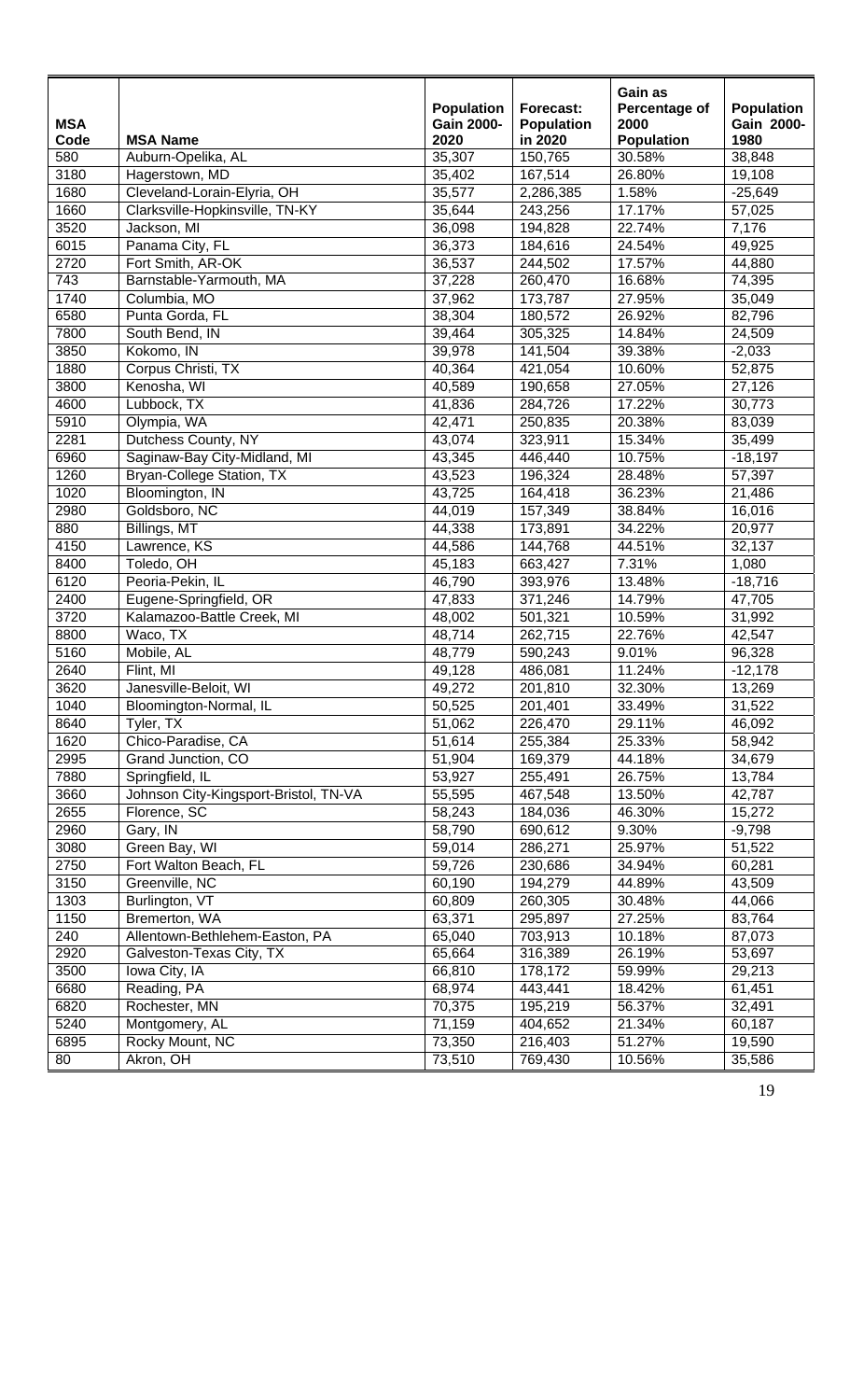| <b>MSA</b> |                                            | <b>Population</b><br><b>Gain 2000-</b> | Forecast:<br><b>Population</b> | Gain as<br>Percentage of<br>2000 | <b>Population</b><br>Gain 2000- |
|------------|--------------------------------------------|----------------------------------------|--------------------------------|----------------------------------|---------------------------------|
| Code       | <b>MSA Name</b>                            | 2020                                   | in 2020                        | <b>Population</b>                | 1980                            |
| 560        | Atlantic-Cape May, NJ                      | 73,862                                 | 429,212                        | 20.79%                           | 78,030                          |
| 1540       | Charlottesville, VA                        | 74,431                                 | 110,026                        | 209.10%                          | 17,614                          |
| 2440       | Evansville-Henderson, IN-KY                | 74,736                                 | 371,034                        | 25.22%                           | 19,832                          |
| 760        | Baton Rouge, LA                            | 75,553                                 | 679,812                        | 12.50%                           | 107,056                         |
| 120        | Albany, GA                                 | 77,362                                 | 198,150                        | 64.05%                           | 7,942                           |
| 4040       | Lansing-East Lansing, MI                   | 77,628                                 | 526,052                        | 17.31%                           | 28,315                          |
| 9280       | York, PA                                   | 77,939                                 | 460,659                        | 20.36%                           | 69, 121                         |
| 3440       | Huntsville, AL                             | 78,577                                 | 422,072                        | 22.88%                           | 99,875                          |
| 2560       | Fayetteville, NC                           | 78,808                                 | 381,647                        | 26.02%                           | 54,942                          |
| 1360       | Cedar Rapids, IA                           | 79,189                                 | 271,411                        | 41.20%                           | 22,572                          |
| 2330       | Elkhart-Goshen, IN                         | 79,678                                 | 263,185                        | 43.42%                           | 46,215                          |
| 3240       | Harrisburg-Lebanon-Carlisle, PA            | 80,026                                 | 709,815                        | 12.71%                           | 72,233                          |
| 2000       | Dayton-Springfield, OH                     | 81,640                                 | 1,031,927                      | 8.59%                            | 8,136                           |
| 3200       | Hamilton-Middletown, OH                    | 81,857                                 | 415,542                        | 24.53%                           | 74,153                          |
| 6560       | Pueblo, CO                                 | 82,872                                 | 224,710                        | 58.43%                           | 15,826                          |
| 5660       | Newburgh, NY-PA                            | 84,235                                 | 473,912                        | 21.62%                           | 110,789                         |
| 480        | Asheville, NC                              | 84,289                                 | 310,959                        | 37.19%                           | 48,544                          |
| 7920       | Springfield, MO                            | 87,645                                 | 414,470                        | 26.82%                           | 98,242                          |
| 1145       | Brazoria, TX                               | 89,766                                 | 332,986                        | 36.91%                           | 72,371                          |
| 8560       | Tulsa, OK                                  | 90,525                                 | 895,461                        | 11.25%                           | 143,935                         |
| 320        | Amarillo, TX                               | 90,848                                 | 309,233                        | 41.60%                           | 43,855                          |
| 7760       | Sioux Falls, SD                            | 92,008                                 | 265,546                        | 53.02%                           | 49,967                          |
| 3920       | Lafayette, IN                              | 93,301                                 | 276,612                        | 50.90%                           | 29,799                          |
| 1960       | Davenport-Moline-Rock Island, IA-IL        | 93,670                                 | 452,565                        | 26.10%                           | $-26,173$                       |
| 3840       | Knoxville, TN                              | 95,254                                 | 784,388                        | 13.82%                           | 140,732                         |
| 7460       | San Luis Obispo-Atascadero-Paso Robles, CA | 97,019                                 | 344,697                        | 39.17%                           | 90,892                          |
| 4360       | Lincoln, NE                                | 97,584                                 | 348,774                        | 38.85%                           | 57,591                          |
| 4000       | Lancaster, PA                              | 97,586                                 | 569,240                        | 20.69%                           | 108,234                         |
| 4890       | Medford-Ashland, OR                        | 102,014                                | 283,854                        | 56.10%                           | 48,911                          |
| 1800       | Columbus, GA-AL                            | 106,463                                | 381,438                        | 38.72%                           | 20,348                          |
| 2900       | Gainesville, FL                            | 106,551                                | 324,846                        | 48.81%                           | 66,072                          |
| 3560       | Jackson, MS                                | 110,230                                | 552,061                        | 24.95%                           | 78,649                          |
| 8480       | Trenton, NJ                                | 111,669                                | 463,249                        | 31.76%                           | 43,784                          |
| 5800       | Odessa-Midland, TX                         | 113,750                                | 349,982                        | 48.15%                           | 35,223                          |
| 5330       | Myrtle Beach, SC                           | 114,725                                | 312,752                        | 57.93%                           | 95,558                          |
| 7840       | Spokane, WA                                | 116,984                                | 535,657                        | 27.94%                           | 75,734                          |
| 9200       | Wilmington, NC                             | 117,653                                | 352,066                        | 50.19%                           | 94,427                          |
| 7520       | Savannah, GA                               | 121,581                                | 414,895                        | 41.45%                           | 61,623                          |
| 9260       | Yakima, WA                                 | 122,744                                | 345,453                        | 55.11%                           | 49,591                          |
| 6080       | Pensacola, FL                              | 124,163                                | 536,914                        | 30.08%                           | 120,921                         |
| 5790       | Ocala, FL                                  | 126,132                                | 386,422                        | 48.46%                           | 136,072                         |
| 460        | Appleton-Oshkosh-Neenah, WI                | 126,594                                | 486,140                        | 35.21%                           | 67,908                          |
| 7720       | Sioux City, IA-NE                          | 129,196                                | 253,323                        | 104.08%                          | 6,502                           |
| 500        | Athens, GA                                 | 132,876                                | 286,920                        | 86.26%                           | 48,677                          |
| 3060       | Greeley, CO                                | 135,094                                | 318,258                        | 73.76%                           | 59,397                          |
| 2710       | Fort Pierce-Port St. Lucie, FL             | 135,410                                | 455,970                        | 42.24%                           | 166,790                         |
| 7080       | Salem, OR                                  | 136,553                                | 484,783                        | 39.21%                           | 97,381                          |
| 2670       | Fort Collins-Loveland, CO                  | 136,918                                | 389,856                        | 54.13%                           | 102,847                         |
| 4680       | Macon, GA                                  | 136,962                                | 460,173                        | 42.38%                           | 49,550                          |
| 2760       | Fort Wayne, IN                             | 138,998                                | 642,146                        | 27.63%                           | 58,955                          |
| 4720       | Madison, WI                                | 139,879                                | 568,278                        | 32.65%                           | 104,045                         |
| 3810       | Killeen-Temple, TX                         | 143,104                                | 457,306                        | 45.55%                           | 98,244                          |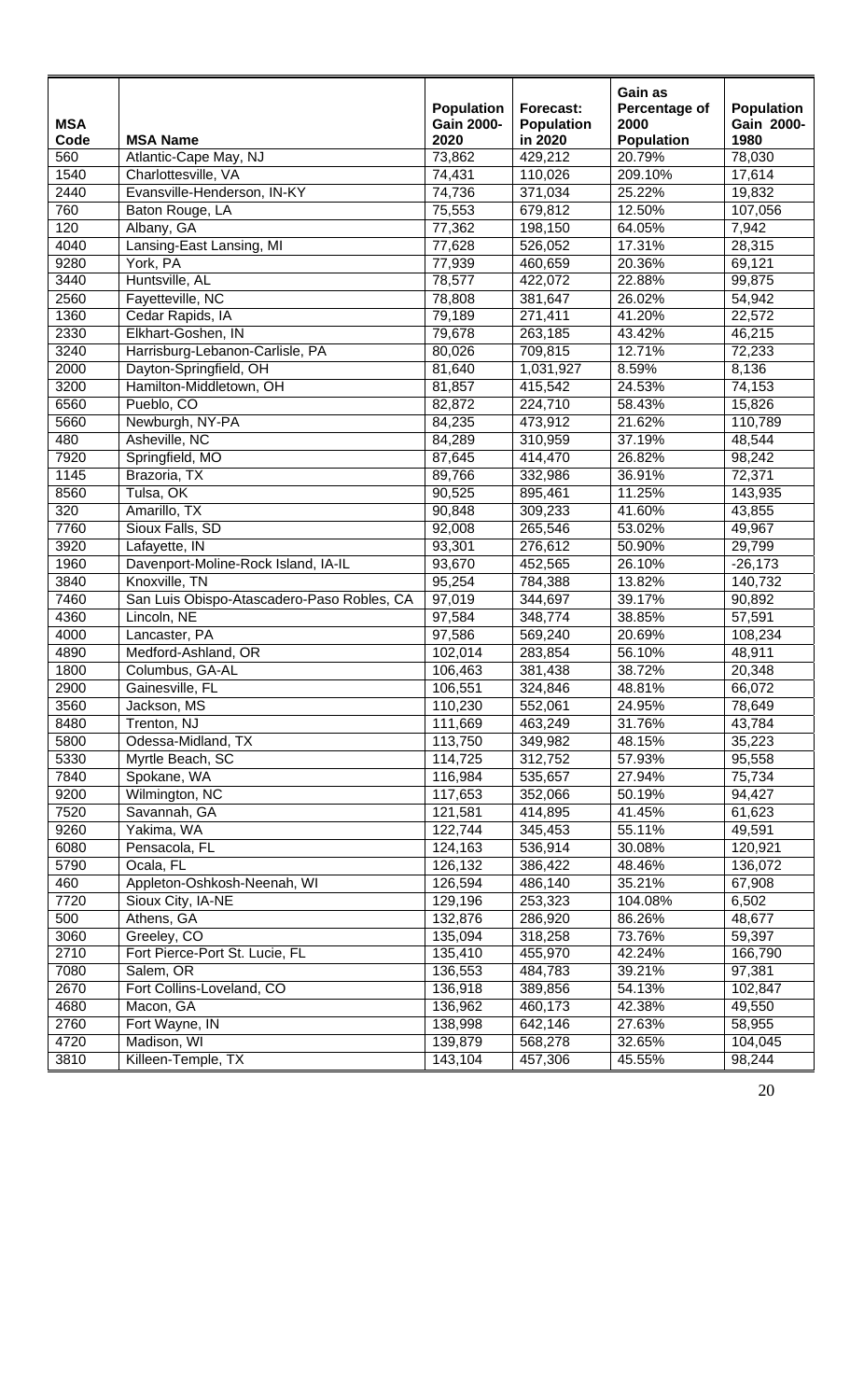| <b>MSA</b><br>Code<br>9040 | <b>MSA Name</b><br>Wichita, KS             | <b>Population</b><br><b>Gain 2000-</b><br>2020<br>144,519 | Forecast:<br><b>Population</b><br>in 2020<br>690,552 | Gain as<br>Percentage of<br>2000<br><b>Population</b><br>26.47% | <b>Population</b><br>Gain 2000-<br>1980<br>101,636 |
|----------------------------|--------------------------------------------|-----------------------------------------------------------|------------------------------------------------------|-----------------------------------------------------------------|----------------------------------------------------|
| 4900                       | Melbourne-Titusville-Palm Bay, FL          | 145,021                                                   | 622,853                                              | 30.35%                                                          | 202,168                                            |
| 1000                       | Birmingham, AL                             | 146,264                                                   | 1,069,127                                            | 15.85%                                                          | 107,179                                            |
| 1440                       | Charleston-North Charleston, SC            | 148,497                                                   | 698,862                                              | 26.98%                                                          | 116,750                                            |
| 8200                       | Tacoma, WA                                 | 151,107                                                   | 855,068                                              | 21.47%                                                          | 215,207                                            |
| 3283                       | Hartford, CT                               | 153,819                                                   | 1,304,691                                            | 13.37%                                                          | 97,414                                             |
| 7485                       | Santa Cruz-Watsonville, CA                 | 156,795                                                   | 412,577                                              | 61.30%                                                          | 66,477                                             |
| 9160                       | Wilmington-Newark, DE-MD                   | 158,271                                                   | 746,589                                              | 26.90%                                                          | 129,200                                            |
| 6520                       | Provo-Orem, UT                             | 160,616                                                   | 531,476                                              | 43.31%                                                          | 150,967                                            |
| 9340                       | Yuba City, CA                              | 161,920                                                   | 301,428                                              | 116.06%                                                         | 37,120                                             |
| 6483                       | Providence-Warwick-Pawtucket, RI           | 162,689                                                   | 1,127,678                                            | 16.86%                                                          | 97,869                                             |
| 8240                       | Tallahassee, FL                            | 166,766                                                   | 451,844                                              | 58.50%                                                          | 93,533                                             |
| 9270                       | Yolo, CA                                   | 167,717                                                   | 337,483                                              | 98.79%                                                          | 55,975                                             |
| 7480                       | Santa Barbara-Santa Maria-Lompoc, CA       | 171,978                                                   | 571,724                                              | 43.02%                                                          | 99,555                                             |
| 3980                       | Lakeland-Winter Haven, FL                  | 173,546                                                   | 658,950                                              | 35.75%                                                          | 161,366                                            |
| 8780                       | Visalia-Tulare-Porterville, CA             | 175,034                                                   | 543,879                                              | 47.45%                                                          | 121,419                                            |
| 6880                       | Rockford, IL                               | 175,526                                                   | 547,705                                              | 47.16%                                                          | 45,928                                             |
| 2700                       | Fort Myers-Cape Coral, FL                  | 177,398                                                   | 621,187                                              | 39.97%                                                          | 235,739                                            |
| 4400                       | Little Rock-North Little Rock, AR          | 180,106                                                   | 765,298                                              | 30.78%                                                          | 109,751                                            |
| 5880                       | Oklahoma City, OK                          | 180,566                                                   | 1,266,216                                            | 16.63%                                                          | 219,202                                            |
| 1125                       | Boulder-Longmont, CO                       | 181,856                                                   | 474,829                                              | 62.07%                                                          | 102,038                                            |
| 1240                       | Brownsville-Harlingen-San Benito, TX       | 183,232                                                   | 520,016                                              | 54.41%                                                          | 124,840                                            |
| 4100                       | Las Cruces, NM                             | 183,700                                                   | 358,680                                              | 104.98%                                                         | 77,968                                             |
| 5080                       | Milwaukee-Waukesha, WI                     | 183,870                                                   | 1,685,962                                            | 12.24%                                                          | 105,433                                            |
| 2580                       | Fayetteville-Springdale-Rogers, AR         | 186,380                                                   | 499,863                                              | 59.45%                                                          | 134,430                                            |
| 7510                       | Sarasota-Bradenton, FL                     | 196,984                                                   | 789,700                                              | 33.23%                                                          | 237,992                                            |
| 2020                       | Daytona Beach, FL                          | 199,466                                                   | 695,008                                              | 40.25%                                                          | 222,894                                            |
| 4280                       | Lexington, KY                              | 200,738                                                   | 681,500                                              | 41.75%                                                          | 109, 151                                           |
| 7500                       | Santa Rosa, CA                             | 200,933                                                   | 661,271                                              | 43.65%                                                          | 158,752                                            |
| 3290                       | Hickory-Morganton-Lenoir, NC               | 204,768                                                   | 547,761                                              | 59.70%                                                          | 71,925                                             |
| 6740                       | Richland-Kennewick-Pasco, WA               | 206,124                                                   | 398,770                                              | 107.00%                                                         | 47,131                                             |
| 2120                       | Des Moines, IA                             | 206,417                                                   | 664,021                                              | 45.11%                                                          | 89,491                                             |
| 600                        | Augusta-Aiken, GA-SC                       | 211,944                                                   | 689,975                                              | 44.34%                                                          | 113,691                                            |
| 4080                       |                                            |                                                           |                                                      |                                                                 |                                                    |
| 4940                       | Laredo, TX<br>Merced, CA                   | 215,745                                                   | 410,406                                              | 110.83%<br>102.04%                                              | 94,180                                             |
|                            | Naples, FL                                 | 215,946                                                   | 427,579                                              |                                                                 | 76,008                                             |
| 5345<br>3000               |                                            | 218,938                                                   | 473,009                                              | 86.17%                                                          | 166,567                                            |
|                            | Grand Rapids-Muskegon-Holland, MI          | 219,218                                                   | 1,311,539                                            | 20.07%                                                          | 249,302                                            |
| 5483                       | New Haven-Bridgeport-Stamford, CT          | 222,264                                                   | 1,931,855                                            | 13.00%                                                          | 138,822                                            |
| 4520                       | Louisville, KY-IN                          | 222,437                                                   | 1,250,164                                            | 21.64%                                                          | 73,783                                             |
| 1720                       | Colorado Springs, CO                       | 223,681                                                   | 743,172                                              | 43.06%                                                          | 207,448                                            |
| 1760                       | Columbia, SC                               | 225,925                                                   | 764,137                                              | 41.98%                                                          | 126,531                                            |
| 7490                       | Santa Fe, NM                               | 226,044                                                   | 374,154                                              | 152.62%                                                         | 54,646                                             |
| 5720                       | Norfolk-Virginia Beach-Newport News, VA-NC | 226,790                                                   | 1,010,455                                            | 28.94%                                                          | 295,293                                            |
| 4920                       | Memphis, TN-AR-MS                          | 229,076                                                   | 1,367,543                                            | 20.12%                                                          | 200,074                                            |
| 7120                       | Salinas, CA                                | 229,605                                                   | 632,638                                              | 56.97%                                                          | 110,627                                            |
| 9360                       | Yuma, AZ                                   | 239,711                                                   | 400,418                                              | 149.16%                                                         | 69,314                                             |
| 3640                       | Jersey City, NJ                            | 239,921                                                   | 849,298                                              | 39.37%                                                          | 50,785                                             |
| 5190                       | Monmouth-Ocean, NJ                         | 241,051                                                   | 1,371,779                                            | 21.32%                                                          | 278,713                                            |
| 5920                       | Omaha, NE-IA                               | 243,189                                                   | 962,060                                              | 33.83%                                                          | 112,370                                            |
| 5170                       | Modesto, CA                                | 247,978                                                   | 697,768                                              | 55.13%                                                          | 181,938                                            |
| 440                        | Ann Arbor, MI                              | 258,410                                                   | 840,407                                              | 44.40%                                                          | 126,842                                            |
| 6720                       | Reno, NV                                   | 259,767                                                   | 601,084                                              | 76.11%                                                          | 145,945                                            |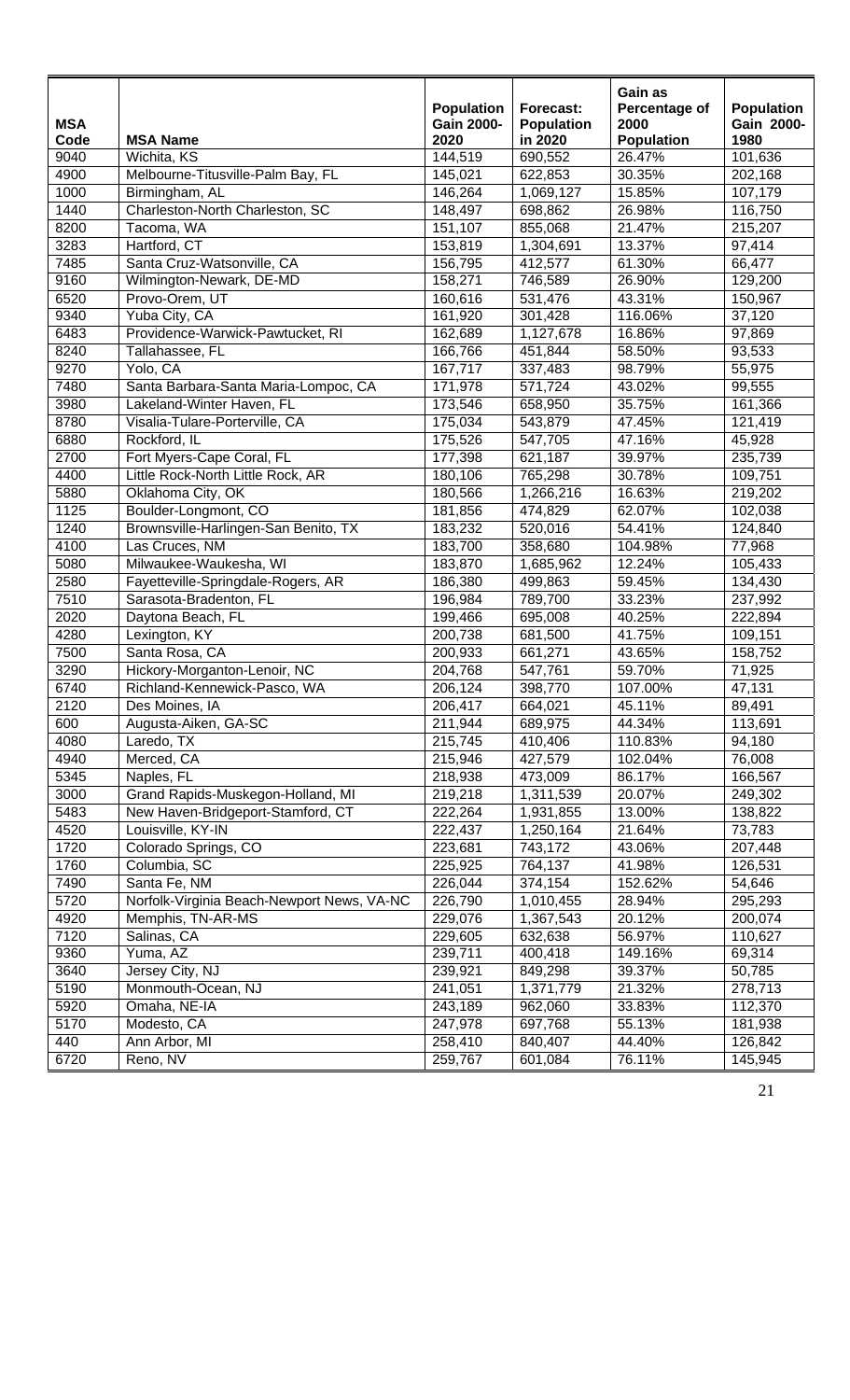| <b>MSA</b>   |                                                     | <b>Population</b><br><b>Gain 2000-</b> | Forecast:<br><b>Population</b> | Gain as<br>Percentage of<br>2000 | Population<br>Gain 2000- |
|--------------|-----------------------------------------------------|----------------------------------------|--------------------------------|----------------------------------|--------------------------|
| Code<br>8120 | <b>MSA Name</b><br>Stockton-Lodi, CA                | 2020<br>269,518                        | in 2020<br>837,681             | <b>Population</b><br>47.44%      | 1980<br>217,859          |
| 8735         | Ventura, CA                                         | 269,897                                | 1,026,522                      | 35.67%                           | 223,798                  |
| 2320         | El Paso, TX                                         | 286,506                                | 968,206                        | 42.03%                           | 197,989                  |
| 680          | Bakersfield, CA                                     | 297,985                                | 961,659                        | 44.90%                           | 257,267                  |
| 1080         | Boise City, ID                                      | 315,193                                | 751,260                        | 72.28%                           | 178,033                  |
| 8720         | Vallejo-Fairfield-Napa, CA                          | 331,544                                | 853,296                        | 63.54%                           | 184,965                  |
| 7040         | St. Louis, MO-IL                                    | 340,641                                | 2,947,151                      | 13.07%                           | 191,189                  |
| 3160         | Greenville-Spartanburg-Anderson, SC                 | 360,797                                | $\overline{1,}326,262$         | 37.37%                           | 217,831                  |
| 5380         | Nassau-Suffolk, NY                                  | 369,589                                | 3,130,000                      | 13.39%                           | 154,617                  |
| 8520         | Tucson, AZ                                          | 381,634                                | 1,230,278                      | 44.97%                           | 312,864                  |
| 875          | Bergen-Passaic, NJ                                  | 396,482                                | 1,773,114                      | 28.80%                           | 82,277                   |
| 4880         | McAllen-Edinburg-Mission, TX                        | 398,393                                | 972,316                        | 69.42%                           | 287,383                  |
| 6760         | Richmond-Petersburg, VA                             | 400,258                                | 1,071,511                      | 59.63%                           | 256,517                  |
| 5360         | Nashville, TN                                       | 417,053                                |                                | 33.74%                           | 383,221                  |
| 7160         | Salt Lake City-Ogden, UT                            |                                        | 1,653,185                      | 31.32%                           |                          |
|              |                                                     | 419,138                                | 1,757,512<br>1,524,279         |                                  | 421,078<br>377,695       |
| 3600         | Jacksonville, FL                                    | 420,579                                |                                | 38.11%                           |                          |
| 1640         | Cincinnati, OH-KY-IN                                | 436,430                                | 2,086,629                      | 26.45%                           | 181,274                  |
| 200          | Albuquerque, NM<br>Middlesex-Somerset-Hunterdon, NJ | 438,218                                | 1,152,836                      | 61.32%                           | 196,532                  |
| 5015         |                                                     | 445,626                                | 1,620,211                      | 37.94%                           | 286,127                  |
| 1840         | Columbus, OH                                        | 460,729                                | 2,006,753                      | 29.80%                           | 328,268                  |
| 3760         | Kansas City, MO-KS                                  | 462,331                                | 2,244,712                      | 25.94%                           | 330,831                  |
| 8960         | West Palm Beach-Boca Raton, FL                      | 465,971                                | 1,601,626                      | 41.03%                           | 549,913                  |
| 2840         | Fresno, CA                                          | 480,414                                | 1,406,060                      | 51.90%                           | 344,006                  |
| 5640         | Newark, NJ                                          | 485,689                                | 2,520,298                      | 23.87%                           | 71,462                   |
| 720          | Baltimore, MD                                       | 487,303                                | 3,044,602                      | 19.06%                           | 353,914                  |
| 7400         | San Jose, CA                                        | 498,066                                | 2,184,540                      | 29.53%                           | 384,959                  |
| 2160         | Detroit, MI                                         | 524,640                                | 4,970,809                      | 11.80%                           | 72,320                   |
| 6920         | Sacramento, CA                                      | 539,227                                | 2,177,726                      | 32.91%                           | 645,335                  |
| 7240         | San Antonio, TX                                     | 558,989                                | 2,158,192                      | 34.95%                           | 503,432                  |
| 8280         | Tampa-St. Petersburg-Clearwater, FL                 | 585,770                                | 2,989,907                      | 24.37%                           | 777,162                  |
| 3120         | Greensboro-Winston-Salem-High Point, NC             | 598,126                                | 1,853,846                      | 47.63%                           | 302,124                  |
| 6160         | Philadelphia, PA-NJ                                 | 601,064                                | 5,705,873                      | 11.77%                           | 319,909                  |
| 7320         | San Diego, CA                                       | 635,059                                | 3,460,137                      | 22.48%                           | 949,458                  |
| 2800         | Fort Worth-Arlington, TX                            | 651,865                                | 2,365,140                      | 38.05%                           | 713,971                  |
| 5000         | Miami, FL                                           | 655,335                                | 2,915,577                      | 28.99%                           | 617,110                  |
| 7600         | Seattle-Bellevue-Everett, WA                        | 666,136                                | 3,086,063                      | 27.53%                           | 758,548                  |
| 3480         | Indianapolis, IN                                    | 667,188                                | 2,280,118                      | 41.36%                           | 305,763                  |
| 2680         | Fort Lauderdale, FL                                 | 676,791                                | 2,309,231                      | 41.46%                           | 606,378                  |
| 5775         | Oakland, CA                                         | 769,652                                | 3,173,622                      | 32.02%                           | 635,256                  |
| 7360         | San Francisco, CA                                   | 773,659                                | 2,506,210                      | 44.65%                           | 240,335                  |
| 6440         | Portland-Vancouver, OR-WA                           | 828,010                                | 2,753,867                      | 42.99%                           | 587,047                  |
| 6640         | Raleigh-Durham-Chapel Hill, NC                      | 835,659                                | 2,029,965                      | 69.97%                           | 526,350                  |
| 640          | Austin-San Marcos, TX                               | 843,886                                | 2,108,492                      | 66.73%                           | 675,024                  |
| 5945         | Orange County, CA                                   | 854,090                                | 3,710,536                      | 29.90%                           | 908,379                  |
| 1520         | Charlotte-Gastonia-Rock Hill, NC-SC                 | 881,679                                | 2,390,792                      | 58.42%                           | 533,119                  |
| 1123         | Boston-Worcester-Lawrence, MA-NH                    | 914,724                                | 6,987,308                      | 15.06%                           | 725,956                  |
| 5960         | Orlando, FL                                         | 932,317                                | 2,588,642                      | 56.29%                           | 843,100                  |
| 5120         | Minneapolis-St. Paul, MN-WI                         | 1,058,341                              | 4,039,271                      | 35.50%                           | 774,385                  |
| 2080         | Denver, CO                                          | 1,167,384                              | 3,290,001                      | 55.00%                           | 683,792                  |
| 6780         | Riverside-San Bernardino, CA                        | 1,252,243                              | 4,530,997                      | 38.19%                           | 1,706,325                |
| 4120         | Las Vegas, NV-AZ                                    | 1,355,259                              | 2,937,591                      | 85.65%                           | 1,047,239                |
| 8840         | Washington, DC-MD-VA-WV                             | 1,412,091                              | 4,785,157                      | 41.86%                           | 832,437                  |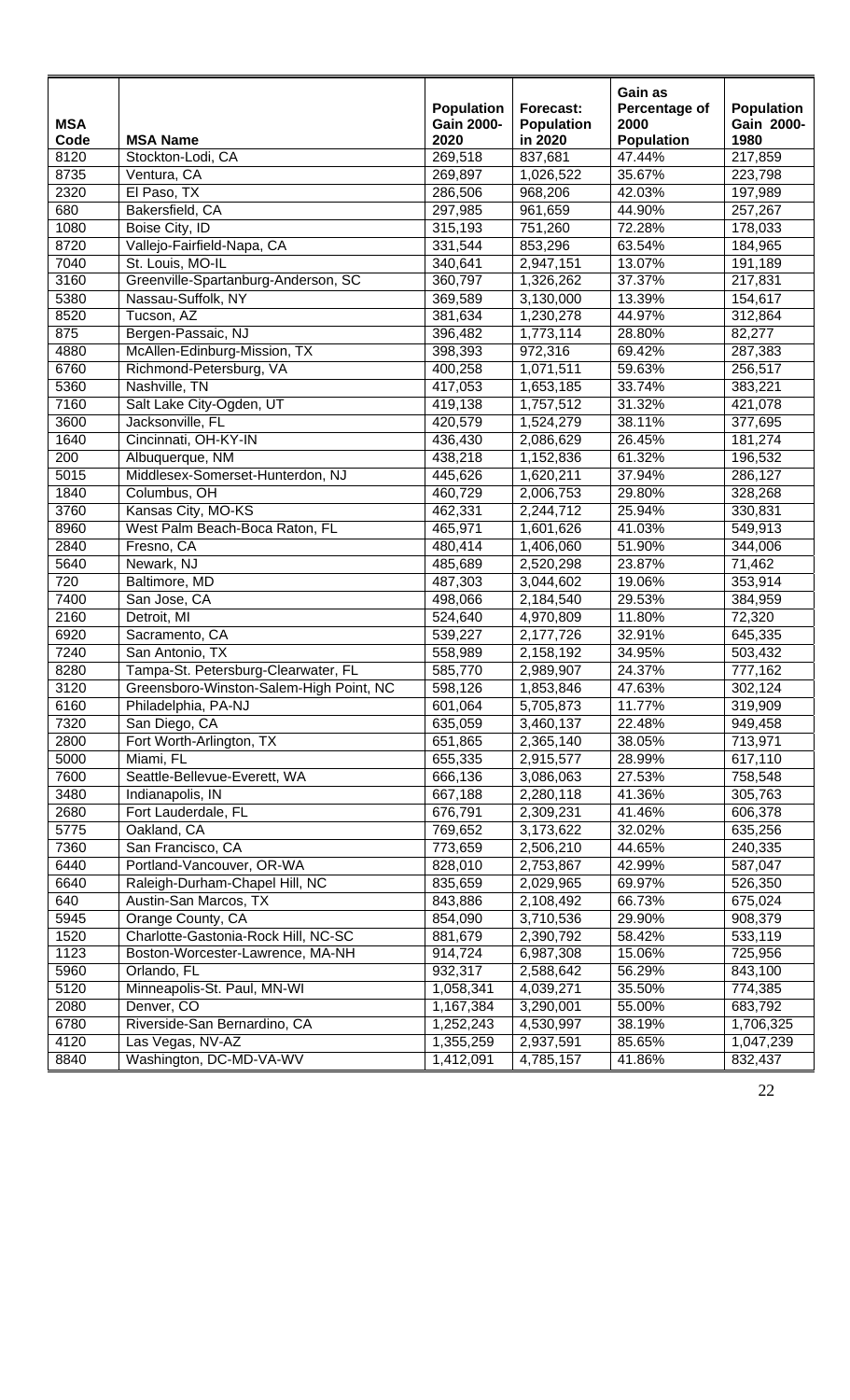| <b>MSA</b><br>Code | <b>MSA Name</b>            | Population<br><b>Gain 2000-</b><br>2020 | Forecast:<br><b>Population</b><br>in 2020 | Gain as<br>Percentage of<br>2000<br><b>Population</b> | <b>Population</b><br>Gain 2000-<br>1980 |
|--------------------|----------------------------|-----------------------------------------|-------------------------------------------|-------------------------------------------------------|-----------------------------------------|
| 4480               | Los Angeles-Long Beach, CA | 1,413,782                               | 11,000,000                                | 15.24%                                                | 2,038,470                               |
| 3360               | Houston, TX                | 1,552,646                               | 5,753,782                                 | 36.96%                                                | 1,414,017                               |
| 1920               | Dallas, TX                 | 1,626,358                               | 5,169,599                                 | 45.90%                                                | 1,472,984                               |
| 5600               | New York, NY               | 1,682,468                               | 9,699,546                                 | 20.99%                                                | 939,201                                 |
| 6200               | Phoenix-Mesa, AZ           | 1,743,442                               | 5,021,217                                 | 53.19%                                                | 1,665,593                               |
| 1600               | Chicago, IL                | 1,904,990                               | 10,200,000                                | 23.01%                                                | 1,044,858                               |
| 520                | Atlanta, GA                | 2,671,813                               | 6,817,025                                 | 64.46%                                                | 1,898,202                               |

# **REFERENCES**

- Davis, Donald R., and David E. Weinstein (2002). "Bones, Bombs, and Break Points: The Geography of Economic Activity," American Economic Review 92(5): 1269–1289.
- Glaeser, Edward L., and Joseph Gyourko (2005). "Urban Decline and Durable Housing," Journal of Political Economy 113: 345-375.
- Glaeser, Edward L., Jed Kolko, and Albert Saiz (2001). "Consumer City," Journal of Economic Geography 1: 27-50.
- Glaeser, Edward L., and Albert Saiz (2003). "The Rise of the Skilled City," Discussion Paper #2050, Harvard Institute of Economic Research, Harvard University.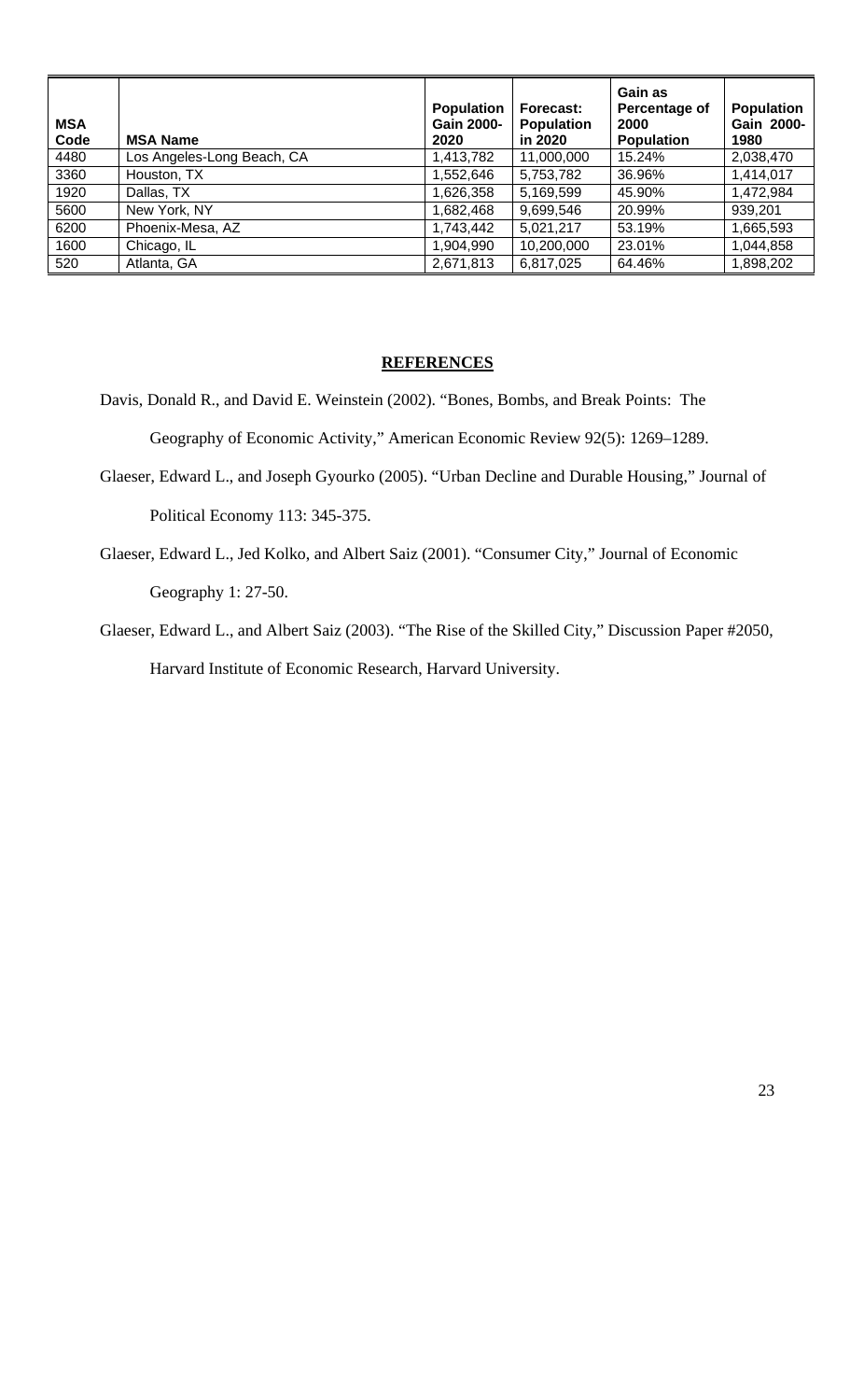|                    |                    |                                | <b>Population</b> |                   |           | <b>Population</b> |                   |
|--------------------|--------------------|--------------------------------|-------------------|-------------------|-----------|-------------------|-------------------|
|                    |                    |                                | <b>Gain 2020-</b> | <b>Population</b> | % Growth  | <b>Gain 2000-</b> | <b>Population</b> |
| <b>County FIPS</b> | <b>County Name</b> | Metropolitan Area              | 2000              | in 2020           | 2020-2000 | 1980              | in 2000           |
| 48441              | Taylor             | Abilene, TX                    | 25,700            | 152,162           | 20.3%     | 14,645            | 126,462           |
| 39153              | Summit             | Akron, OH                      | 62,624            | 606,176           | 11.5%     | 19,457            | 543,552           |
| 39133              | Portage            | Akron, OH                      | 6,882             | 159,250           | 4.5%      | 16,129            | 152,368           |
| 13177              | Lee                | Albany, GA                     | 61,622            | 86,511            | 247.6%    | 13,046            | 24,889            |
| 13095              | Dougherty          | Albany, GA                     | 13,635            | 109,534           | 14.2%     | $-5,104$          | 95,899            |
| 36091              | Saratoga           | Albany-Schenectady-Troy, NY    | 34,999            | 236,450           | 17.4%     | 47,413            | 201,451           |
| 36001              | Albany             | Albany-Schenectady-Troy, NY    | 13,482            | 308,059           | 4.6%      | 8,404             | 294,577           |
| 36083              | Rensselaer         | Albany-Schenectady-Troy, NY    | 4,866             | 157,473           | 3.2%      | 610               | 152,607           |
| 36093              | Schenectady        | Albany-Schenectady-Troy, NY    | 246               | 146,687           | 0.2%      | $-3,467$          | 146,441           |
| 36057              | Montgomery         | Albany-Schenectady-Troy, NY    | $-21,073$         | 28,604            | $-42.4%$  | $-3,719$          | 49,677            |
| 36095              | Schoharie          | Albany-Schenectady-Troy, NY    | $-30,077$         | 1,516             | $-95.2%$  | 1,886             | 31,593            |
| 35001              | Bernalillo         | Albuquerque, NM                | 213,425           | 770,970           | 38.3%     | 135,250           | 557,545           |
| 35061              | Valencia           | Albuquerque, NM                | 112,412           | 178,867           | 169.2%    | 5,327             | 66,455            |
| 35043              | Sandoval           | Albuquerque, NM                | 111,486           | 202,104           | 123.0%    | 55,955            | 90,618            |
| 22079              | Rapides            | Alexandria, LA                 | $-28,461$         | 97,952            | $-22.5%$  | $-9,009$          | 126,413           |
| 42077              | Lehigh             | Allentown-Bethlehem-Easton, PA | 41,801            | 354,376           | 13.4%     | 39,797            | 312,575           |
| 42095              | Northampton        | Allentown-Bethlehem-Easton, PA | 36,432            | 303,900           | 13.6%     | 41,814            | 267,468           |
| 42025              | Carbon             | Allentown-Bethlehem-Easton, PA | $-16,356$         | 42,474            | $-27.8%$  | 5,462             | 58,830            |
| 42013              | <b>Blair</b>       | Altoona, PA                    | $-15,994$         | 113,050           | $-12.4%$  | $-7,399$          | 129,044           |
| 48375              | Potter             | Amarillo, TX                   | 57,655            | 171,371           | 50.7%     | 14,636            | 113,716           |
| 48381              | Randall            | Amarillo, TX                   | 33,146            | 137,815           | 31.7%     | 29,219            | 104,669           |
| 26161              | Washtenaw          | Ann Arbor, MI                  | 131,777           | 456,195           | 40.6%     | 60,018            | 324,418           |
| 26093              | Livingston         | Ann Arbor, MI                  | 95,069            | 253,539           | 60.0%     | 57,809            | 158,470           |
| 26091              | Lenawee            | Ann Arbor, MI                  | 34,858            | 133,967           | 35.2%     | 9,015             | 99,109            |
| 1015               | Calhoun            | Anniston, AL                   | $-24,576$         | 86,764            | $-22.1%$  | $-8,676$          | 111,340           |
| 55087              | Outagamie          | Appleton-Oshkosh-Neenah, WI    | 54,423            | 216,214           | 33.6%     | 32,858            | 161,791           |
| 55139              | Winnebago          | Appleton-Oshkosh-Neenah, WI    | 44,912            | 201,940           | 28.6%     | 25,282            | 157,028           |
| 55015              | Calumet            | Appleton-Oshkosh-Neenah, WI    | 28,842            | 69,569            | 70.8%     | 9,768             | 40,727            |
| 37021              | <b>Buncombe</b>    | Asheville, NC                  | 80,248            | 287,217           | 38.8%     | 45,737            | 206,969           |
| 37115              | Madison            | Asheville, NC                  | 3,932             | 23,633            | 20.0%     | 2,807             | 19,701            |
| 13059              | Clarke             | Athens, GA                     | 53,135            | 154,915           | 52.2%     | 26,747            | 101,780           |
| 13219              | Oconee             | Athens, GA                     | 47,667            | 74,073            | 180.5%    | 13,881            | 26,406            |
| 13195              | Madison            | Athens, GA                     | 31,341            | 57,199            | 121.2%    | 8,049             | 25,858            |
| 13135              | Gwinnett           | Atlanta, GA                    | 443,177           | 1,039,634         | 74.3%     | 427,113           | 596,457           |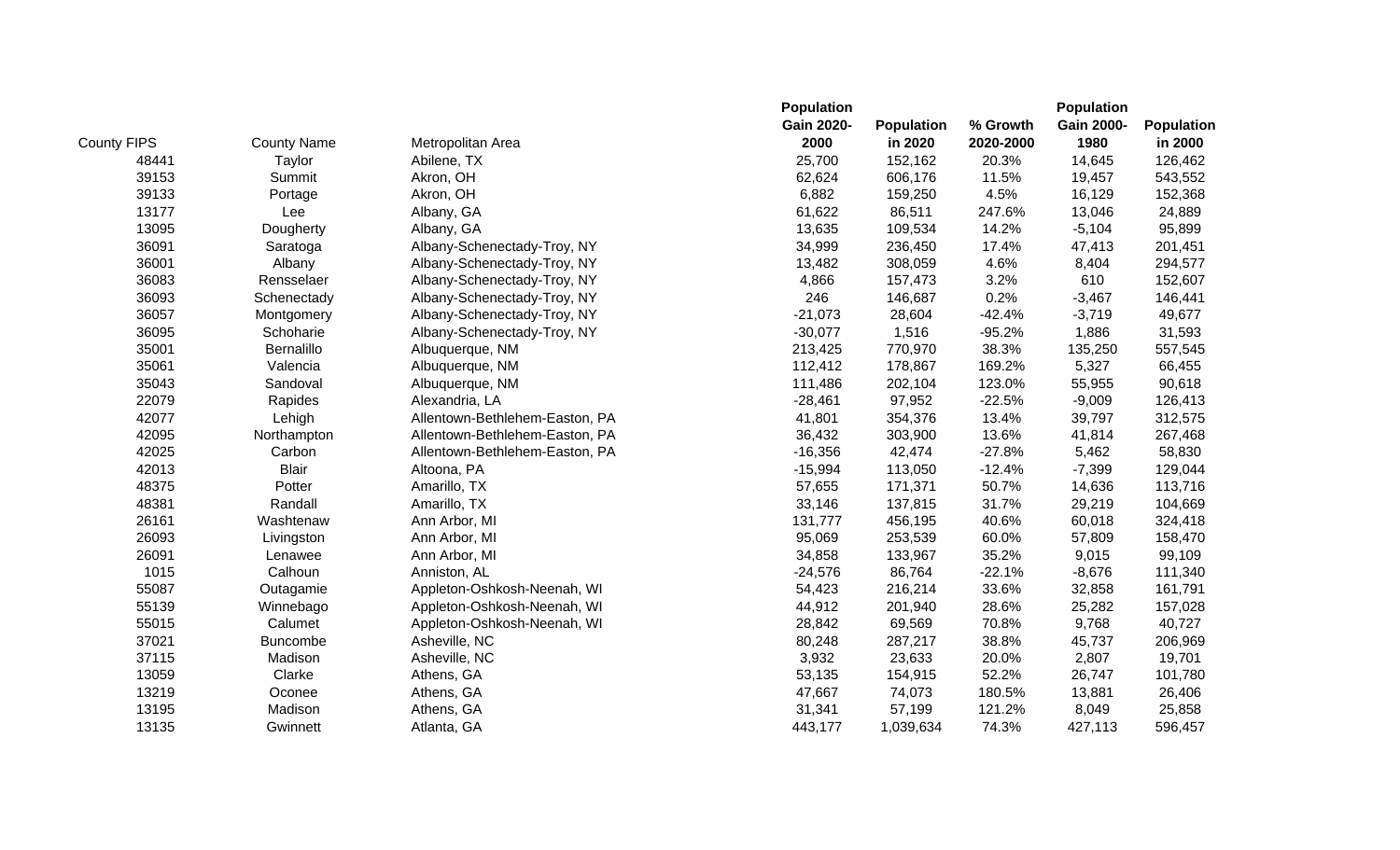| 13121 | Fulton           | Atlanta, GA           | 331,074  | 1,148,117 | 40.5%    | 224,253 | 817,043 |
|-------|------------------|-----------------------|----------|-----------|----------|---------|---------|
| 13067 | Cobb             | Atlanta, GA           | 307,450  | 920,222   | 50.2%    | 312,184 | 612,772 |
| 13089 | DeKalb           | Atlanta, GA           | 262,934  | 931,246   | 39.3%    | 184,219 | 668,312 |
| 13117 | Forsyth          | Atlanta, GA           | 165,304  | 265,820   | 164.5%   | 72,382  | 100,516 |
| 13151 | Henry            | Atlanta, GA           | 152,220  | 273,848   | 125.2%   | 85,140  | 121,628 |
| 13063 | Clayton          | Atlanta, GA           | 137,344  | 375,844   | 57.6%    | 87,252  | 238,500 |
| 13057 | Cherokee         | Atlanta, GA           | 133,534  | 277,317   | 92.9%    | 91,538  | 143,783 |
| 13223 | Paulding         | Atlanta, GA           | 111,802  | 194,837   | 134.6%   | 56,736  | 83,035  |
| 13077 | Coweta           | Atlanta, GA           | 101,088  | 191,230   | 112.1%   | 50,656  | 90,142  |
| 13113 | Fayette          | Atlanta, GA           | 84,901   | 177,014   | 92.2%    | 62,575  | 92,113  |
| 13013 | <b>Barrow</b>    | Atlanta, GA           | 60,800   | 107,354   | 130.6%   | 25,072  | 46,554  |
| 13297 | Walton           | Atlanta, GA           | 59,097   | 120,720   | 95.9%    | 30,420  | 61,623  |
| 13097 | Douglas          | Atlanta, GA           | 58,985   | 151,693   | 63.6%    | 37,845  | 92,708  |
| 13217 | Newton           | Atlanta, GA           | 58,668   | 121,579   | 93.3%    | 27,937  | 62,911  |
| 13247 | Rockdale         | Atlanta, GA           | 51,826   | 122,369   | 73.5%    | 33,698  | 70,543  |
| 13015 | <b>Bartow</b>    | Atlanta, GA           | 50,389   | 127,092   | 65.7%    | 35,802  | 76,703  |
| 13227 | Pickens          | Atlanta, GA           | 45,633   | 69,000    | 195.3%   | 11,666  | 23,367  |
| 13045 | Carroll          | Atlanta, GA           | 29,265   | 117,292   | 33.2%    | 31,366  | 88,027  |
| 13255 | Spalding         | Atlanta, GA           | 8,225    | 66,700    | 14.1%    | 10,348  | 58,475  |
| 34001 | Atlantic         | Atlantic-Cape May, NJ | 82,198   | 335,247   | 32.5%    | 58,483  | 253,049 |
| 34009 | Cape May         | Atlantic-Cape May, NJ | $-6,977$ | 95,324    | $-6.8%$  | 19,547  | 102,301 |
| 1081  | Lee              | Auburn-Opelika, AL    | 33,587   | 149,045   | 29.1%    | 38,848  | 115,458 |
| 13073 | Columbia         | Augusta-Aiken, GA-SC  | 76,074   | 165,904   | 84.7%    | 49,361  | 89,830  |
| 45003 | Aiken            | Augusta-Aiken, GA-SC  | 67,878   | 210,658   | 47.5%    | 36,823  | 142,780 |
| 45037 | Edgefield        | Augusta-Aiken, GA-SC  | 37,350   | 61,949    | 151.8%   | 7,042   | 24,599  |
| 13245 | Richmond         | Augusta-Aiken, GA-SC  | 34,780   | 234,325   | 17.4%    | 17,777  | 199,545 |
| 13189 | McDuffie         | Augusta-Aiken, GA-SC  | $-3,045$ | 18,232    | $-14.3%$ | 2,688   | 21,277  |
| 48453 | Travis           | Austin-San Marcos, TX | 424,739  | 1,244,583 | 51.8%    | 397,846 | 819,844 |
| 48491 | Williamson       | Austin-San Marcos, TX | 243,679  | 498,647   | 95.6%    | 177,338 | 254,968 |
| 48021 | <b>Bastrop</b>   | Austin-San Marcos, TX | 81,805   | 140,116   | 140.3%   | 33,229  | 58,311  |
| 48209 | Hays             | Austin-San Marcos, TX | 62,752   | 161,754   | 63.4%    | 57,908  | 99,001  |
| 48055 | Caldwell         | Austin-San Marcos, TX | 30,194   | 62,676    | 93.0%    | 8,703   | 32,482  |
| 6029  | Kern             | Bakersfield, CA       | 297,696  | 961,370   | 44.9%    | 257,267 | 663,674 |
| 24027 | Howard           | Baltimore, MD         | 168,351  | 417,918   | 67.5%    | 129,712 | 249,567 |
| 24005 | <b>Baltimore</b> | Baltimore, MD         | 138,606  | 894,523   | 18.3%    | 100,039 | 755,917 |
| 24003 | Anne Arundel     | Baltimore, MD         | 120,320  | 611,703   | 24.5%    | 118,968 | 491,383 |
| 24025 | Harford          | Baltimore, MD         | 64,402   | 283,893   | 29.3%    | 73,097  | 219,491 |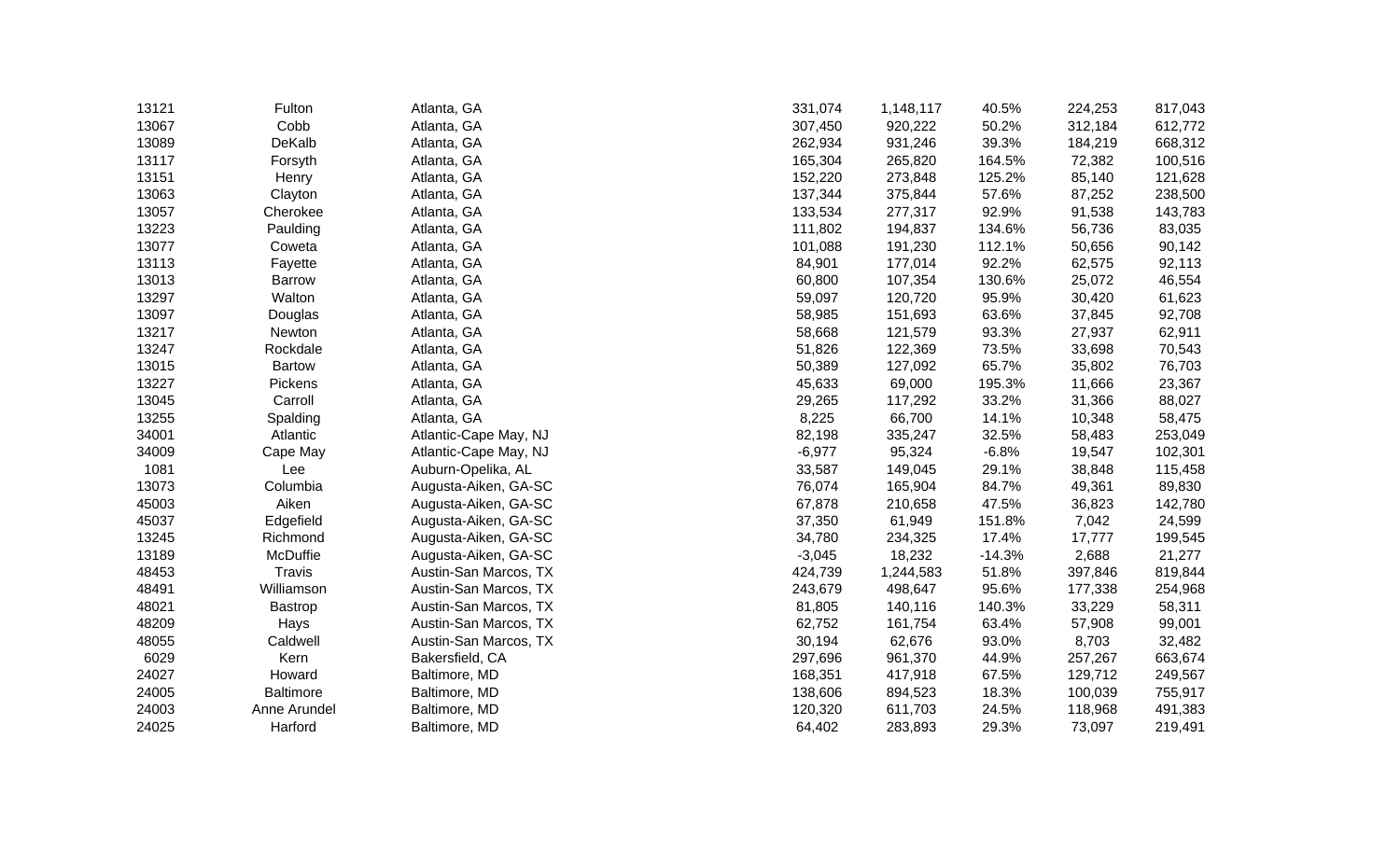| 24013 | Carroll                      | Baltimore, MD                                   | 58,544    | 210,156   | 38.6%    | 54,759     | 151,612   |
|-------|------------------------------|-------------------------------------------------|-----------|-----------|----------|------------|-----------|
| 24035 | Queen Anne's                 | Baltimore, MD                                   | 8,511     | 49,283    | 20.9%    | 15,090     | 40,772    |
| 24510 | Baltimore (Independent City) | Baltimore, MD                                   | $-91,607$ | 556,950   | $-14.1%$ | $-137,751$ | 648,557   |
| 23019 | Penobscot                    | Bangor, ME                                      | $-9,402$  | 135,483   | $-6.5%$  | 7,657      | 144,885   |
| 25001 | Barnstable                   | Barnstable-Yarmouth, MA                         | 38,089    | 261,331   | 17.1%    | 74,395     | 223,242   |
| 22033 | East Baton Rouge             | Baton Rouge, LA                                 | 31,719    | 444,485   | 7.7%     | 44,483     | 412,766   |
| 22063 | Livingston                   | Baton Rouge, LA                                 | 24,578    | 117,149   | 26.6%    | 33,215     | 92,571    |
| 22005 | Ascension                    | Baton Rouge, LA                                 | 18,391    | 95,748    | 23.8%    | 26,933     | 77,357    |
| 22121 | West Baton Rouge             | Baton Rouge, LA                                 | $-10,469$ | 11,096    | $-48.5%$ | 2,425      | 21,565    |
| 48245 | Jefferson                    | Beaumont-Port Arthur, TX                        | 10,356    | 261,996   | 4.1%     | 2,121      | 251,639   |
| 48199 | Hardin                       | Beaumont-Port Arthur, TX                        | 5,787     | 53,923    | 12.0%    | 7,245      | 48,136    |
| 48361 | Orange                       | Beaumont-Port Arthur, TX                        | $-16,536$ | 68,426    | $-19.5%$ | 574        | 84,962    |
| 53073 | Whatcom                      | Bellingham, WA                                  | 22,245    | 189,847   | 13.3%    | 60,380     | 167,602   |
| 26021 | <b>Berrien</b>               | Benton Harbor, MI                               | $-2,459$  | 160,152   | $-1.5%$  | $-8,677$   | 162,611   |
| 34003 | Bergen                       | Bergen-Passaic, NJ                              | 231,466   | 1,117,196 | 26.1%    | 39,826     | 885,730   |
| 34031 | Passaic                      | Bergen-Passaic, NJ                              | 168,252   | 659,154   | 34.3%    | 42,451     | 490,902   |
| 30111 | Yellowstone                  | Billings, MT                                    | 45,375    | 174,928   | 35.0%    | 20,977     | 129,553   |
| 28047 | Harrison                     | Biloxi-Gulfport-Pascagoula, MS                  | 25,789    | 215,452   | 13.6%    | 31,401     | 189,663   |
| 28059 | Jackson                      | Biloxi-Gulfport-Pascagoula, MS                  | 5,059     | 136,939   | 3.8%     | 13,733     | 131,880   |
| 28045 | Hancock                      | Biloxi-Gulfport-Pascagoula, MS                  | $-9,791$  | 33,489    | $-22.6%$ | 18,572     | 43,280    |
| 36007 | <b>Broome</b>                | Binghamton, NY                                  | $-21,465$ | 178,829   | $-10.7%$ | $-13,414$  | 200,294   |
| 36107 | Tioga                        | Binghamton, NY                                  | $-26,731$ | 25,021    | $-51.7%$ | 1,821      | 51,752    |
| 1117  | Shelby                       | Birmingham, AL                                  | 83,802    | 228,326   | 58.0%    | 77,607     | 144,524   |
| 1073  | Jefferson                    | Birmingham, AL                                  | 23,234    | 685,253   | 3.5%     | $-8,915$   | 662,019   |
| 1115  | St. Clair                    | Birmingham, AL                                  | 18,539    | 83,650    | 28.5%    | 23,786     | 65,111    |
| 1009  | <b>Blount</b>                | Birmingham, AL                                  | 18,081    | 69,290    | 35.3%    | 14,701     | 51,209    |
| 38015 | <b>Burleigh</b>              | Bismarck, ND                                    | 3,363     | 72,869    | 4.8%     | 14,530     | 69,506    |
| 38059 | Morton                       | Bismarck, ND                                    | $-24,052$ | 1,273     | $-95.0%$ | 99         | 25,325    |
| 18105 | Monroe                       | Bloomington, IN                                 | 42,526    | 163,219   | 35.2%    | 21,486     | 120,693   |
| 17113 | McLean                       | Bloomington-Normal, IL                          | 50,680    | 201,556   | 33.6%    | 31,522     | 150,876   |
| 16001 | Ada                          | Boise City, ID                                  | 194,897   | 497,889   | 64.3%    | 128,902    | 302,992   |
| 16027 | Canyon                       | Boise City, ID                                  | 122,341   | 255,416   | 91.9%    | 49,131     | 133,075   |
| 25017 | Middlesex                    | Boston-Worcester-Lawrence-Lowell-Brocktn, MA-NH | 211,526   | 1,680,561 | 14.4%    | 100,238    | 1,469,035 |
| 25025 | <b>Suffolk</b>               | Boston-Worcester-Lawrence-Lowell-Brocktn, MA-NH | 139,034   | 829,081   | 20.1%    | 38,372     | 690,047   |
| 25009 | <b>Essex</b>                 | Boston-Worcester-Lawrence-Lowell-Brocktn, MA-NH | 127,492   | 852,925   | 17.6%    | 90,192     | 725,433   |
| 25027 | Worcester                    | Boston-Worcester-Lawrence-Lowell-Brocktn, MA-NH | 109,305   | 861,947   | 14.5%    | 105,636    | 752,642   |
| 25021 | Norfolk                      | Boston-Worcester-Lawrence-Lowell-Brocktn, MA-NH | 96,337    | 747,585   | 14.8%    | 44,277     | 651,248   |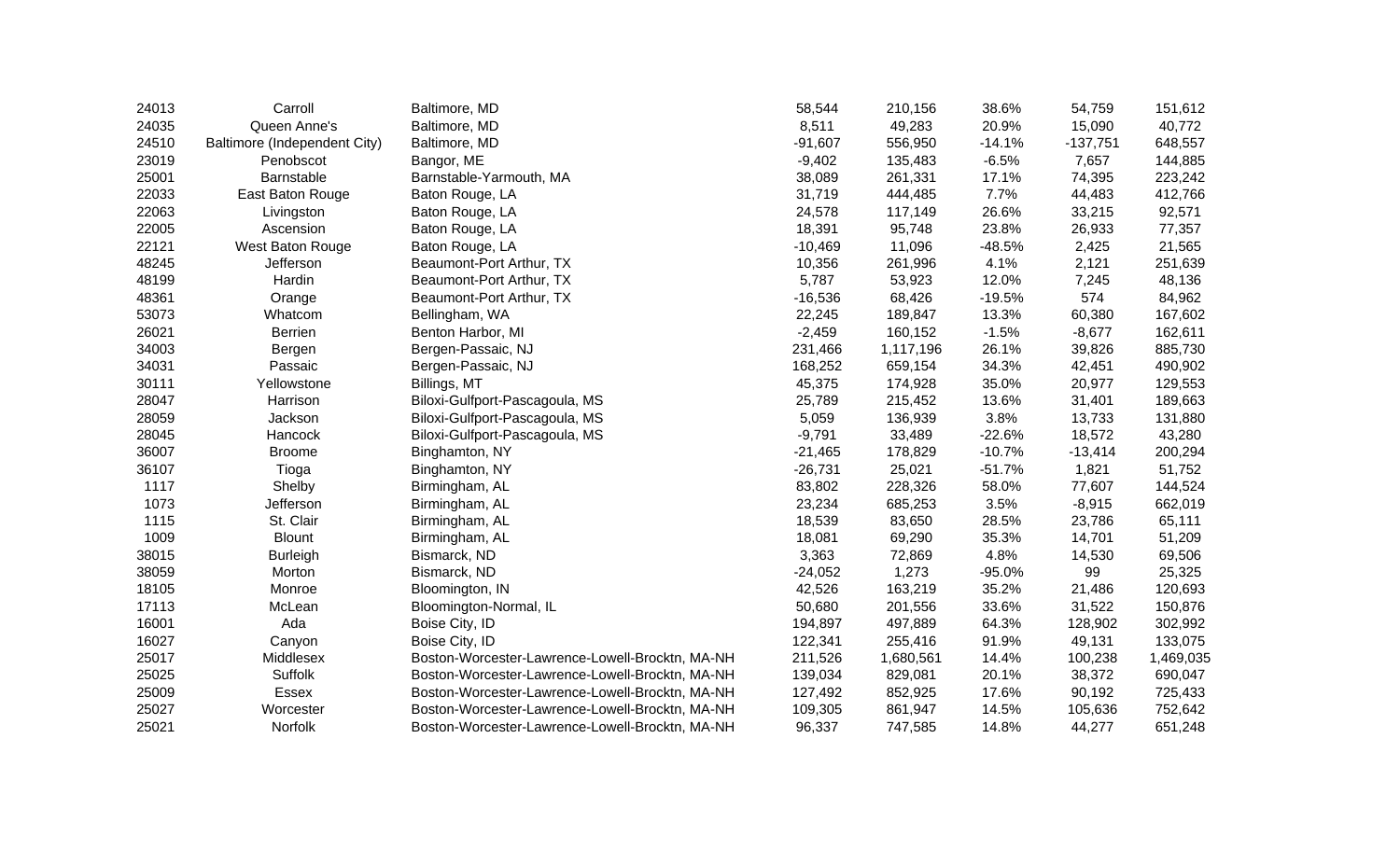| 25005 | <b>Bristol</b>    | Boston-Worcester-Lawrence-Lowell-Brocktn, MA-NH | 86,318    | 622,337   | 16.1%    | 60,700    | 536,019 |
|-------|-------------------|-------------------------------------------------|-----------|-----------|----------|-----------|---------|
| 33011 | Hillsborough      | Boston-Worcester-Lawrence-Lowell-Brocktn, MA-NH | 78,617    | 460,945   | 20.6%    | 104,139   | 382,328 |
| 25023 | Plymouth          | Boston-Worcester-Lawrence-Lowell-Brocktn, MA-NH | 77,509    | 551,951   | 16.3%    | 68,316    | 474,442 |
| 33015 | Rockingham        | Boston-Worcester-Lawrence-Lowell-Brocktn, MA-NH | 28,135    | 306,845   | 10.1%    | 87,340    | 278,710 |
| 33017 | Strafford         | Boston-Worcester-Lawrence-Lowell-Brocktn, MA-NH | $-26,439$ | 86,241    | $-23.5%$ | 26,746    | 112,680 |
| 8013  | <b>Boulder</b>    | Boulder-Longmont, CO                            | 180,944   | 473,917   | 61.8%    | 102,038   | 292,973 |
| 48039 | <b>Brazoria</b>   | Brazoria, TX                                    | 89,454    | 332,674   | 36.8%    | 72,371    | 243,220 |
| 53035 | Kitsap            | Bremerton, WA                                   | 64,615    | 297,141   | 27.8%    | 83,764    | 232,526 |
| 48061 | Cameron           | Brownsville-Harlingen-San Benito, TX            | 181,585   | 518,369   | 53.9%    | 124,840   | 336,784 |
| 48041 | <b>Brazos</b>     | Bryan-College Station, TX                       | 43,073    | 195,875   | 28.2%    | 57,397    | 152,801 |
| 36063 | Niagara           | Buffalo-Niagara Falls, NY                       | $-24,756$ | 194,829   | $-11.3%$ | $-7,476$  | 219,585 |
| 36029 | Erie              | Buffalo-Niagara Falls, NY                       | $-40,544$ | 908,823   | $-4.3%$  | $-64,847$ | 949,367 |
| 50007 | Chittenden        | Burlington, VT                                  | 34,689    | 181,655   | 23.6%    | 31,011    | 146,966 |
| 50013 | <b>Grand Isle</b> | Burlington, VT                                  | 17,085    | 24,020    | 246.4%   | 2,293     | 6,935   |
| 50011 | Franklin          | Burlington, VT                                  | 9,217     | 54,812    | 20.2%    | 10,762    | 45,595  |
| 39151 | <b>Stark</b>      | Canton-Massillon, OH                            | 10,307    | 388,382   | 2.7%     | $-699$    | 378,075 |
| 39019 | Carroll           | Canton-Massillon, OH                            | $-26,412$ | 2,467     | $-91.5%$ | 3,288     | 28,879  |
| 56025 | Natrona           | Casper, WY                                      | 703       | 67,253    | 1.1%     | $-5,973$  | 66,550  |
| 19113 | Linn              | Cedar Rapids, IA                                | 80,226    | 272,448   | 41.7%    | 22,572    | 192,222 |
| 17019 | Champaign         | Champaign-Urbana, IL                            | 33,029    | 212,994   | 18.4%    | 11,085    | 179,965 |
| 54079 | Putnam            | Charleston, WV                                  | 1,403     | 53,147    | 2.7%     | 13,492    | 51,744  |
| 54039 | Kanawha           | Charleston, WV                                  | $-15,848$ | 183,824   | $-7.9%$  | $-31,798$ | 199,672 |
| 45035 | Dorchester        | Charleston-North Charleston, SC                 | 65,286    | 161,994   | 67.5%    | 37,019    | 96,708  |
| 45019 | Charleston        | Charleston-North Charleston, SC                 | 43,731    | 354,400   | 14.1%    | 32,472    | 310,669 |
| 45015 | <b>Berkeley</b>   | Charleston-North Charleston, SC                 | 42,179    | 185,167   | 29.5%    | 47,259    | 142,988 |
| 37119 | Mecklenburg       | Charlotte-Gastonia-Rock Hill, NC-SC             | 349,854   | 1,050,071 | 50.0%    | 293,722   | 700,217 |
| 37179 | Union             | Charlotte-Gastonia-Rock Hill, NC-SC             | 124,502   | 250,148   | 99.1%    | 54,851    | 125,646 |
| 45091 | York              | Charlotte-Gastonia-Rock Hill, NC-SC             | 105,425   | 271,122   | 63.6%    | 58,353    | 165,697 |
| 37025 | Cabarrus          | Charlotte-Gastonia-Rock Hill, NC-SC             | 101,448   | 233,662   | 76.7%    | 45,912    | 132,214 |
| 37109 | Lincoln           | Charlotte-Gastonia-Rock Hill, NC-SC             | 74,144    | 138,183   | 115.8%   | 21,538    | 64,039  |
| 37071 | Gaston            | Charlotte-Gastonia-Rock Hill, NC-SC             | 66,664    | 257,316   | 35.0%    | 27,568    | 190,652 |
| 37159 | Rowan             | Charlotte-Gastonia-Rock Hill, NC-SC             | 62,413    | 193,061   | 47.8%    | 31,175    | 130,648 |
| 51065 | Fluvanna          | Charlottesville, VA                             | 44,608    | 64,841    | 220.5%   | 9,950     | 20,233  |
| 51079 | Greene            | Charlottesville, VA                             | 31,052    | 46,414    | 202.1%   | 7,664     | 15,362  |
| 47065 | Hamilton          | Chattanooga, TN-GA                              | 28,334    | 336,314   | 9.2%     | 19,605    | 307,980 |
| 13047 | Catoosa           | Chattanooga, TN-GA                              | 21,716    | 75,376    | 40.5%    | 16,546    | 53,660  |
| 13295 | Walker            | Chattanooga, TN-GA                              | 1,900     | 63,022    | 3.1%     | 4,555     | 61,122  |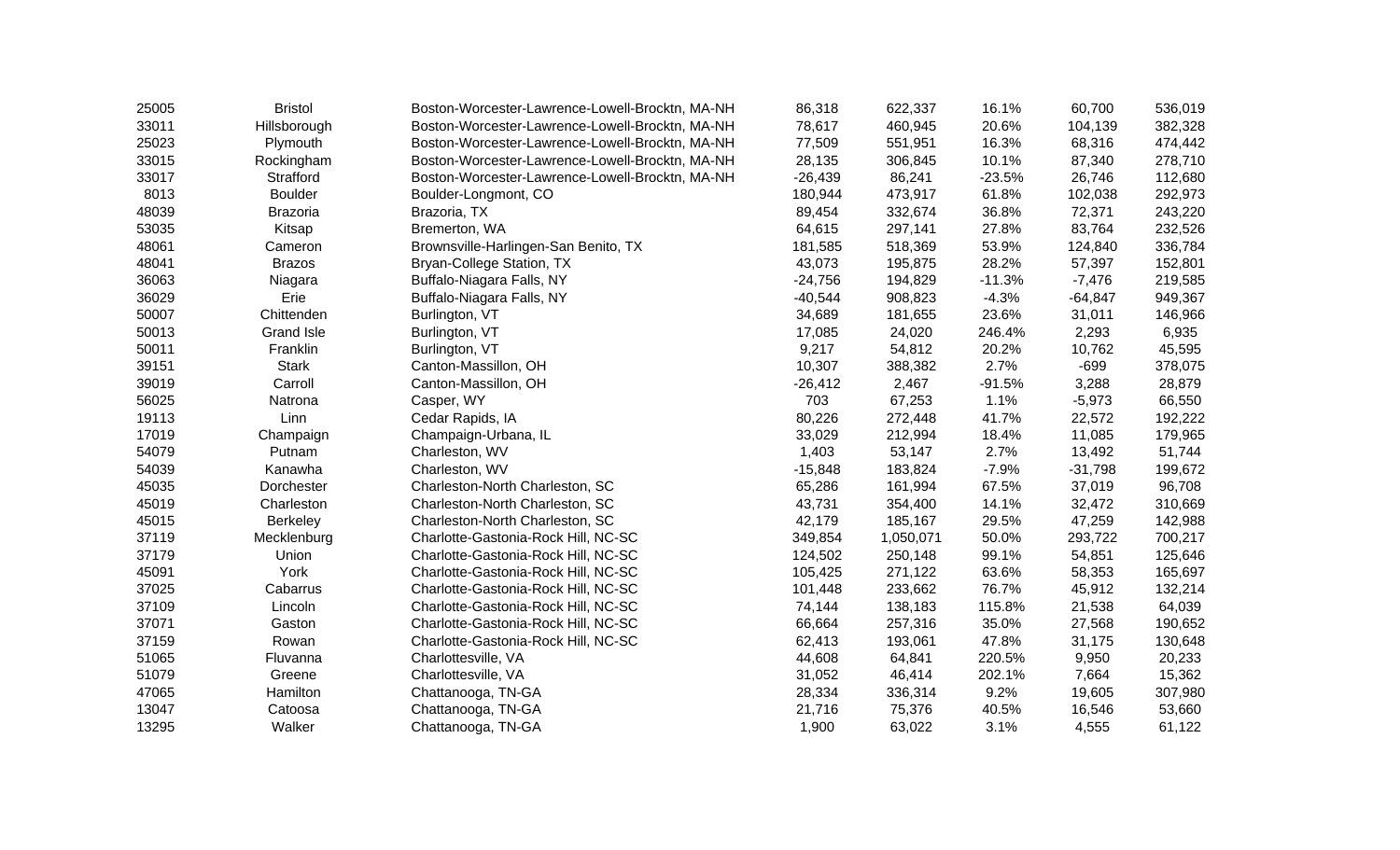| 13083 | Dade          | Chattanooga, TN-GA              | $-9,154$  | 6,034     | $-60.3%$ | 2,895      | 15,188    |
|-------|---------------|---------------------------------|-----------|-----------|----------|------------|-----------|
| 47115 | Marion        | Chattanooga, TN-GA              | $-21,010$ | 6,761     | $-75.7%$ | 3,309      | 27,771    |
| 56021 | Laramie       | Cheyenne, WY                    | 30,914    | 112,623   | 37.8%    | 12,715     | 81,709    |
| 17031 | Cook          | Chicago, IL                     | 604,597   | 5,981,749 | 11.2%    | 128,274    | 5,377,152 |
| 17197 | Will          | Chicago, IL                     | 279,533   | 787,760   | 55.0%    | 183,253    | 508,227   |
| 17043 | <b>DuPage</b> | Chicago, IL                     | 253,679   | 1,160,361 | 28.0%    | 245,392    | 906,682   |
| 17097 | Lake          | Chicago, IL                     | 249,616   | 898,216   | 38.5%    | 206,168    | 648,600   |
| 17089 | Kane          | Chicago, IL                     | 216,569   | 624,211   | 53.1%    | 128,790    | 407,642   |
| 17111 | McHenry       | Chicago, IL                     | 172,830   | 434,470   | 66.1%    | 113,508    | 261,640   |
| 17093 | Kendall       | Chicago, IL                     | 70,886    | 126,080   | 128.4%   | 17,850     | 55,194    |
| 17037 | DeKalb        | Chicago, IL                     | 33,744    | 123,048   | 37.8%    | 14,605     | 89,304    |
| 17063 | Grundy        | Chicago, IL                     | 30,957    | 68,640    | 82.2%    | 7,018      | 37,683    |
| 6007  | <b>Butte</b>  | Chico-Paradise, CA              | 51,120    | 254,890   | 25.1%    | 58,942     | 203,770   |
| 39165 | Warren        | Cincinnati, OH-KY-IN            | 105,865   | 266,608   | 65.9%    | 61,287     | 160,743   |
| 21015 | Boone         | Cincinnati, OH-KY-IN            | 81,464    | 168,470   | 93.6%    | 40,895     | 87,006    |
| 39025 | Clermont      | Cincinnati, OH-KY-IN            | 52,168    | 230,809   | 29.2%    | 49,609     | 178,641   |
| 21117 | Kenton        | Cincinnati, OH-KY-IN            | 34,496    | 186,134   | 22.7%    | 14,485     | 151,638   |
| 18029 | Dearborn      | Cincinnati, OH-KY-IN            | 34,235    | 80,582    | 73.9%    | 11,980     | 46,347    |
| 39015 | <b>Brown</b>  | Cincinnati, OH-KY-IN            | 24,189    | 66,763    | 56.8%    | 10,592     | 42,574    |
| 21037 | Campbell      | Cincinnati, OH-KY-IN            | 22,805    | 111,449   | 25.7%    | 5,460      | 88,644    |
| 21081 | Grant         | Cincinnati, OH-KY-IN            | 18,869    | 41,418    | 83.7%    | 9,212      | 22,549    |
| 21077 | Gallatin      | Cincinnati, OH-KY-IN            | 18,711    | 26,569    | 238.1%   | 3,018      | 7,858     |
| 18115 | Ohio          | Cincinnati, OH-KY-IN            | 15,801    | 21,443    | 280.1%   | 522        | 5,642     |
| 39061 | Hamilton      | Cincinnati, OH-KY-IN            | 13,296    | 857,350   | 1.6%     | $-29,308$  | 844,054   |
| 21191 | Pendleton     | Cincinnati, OH-KY-IN            | 4,006     | 18,509    | 27.6%    | 3,522      | 14,503    |
| 47125 | Montgomery    | Clarksville-Hopkinsville, TN-KY | 48,982    | 184,412   | 36.2%    | 51,764     | 135,430   |
| 21047 | Christian     | Clarksville-Hopkinsville, TN-KY | $-13,768$ | 58,414    | $-19.1%$ | 5,261      | 72,182    |
| 39103 | Medina        | Cleveland-Lorain-Elyria, OH     | 60,233    | 212,087   | 39.7%    | 38,420     | 151,854   |
| 39055 | Geauga        | Cleveland-Lorain-Elyria, OH     | 4,415     | 95,650    | 4.8%     | 16,673     | 91,235    |
| 39093 | Lorain        | Cleveland-Lorain-Elyria, OH     | 3,709     | 288,924   | 1.3%     | 10,529     | 285,215   |
| 39085 | Lake          | Cleveland-Lorain-Elyria, OH     | 911       | 228,541   | 0.4%     | 14,489     | 227,630   |
| 39035 | Cuyahoga      | Cleveland-Lorain-Elyria, OH     | $-4,354$  | 1,387,750 | $-0.3%$  | $-104,511$ | 1,392,104 |
| 39007 | Ashtabula     | Cleveland-Lorain-Elyria, OH     | $-37,191$ | 65,579    | $-36.2%$ | $-1,249$   | 102,770   |
| 8041  | El Paso       | Colorado Springs, CO            | 222,520   | 742,011   | 42.8%    | 207,448    | 519,491   |
| 29019 | Boone         | Columbia, MO                    | 36,451    | 172,276   | 26.8%    | 35,049     | 135,825   |
| 45063 | Lexington     | Columbia, SC                    | 135,240   | 352,096   | 62.4%    | 75,697     | 216,856   |
| 45079 | Richland      | Columbia, SC                    | 94,056    | 415,412   | 29.3%    | 50,834     | 321,356   |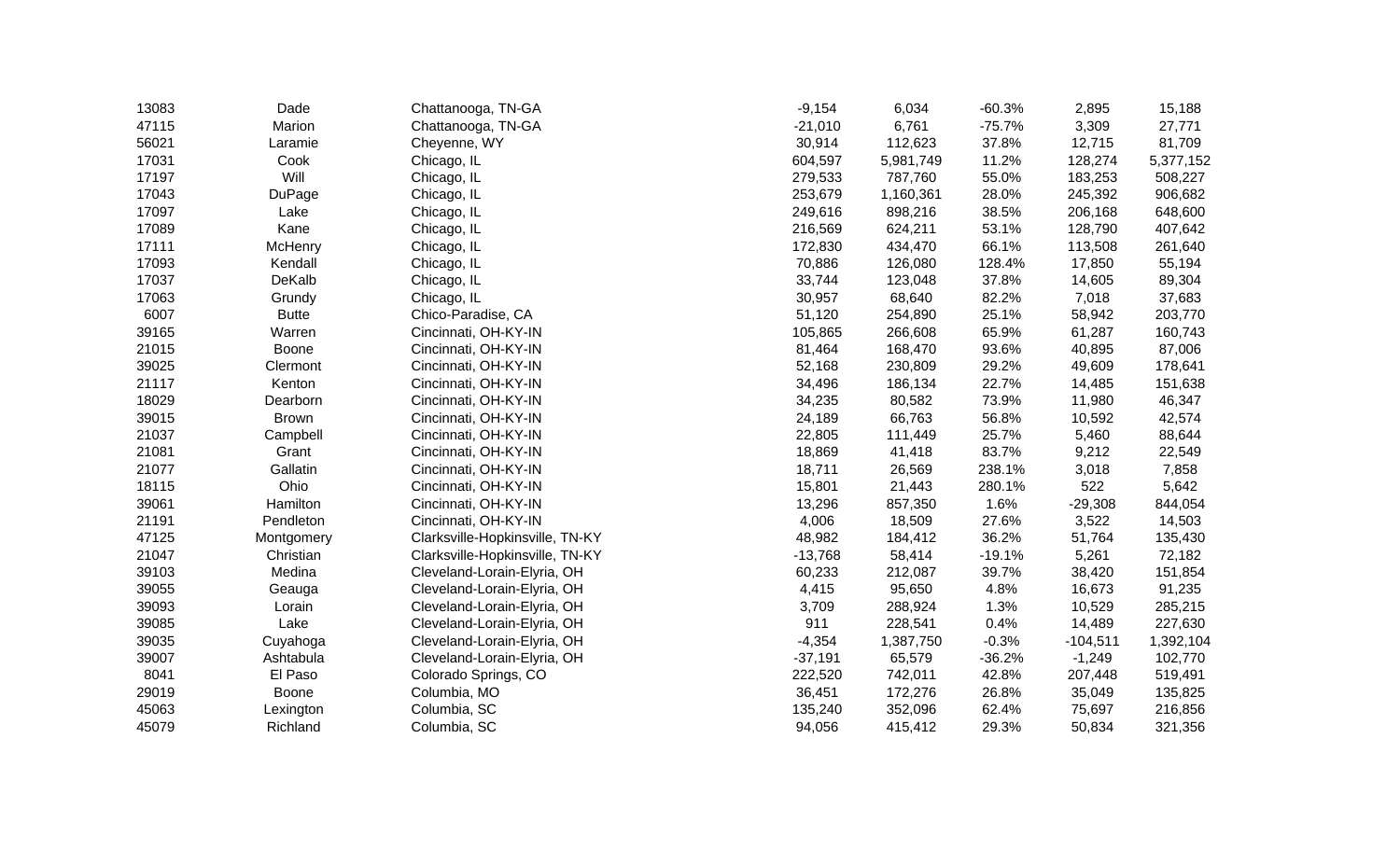| 13145 | Harris        | Columbus, GA-AL                     | 49,496    | 73,303    | 207.9%   | 8,389     | 23,807    |
|-------|---------------|-------------------------------------|-----------|-----------|----------|-----------|-----------|
| 13215 | Muscogee      | Columbus, GA-AL                     | 39,412    | 225,891   | 21.1%    | 15,921    | 186,479   |
| 1113  | Russell       | Columbus, GA-AL                     | 15,840    | 65,537    | 31.9%    | 2,425     | 49,697    |
| 13053 | Chattahoochee | Columbus, GA-AL                     | 4,044     | 19,036    | 27.0%    | $-6,387$  | 14,992    |
| 39049 | Franklin      | Columbus, OH                        | 208,772   | 1,280,531 | 19.5%    | 200,315   | 1,071,759 |
| 39041 | Delaware      | Columbus, OH                        | 105,727   | 217,447   | 94.6%    | 57,659    | 111,720   |
| 39045 | Fairfield     | Columbus, OH                        | 46,900    | 170,327   | 38.0%    | 29,276    | 123,427   |
| 39089 | Licking       | Columbus, OH                        | 40,176    | 186,232   | 27.5%    | 24,721    | 146,056   |
| 39097 | Madison       | Columbus, OH                        | 23,892    | 64,114    | 59.4%    | 7,085     | 40,222    |
| 39129 | Pickaway      | Columbus, OH                        | 21,880    | 74,720    | 41.4%    | 9,212     | 52,840    |
| 48355 | <b>Nueces</b> | Corpus Christi, TX                  | 43,341    | 356,761   | 13.8%    | 43,927    | 313,420   |
| 48409 | San Patricio  | Corpus Christi, TX                  | $-1,843$  | 65,427    | $-2.7%$  | 8,948     | 67,270    |
| 41003 | Benton        | Corvallis, OR                       | 19,450    | 97,609    | 24.9%    | 9,688     | 78,159    |
| 24001 | Allegany      | Cumberland, MD-WV                   | $-726$    | 74,080    | $-1.0%$  | $-5,778$  | 74,806    |
| 54057 | Mineral       | Cumberland, MD-WV                   | $-9,779$  | 17,258    | $-36.2%$ | $-247$    | 27,037    |
| 48113 | Dallas        | Dallas, TX                          | 642,464   | 2,867,806 | 28.9%    | 659,694   | 2,225,342 |
| 48085 | Collin        | Dallas, TX                          | 438,551   | 938,606   | 87.7%    | 353,516   | 500,055   |
| 48121 | Denton        | Dallas, TX                          | 301,085   | 739,896   | 68.6%    | 293,360   | 438,811   |
| 48397 | Rockwall      | Dallas, TX                          | 78,393    | 122,241   | 178.8%   | 29,102    | 43,848    |
| 48139 | <b>Ellis</b>  | Dallas, TX                          | 71,289    | 183,760   | 63.4%    | 52,428    | 112,471   |
| 48257 | Kaufman       | Dallas, TX                          | 55,439    | 127,585   | 76.8%    | 32,865    | 72,146    |
| 48231 | Hunt          | Dallas, TX                          | 27,992    | 104,977   | 36.4%    | 21,373    | 76,984    |
| 48213 | Henderson     | Dallas, TX                          | 9,711     | 83,295    | 13.2%    | 30,646    | 73,584    |
| 17161 | Rock Island   | Davenport-Moline-Rock Island, IA-IL | 46,712    | 195,828   | 31.3%    | $-17,906$ | 149,116   |
| 19163 | Scott         | Davenport-Moline-Rock Island, IA-IL | 34,095    | 192,822   | 21.5%    | $-1,401$  | 158,727   |
| 17073 | Henry         | Davenport-Moline-Rock Island, IA-IL | 14,422    | 65,474    | 28.3%    | $-6,866$  | 51,052    |
| 12127 | Volusia       | Daytona Beach, FL                   | 133,913   | 578,879   | 30.1%    | 183,522   | 444,966   |
| 12035 | Flagler       | Daytona Beach, FL                   | 65,535    | 116,111   | 129.6%   | 39,372    | 50,576    |
| 39109 | Miami         | Dayton-Springfield, OH              | 26,645    | 125,631   | 26.9%    | 8,471     | 98,986    |
| 39057 | Greene        | Dayton-Springfield, OH              | 25,325    | 173,540   | 17.1%    | 18,397    | 148,215   |
| 39113 | Montgomery    | Dayton-Springfield, OH              | 19,341    | 577,804   | 3.5%     | $-13,206$ | 558,463   |
| 39023 | Clark         | Dayton-Springfield, OH              | 2,438     | 147,061   | 1.7%     | $-5,526$  | 144,623   |
| 1103  | Morgan        | Decatur, AL                         | 12,337    | 123,537   | 11.1%    | 20,960    | 111,200   |
| 1079  | Lawrence      | Decatur, AL                         | $-10,917$ | 23,944    | $-31.3%$ | 4,666     | 34,861    |
| 17115 | Macon         | Decatur, IL                         | 7,833     | 122,316   | 6.8%     | $-16,722$ | 114,483   |
| 8035  | Douglas       | Denver, CO                          | 277,818   | 458,222   | 154.0%   | 154,785   | 180,404   |
| 8031  | Denver        | Denver, CO                          | 239,167   | 794,577   | 43.1%    | 61,175    | 555,410   |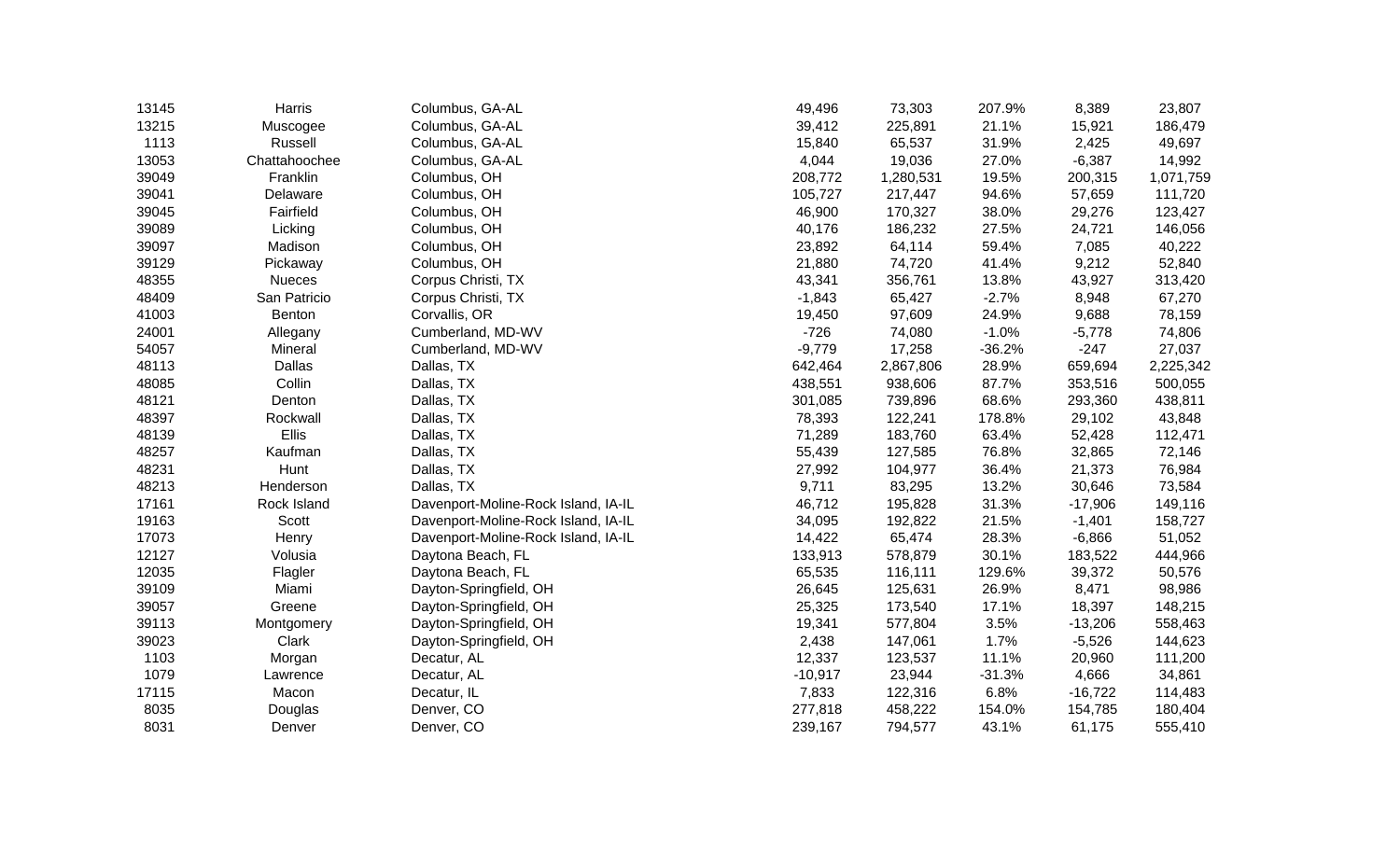| 8001  | Adams           | Denver, CO                         | 238,246   | 605,314   | 64.9%    | 119,923    | 367,068   |
|-------|-----------------|------------------------------------|-----------|-----------|----------|------------|-----------|
| 8005  | Arapahoe        | Denver, CO                         | 213,649   | 705,172   | 43.5%    | 194,222    | 491,523   |
| 8059  | Jefferson       | Denver, CO                         | 192,242   | 720,454   | 36.4%    | 153,687    | 528,212   |
| 19153 | Polk            | Des Moines, IA                     | 122,204   | 497,965   | 32.5%    | 72,058     | 375,761   |
| 19049 | <b>Dallas</b>   | Des Moines, IA                     | 70,531    | 111,584   | 171.8%   | 11,556     | 41,052    |
| 19181 | Warren          | Des Moines, IA                     | 13,929    | 54,720    | 34.1%    | 5,877      | 40,791    |
| 26125 | Oakland         | Detroit, MI                        | 245,437   | 1,442,052 | 20.5%    | 186,564    | 1,196,615 |
| 26099 | Macomb          | Detroit, MI                        | 149,273   | 940,134   | 18.9%    | 97,453     | 790,861   |
| 26087 | Lapeer          | Detroit, MI                        | 47,285    | 135,600   | 53.5%    | 18,129     | 88,314    |
| 26147 | St. Clair       | Detroit, MI                        | 37,776    | 202,480   | 22.9%    | 25,597     | 164,704   |
| 26115 | Monroe          | Detroit, MI                        | 28,524    | 175,004   | 19.5%    | 11,747     | 146,479   |
| 26163 | Wayne           | Detroit, MI                        | 23,183    | 2,082,379 | 1.1%     | $-267,170$ | 2,059,196 |
| 1069  | Houston         | Dothan, AL                         | $-4,434$  | 84,495    | $-5.0%$  | 13,949     | 88,929    |
| 1045  | Dale            | Dothan, AL                         | $-7,225$  | 41,891    | $-14.7%$ | 1,118      | 49,116    |
| 10001 | Kent            | Dover, DE                          | 25,697    | 152,793   | 20.2%    | 28,816     | 127,096   |
| 19061 | Dubuque         | Dubuque, IA                        | 26,027    | 115,285   | 29.2%    | $-4,443$   | 89,258    |
| 27137 | St. Louis       | Duluth-Superior, MN-WI             | $-11,161$ | 189,270   | $-5.6%$  | $-21,477$  | 200,431   |
| 55031 | Douglas         | Duluth-Superior, MN-WI             | $-28,419$ | 14,988    | $-65.5%$ | $-1,156$   | 43,407    |
| 36027 | <b>Dutchess</b> | Dutchess County, NY                | 42,223    | 323,059   | 15.0%    | 35,499     | 280,836   |
| 55035 | Eau Claire      | Eau Claire, WI                     | 5,066     | 98,342    | 5.4%     | 14,223     | 93,276    |
| 55017 | Chippewa        | Eau Claire, WI                     | $-3,185$  | 52,148    | $-5.8%$  | 2,981      | 55,333    |
| 48141 | El Paso         | El Paso, TX                        | 285,652   | 967,352   | 41.9%    | 197,989    | 681,700   |
| 18039 | Elkhart         | Elkhart-Goshen, IN                 | 78,776    | 262,283   | 42.9%    | 46,215     | 183,507   |
| 36015 | Chemung         | Elmira, NY                         | $-25,628$ | 65,413    | $-28.1%$ | $-6,402$   | 91,041    |
| 40047 | Garfield        | Enid, OK                           | $-18,395$ | 39,277    | $-31.9%$ | $-5,507$   | 57,672    |
| 42049 | Erie            | Erie, PA                           | $-38,486$ | 242,201   | $-13.7%$ | 644        | 280,687   |
| 41039 | Lane            | Eugene-Springfield, OR             | 48,683    | 372,096   | 15.1%    | 47,705     | 323,413   |
| 18163 | Vanderburgh     | Evansville-Henderson, IN-KY        | 35,357    | 207,203   | 20.6%    | 4,375      | 171,846   |
| 18173 | Warrick         | Evansville-Henderson, IN-KY        | 30,642    | 83,212    | 58.3%    | 10,955     | 52,570    |
| 21101 | Henderson       | Evansville-Henderson, IN-KY        | 5,272     | 50,081    | 11.8%    | 3,844      | 44,809    |
| 18129 | Posey           | Evansville-Henderson, IN-KY        | 4,081     | 31,154    | 15.1%    | 658        | 27,073    |
| 38017 | Cass            | Fargo-Moorhead, ND-MN              | 31,861    | 155,232   | 25.8%    | 34,756     | 123,371   |
| 27027 | Clay            | Fargo-Moorhead, ND-MN              | $-11,294$ | 40,021    | $-22.0%$ | 1,951      | 51,315    |
| 37051 | Cumberland      | Fayetteville, NC                   | 79,882    | 382,720   | 26.4%    | 54,942     | 302,838   |
| 5007  | Benton          | Fayetteville-Springdale-Rogers, AR | 98,703    | 253,503   | 63.8%    | 76,426     | 154,800   |
| 5143  | Washington      | Fayetteville-Springdale-Rogers, AR | 84,121    | 242,804   | 53.0%    | 58,004     | 158,683   |
| 4005  | Coconino        | Flagstaff, AZ-UT                   | 52,187    | 168,827   | 44.7%    | 41,061     | 116,640   |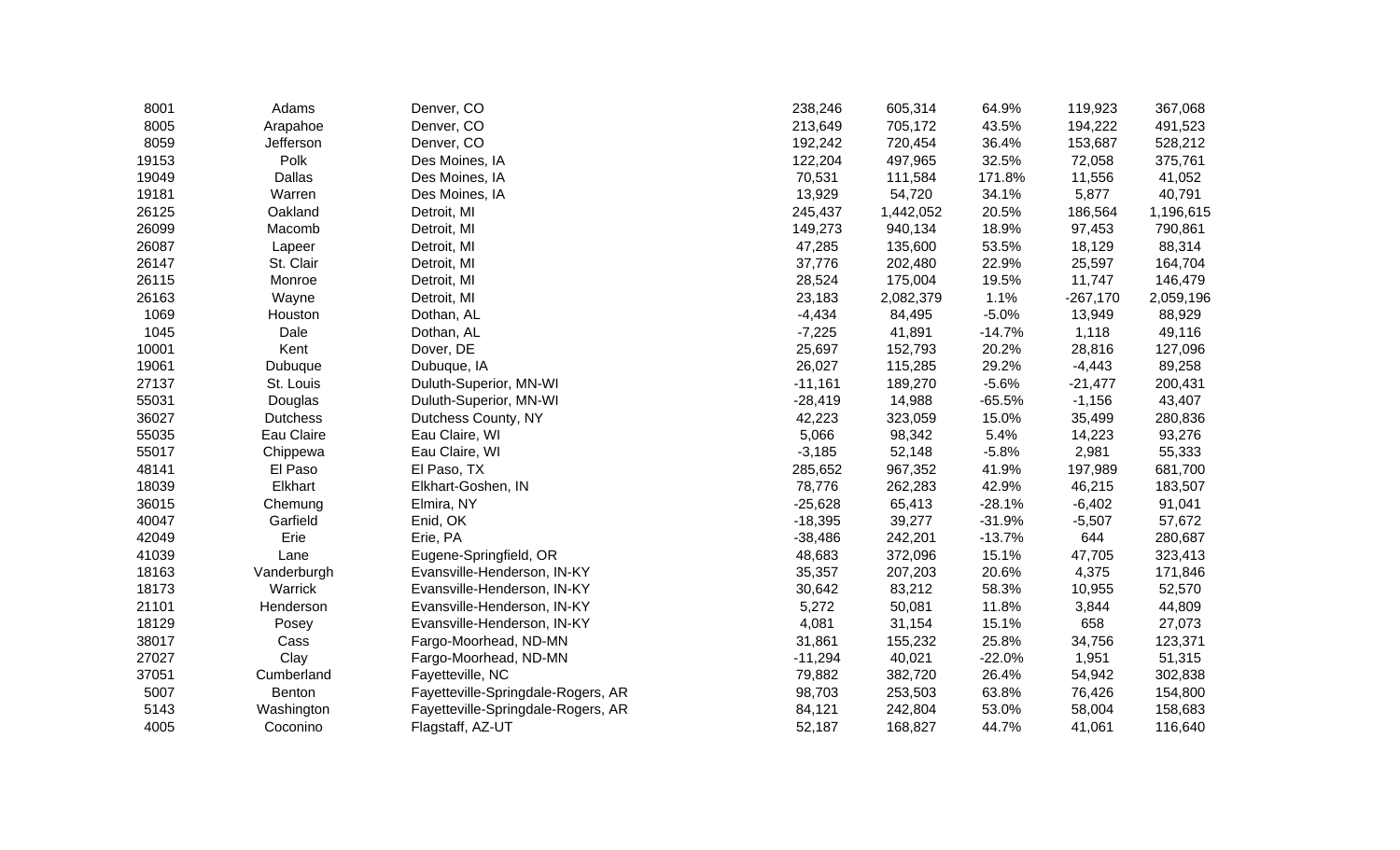| 49025 | Kane               | Flagstaff, AZ-UT               | $-6,078$  | 0         | $-100.0%$ | 2,040     | 6,078     |
|-------|--------------------|--------------------------------|-----------|-----------|-----------|-----------|-----------|
| 26049 | Genesee            | Flint, MI                      | 51,640    | 488,593   | 11.8%     | $-12,178$ | 436,953   |
| 1077  | Lauderdale         | Florence, AL                   | $-1,003$  | 86,973    | $-1.1%$   | 7,234     | 87,976    |
| 1033  | Colbert            | Florence, AL                   | $-6,270$  | 48,753    | $-11.4%$  | 443       | 55,023    |
| 45041 | Florence           | Florence, SC                   | 59,507    | 185,300   | 47.3%     | 15,272    | 125,793   |
| 8069  | Larimer            | Fort Collins-Loveland, CO      | 134,548   | 387,486   | 53.2%     | 102,847   | 252,938   |
| 12011 | <b>Broward</b>     | Fort Lauderdale, FL            | 677,134   | 2,309,574 | 41.5%     | 606,378   | 1,632,440 |
| 12071 | Lee                | Fort Myers-Cape Coral, FL      | 177,526   | 621,315   | 40.0%     | 235,739   | 443,789   |
| 12111 | St. Lucie          | Fort Pierce-Port St. Lucie, FL | 89,200    | 282,659   | 46.1%     | 104,624   | 193,459   |
| 12085 | Martin             | Fort Pierce-Port St. Lucie, FL | 45,751    | 172,852   | 36.0%     | 62,166    | 127,101   |
| 5131  | Sebastian          | Fort Smith, AR-OK              | 38,115    | 153,633   | 33.0%     | 20,155    | 115,518   |
| 5033  | Crawford           | Fort Smith, AR-OK              | 18,087    | 71,473    | 33.9%     | 16,443    | 53,386    |
| 40135 | Sequoyah           | Fort Smith, AR-OK              | $-21,946$ | 17,114    | $-56.2%$  | 8,282     | 39,060    |
| 12091 | Okaloosa           | Fort Walton Beach, FL          | 60,088    | 231,048   | 35.1%     | 60,281    | 170,960   |
| 18003 | Allen              | Fort Wayne, IN                 | 75,560    | 408,233   | 22.7%     | 38,839    | 332,673   |
| 18033 | De Kalb            | Fort Wayne, IN                 | 26,807    | 67,205    | 66.4%     | 6,884     | 40,398    |
| 18183 | Whitley            | Fort Wayne, IN                 | 22,030    | 52,775    | 71.7%     | 4,512     | 30,745    |
| 18069 | Huntington         | Fort Wayne, IN                 | 13,644    | 51,742    | 35.8%     | 2,553     | 38,098    |
| 18179 | Wells              | Fort Wayne, IN                 | 5,065     | 32,681    | 18.3%     | 2,203     | 27,616    |
| 18001 | Adams              | Fort Wayne, IN                 | $-6,593$  | 27,025    | $-19.6%$  | 3,964     | 33,618    |
| 48439 | Tarrant            | Fort Worth-Arlington, TX       | 480,496   | 1,934,957 | 33.0%     | 586,130   | 1,454,461 |
| 48251 | Johnson            | Fort Worth-Arlington, TX       | 92,940    | 220,974   | 72.6%     | 59,869    | 128,034   |
| 48367 | Parker             | Fort Worth-Arlington, TX       | 57,257    | 146,530   | 64.1%     | 44,324    | 89,273    |
| 48221 | Hood               | Fort Worth-Arlington, TX       | 22,103    | 63,610    | 53.3%     | 23,648    | 41,507    |
| 6019  | Fresno             | Fresno, CA                     | 315,146   | 1,117,160 | 39.3%     | 284,335   | 802,014   |
| 6039  | Madera             | Fresno, CA                     | 163,364   | 286,996   | 132.1%    | 59,671    | 123,632   |
| 1055  | Etowah             | Gadsden, AL                    | 1,475     | 104,775   | 1.4%      | 188       | 103,300   |
| 12001 | Alachua            | Gainesville, FL                | 107,987   | 326,282   | 49.5%     | 66,072    | 218,295   |
| 48167 | Galveston          | Galveston-Texas City, TX       | 66,336    | 317,061   | 26.5%     | 53,697    | 250,725   |
| 18089 | Lake               | Gary, IN                       | 32,723    | 517,314   | 6.8%      | $-37,044$ | 484,591   |
| 18127 | Porter             | Gary, IN                       | 28,643    | 175,873   | 19.5%     | 27,246    | 147,230   |
| 36115 | Washington         | Glens Falls, NY                | $-14,282$ | 46,721    | $-23.4%$  | 6,232     | 61,003    |
| 36113 | Warren             | Glens Falls, NY                | $-18,310$ | 45,034    | $-28.9%$  | 8,390     | 63,344    |
| 37191 | Wayne              | Goldsboro, NC                  | 44,584    | 157,914   | 39.3%     | 16,016    | 113,330   |
| 27119 | Polk               | Grand Forks, ND-MN             | $-23,628$ | 7,752     | $-75.3%$  | $-3,423$  | 31,380    |
| 38035 | <b>Grand Forks</b> | Grand Forks, ND-MN             | $-38,635$ | 27,233    | $-58.7%$  | $-403$    | 65,868    |
| 8077  | Mesa               | Grand Junction, CO             | 49,649    | 167,124   | 42.3%     | 34,679    | 117,475   |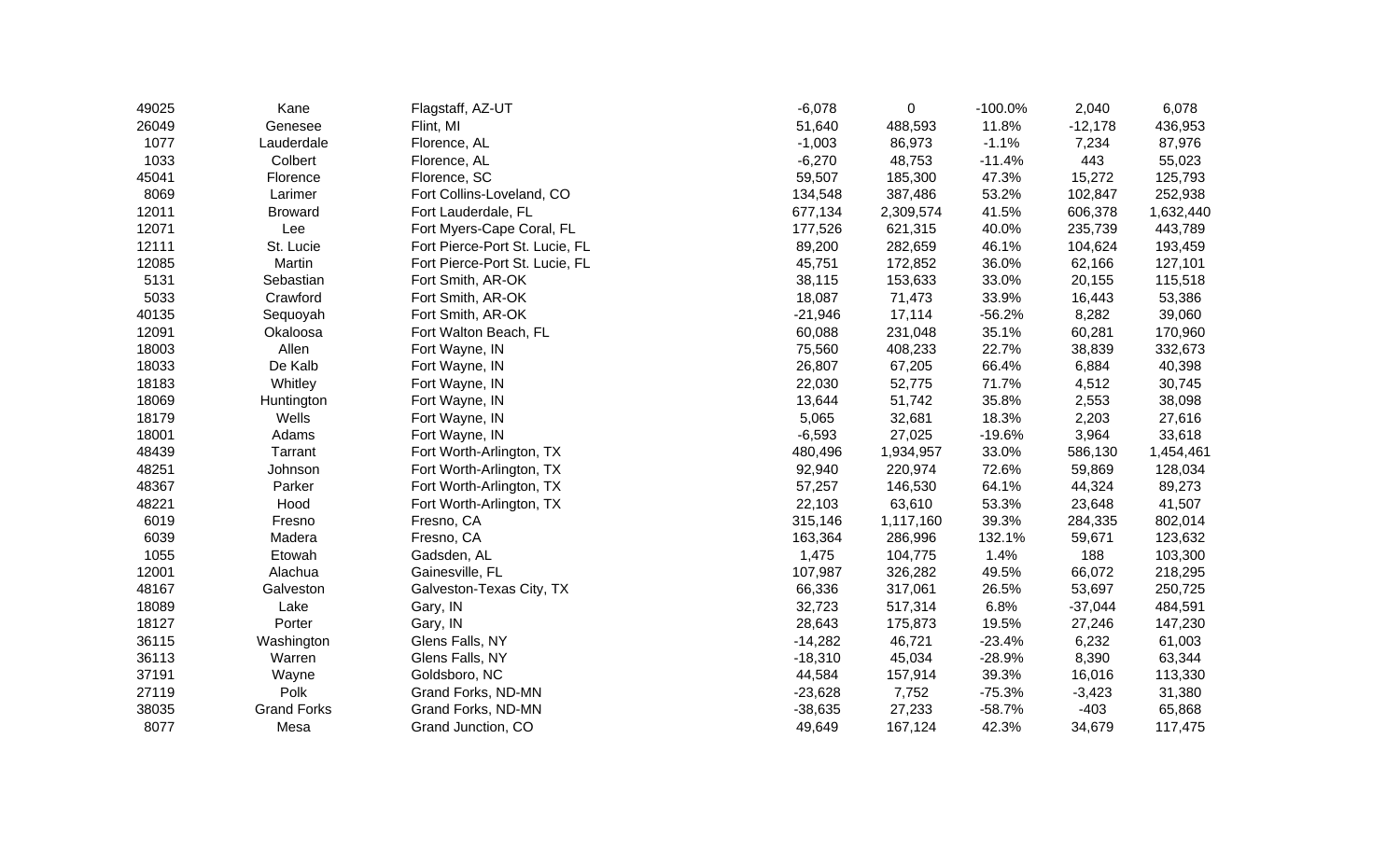| 26081 | Kent          | Grand Rapids-Muskegon-Holland, MI       | 137,978   | 714,198 | 23.9%    | 131,034 | 576,220 |
|-------|---------------|-----------------------------------------|-----------|---------|----------|---------|---------|
| 26139 | Ottawa        | Grand Rapids-Muskegon-Holland, MI       | 62,918    | 302,391 | 26.3%    | 81,380  | 239,473 |
| 26121 | Muskegon      | Grand Rapids-Muskegon-Holland, MI       | 14,867    | 185,387 | 8.7%     | 12,670  | 170,520 |
| 26005 | Allegan       | Grand Rapids-Muskegon-Holland, MI       | 7,596     | 113,705 | 7.2%     | 24,218  | 106,109 |
| 30013 | Cascade       | Great Falls, MT                         | 34,777    | 114,960 | 43.4%    | $-444$  | 80,183  |
| 8123  | Weld          | Greeley, CO                             | 133,687   | 316,851 | 73.0%    | 59,397  | 183,164 |
| 55009 | <b>Brown</b>  | Green Bay, WI                           | 60,104    | 287,361 | 26.4%    | 51,522  | 227,257 |
| 37081 | Guilford      | Greensboro-Winston-Salem-High Point, NC | 152,800   | 575,062 | 36.2%    | 104,341 | 422,262 |
| 37067 | Forsyth       | Greensboro-Winston-Salem-High Point, NC | 114,221   | 421,099 | 37.2%    | 62,381  | 306,878 |
| 37151 | Randolph      | Greensboro-Winston-Salem-High Point, NC | 77,742    | 208,817 | 59.3%    | 39,447  | 131,075 |
| 37001 | Alamance      | Greensboro-Winston-Salem-High Point, NC | 71,093    | 202,538 | 54.1%    | 31,913  | 131,445 |
| 37057 | Davidson      | Greensboro-Winston-Salem-High Point, NC | 67,822    | 215,454 | 45.9%    | 34,075  | 147,632 |
| 37197 | Yadkin        | Greensboro-Winston-Salem-High Point, NC | 47,259    | 83,769  | 129.4%   | 7,987   | 36,510  |
| 37059 | Davie         | Greensboro-Winston-Salem-High Point, NC | 37,611    | 72,676  | 107.3%   | 10,354  | 35,065  |
| 37169 | <b>Stokes</b> | Greensboro-Winston-Salem-High Point, NC | 32,316    | 77,169  | 72.0%    | 11,626  | 44,853  |
| 37147 | Pitt          | Greenville, NC                          | 60,770    | 194,859 | 45.3%    | 43,509  | 134,089 |
| 45045 | Greenville    | Greenville-Spartanburg-Anderson, SC     | 137,030   | 518,057 | 36.0%    | 91,833  | 381,027 |
| 45083 | Spartanburg   | Greenville-Spartanburg-Anderson, SC     | 73,888    | 328,283 | 29.0%    | 50,661  | 254,395 |
| 45007 | Anderson      | Greenville-Spartanburg-Anderson, SC     | 71,639    | 237,962 | 43.1%    | 32,398  | 166,323 |
| 45077 | Pickens       | Greenville-Spartanburg-Anderson, SC     | 51,924    | 162,974 | 46.8%    | 31,337  | 111,050 |
| 45021 | Cherokee      | Greenville-Spartanburg-Anderson, SC     | 32,389    | 85,059  | 61.5%    | 11,602  | 52,670  |
| 24043 | Washington    | Hagerstown, MD                          | 32,076    | 164,188 | 24.3%    | 19,108  | 132,112 |
| 39017 | <b>Butler</b> | Hamilton-Middletown, OH                 | 80,717    | 414,402 | 24.2%    | 74,153  | 333,685 |
| 42043 | Dauphin       | Harrisburg-Lebanon-Carlisle, PA         | 35,765    | 287,561 | 14.2%    | 18,874  | 251,796 |
| 42041 | Cumberland    | Harrisburg-Lebanon-Carlisle, PA         | 29,429    | 243,397 | 13.8%    | 33,976  | 213,968 |
| 42075 | Lebanon       | Harrisburg-Lebanon-Carlisle, PA         | 14,282    | 134,696 | 11.9%    | 11,575  | 120,414 |
| 42099 | Perry         | Harrisburg-Lebanon-Carlisle, PA         | $-5,824$  | 37,787  | $-13.4%$ | 7,808   | 43,611  |
| 9003  | Hartford      | Hartford, CT                            | 82,220    | 940,530 | 9.6%     | 49,370  | 858,310 |
| 9013  | Tolland       | Hartford, CT                            | 42,324    | 179,239 | 30.9%    | 21,685  | 136,915 |
| 9007  | Middlesex     | Hartford, CT                            | 32,550    | 188,197 | 20.9%    | 26,359  | 155,647 |
| 28073 | Lamar         | Hattiesburg, MS                         | 20,046    | 59,387  | 51.0%    | 15,196  | 39,341  |
| 28035 | Forrest       | Hattiesburg, MS                         | $-10,879$ | 61,884  | $-15.0%$ | 6,469   | 72,763  |
| 37035 | Catawba       | Hickory-Morganton-Lenoir, NC            | 84,562    | 227,029 | 59.4%    | 36,923  | 142,467 |
| 37023 | <b>Burke</b>  | Hickory-Morganton-Lenoir, NC            | 56,254    | 145,509 | 63.0%    | 16,634  | 89,255  |
| 37003 | Alexander     | Hickory-Morganton-Lenoir, NC            | 33,338    | 67,007  | 99.0%    | 8,603   | 33,669  |
| 37027 | Caldwell      | Hickory-Morganton-Lenoir, NC            | 30,512    | 108,114 | 39.3%    | 9,765   | 77,602  |
| 22057 | Lafourche     | Houma, LA                               | $-41,959$ | 47,996  | $-46.6%$ | 6,621   | 89,955  |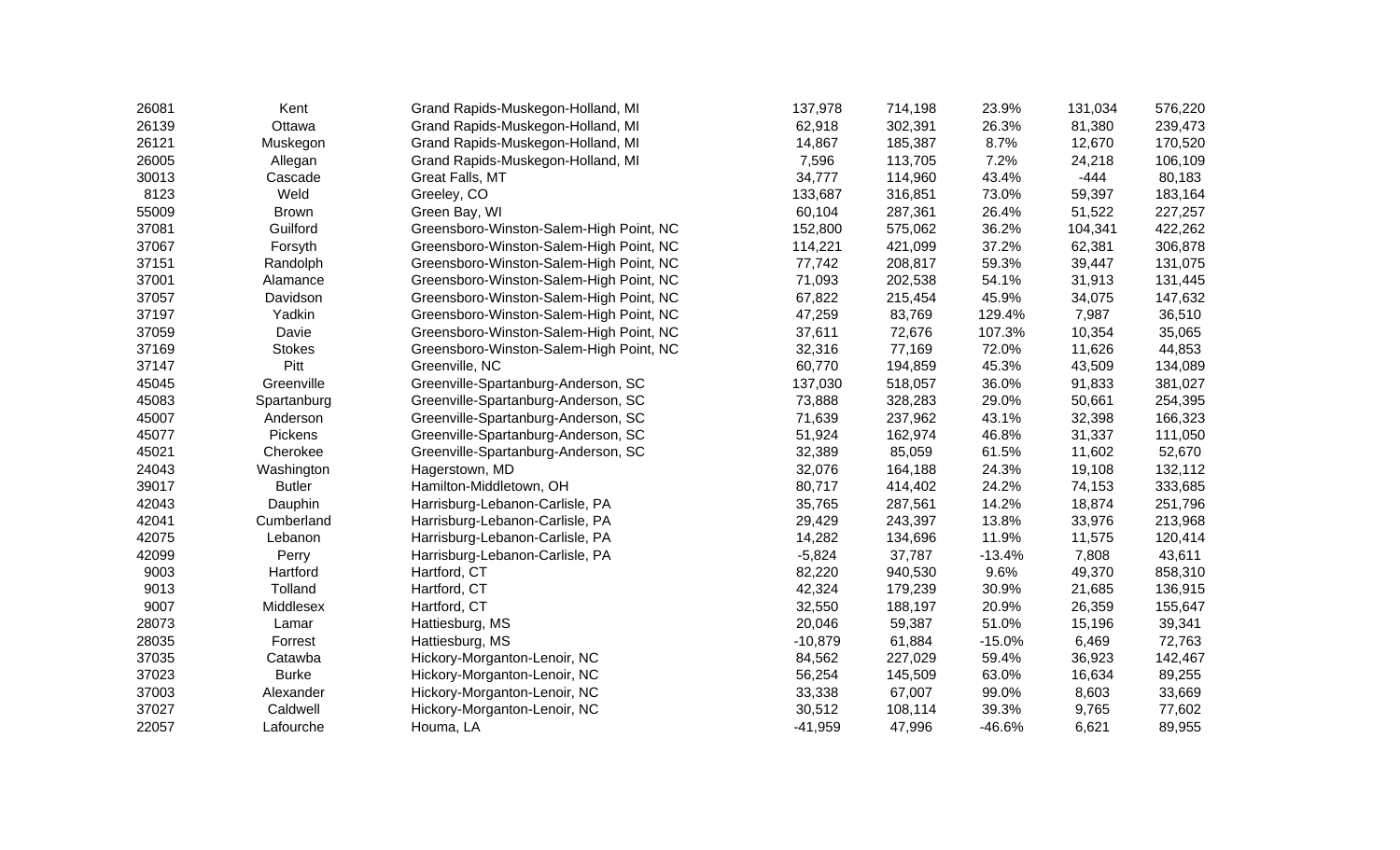| 22109 | Terrebonne | Houma, LA                    | $-47,720$ | 56,804    | $-45.7%$  | 9,541     | 104,524   |
|-------|------------|------------------------------|-----------|-----------|-----------|-----------|-----------|
| 48201 | Harris     | Houston, TX                  | 958,645   | 4,373,626 | 28.1%     | 976,442   | 3,414,981 |
| 48157 | Fort Bend  | Houston, TX                  | 283,281   | 642,237   | 78.9%     | 225,689   | 358,956   |
| 48339 | Montgomery | Houston, TX                  | 216,453   | 513,984   | 72.7%     | 168,377   | 297,531   |
| 48291 | Liberty    | Houston, TX                  | 43,361    | 114,002   | 61.4%     | 23,140    | 70,641    |
| 48473 | Waller     | Houston, TX                  | 43,043    | 75,896    | 131.0%    | 12,799    | 32,853    |
| 48071 | Chambers   | Houston, TX                  | 7,624     | 33,798    | 29.1%     | 7,570     | 26,174    |
| 54011 | Cabell     | Huntington-Ashland, WV-KY-OH | $-300$    | 96,367    | $-0.3%$   | $-10,257$ | 96,667    |
| 21019 | Boyd       | Huntington-Ashland, WV-KY-OH | $-8,919$  | 40,735    | $-18.0%$  | $-5,799$  | 49,654    |
| 21089 | Greenup    | Huntington-Ashland, WV-KY-OH | $-16,242$ | 20,597    | $-44.1%$  | $-2,266$  | 36,839    |
| 21043 | Carter     | Huntington-Ashland, WV-KY-OH | $-17,244$ | 9,629     | $-64.2%$  | 1,758     | 26,873    |
| 39087 | Lawrence   | Huntington-Ashland, WV-KY-OH | $-21,975$ | 40,308    | $-35.3%$  | $-1,459$  | 62,283    |
| 54099 | Wayne      | Huntington-Ashland, WV-KY-OH | $-23,953$ | 18,958    | $-55.8%$  | $-3,136$  | 42,911    |
| 1089  | Madison    | Huntsville, AL               | 63,028    | 340,585   | 22.7%     | 79,925    | 277,557   |
| 1083  | Limestone  | Huntsville, AL               | 14,965    | 80,903    | 22.7%     | 19,950    | 65,938    |
| 18057 | Hamilton   | Indianapolis, IN             | 168,978   | 354,358   | 91.2%     | 102,908   | 185,380   |
| 18097 | Marion     | Indianapolis, IN             | 142,517   | 1,002,902 | 16.6%     | 94,695    | 860,385   |
| 18063 | Hendricks  | Indianapolis, IN             | 84,651    | 190,039   | 80.3%     | 35,430    | 105,388   |
| 18081 | Johnson    | Indianapolis, IN             | 68,745    | 184,719   | 59.3%     | 38,410    | 115,974   |
| 18059 | Hancock    | Indianapolis, IN             | 48,466    | 104,119   | 87.1%     | 11,693    | 55,653    |
| 18109 | Morgan     | Indianapolis, IN             | 44,191    | 111,079   | 66.1%     | 14,714    | 66,888    |
| 18011 | Boone      | Indianapolis, IN             | 37,163    | 83,548    | 80.1%     | 9,787     | 46,385    |
| 18145 | Shelby     | Indianapolis, IN             | 36,236    | 79,836    | 83.1%     | 3,667     | 43,600    |
| 18095 | Madison    | Indianapolis, IN             | 31,281    | 164,558   | 23.5%     | $-5,541$  | 133,277   |
| 19103 | Johnson    | Iowa City, IA                | 67,275    | 178,637   | 60.4%     | 29,213    | 111,362   |
| 26075 | Jackson    | Jackson, MI                  | 36,797    | 195,527   | 23.2%     | 7,176     | 158,730   |
| 28121 | Rankin     | Jackson, MS                  | 66,264    | 182,446   | 57.0%     | 46,344    | 116,182   |
| 28089 | Madison    | Jackson, MS                  | 45,492    | 120,550   | 60.6%     | 33,292    | 75,058    |
| 28049 | Hinds      | Jackson, MS                  | 2,952     | 253,543   | 1.2%      | $-987$    | 250,591   |
| 47113 | Madison    | Jackson, TN                  | $-1,258$  | 90,748    | $-1.4%$   | 17,173    | 92,006    |
| 47023 | Chester    | Jackson, TN                  | $-15,545$ | 0         | $-100.0%$ | 2,824     | 15,545    |
| 12031 | Duval      | Jacksonville, FL             | 192,699   | 972,317   | 24.7%     | 206,448   | 779,618   |
| 12019 | Clay       | Jacksonville, FL             | 96,242    | 237,914   | 67.9%     | 73,856    | 141,671   |
| 12109 | St. Johns  | Jacksonville, FL             | 94,747    | 219,205   | 76.1%     | 72,508    | 124,458   |
| 12089 | Nassau     | Jacksonville, FL             | 38,112    | 96,065    | 65.8%     | 24,883    | 57,953    |
| 37133 | Onslow     | Jacksonville, NC             | 1,881     | 152,104   | 1.3%      | 36,708    | 150,223   |
| 36013 | Chautauqua | Jamestown, NY                | $-49,891$ | 89,698    | $-35.7%$  | $-7,372$  | 139,589   |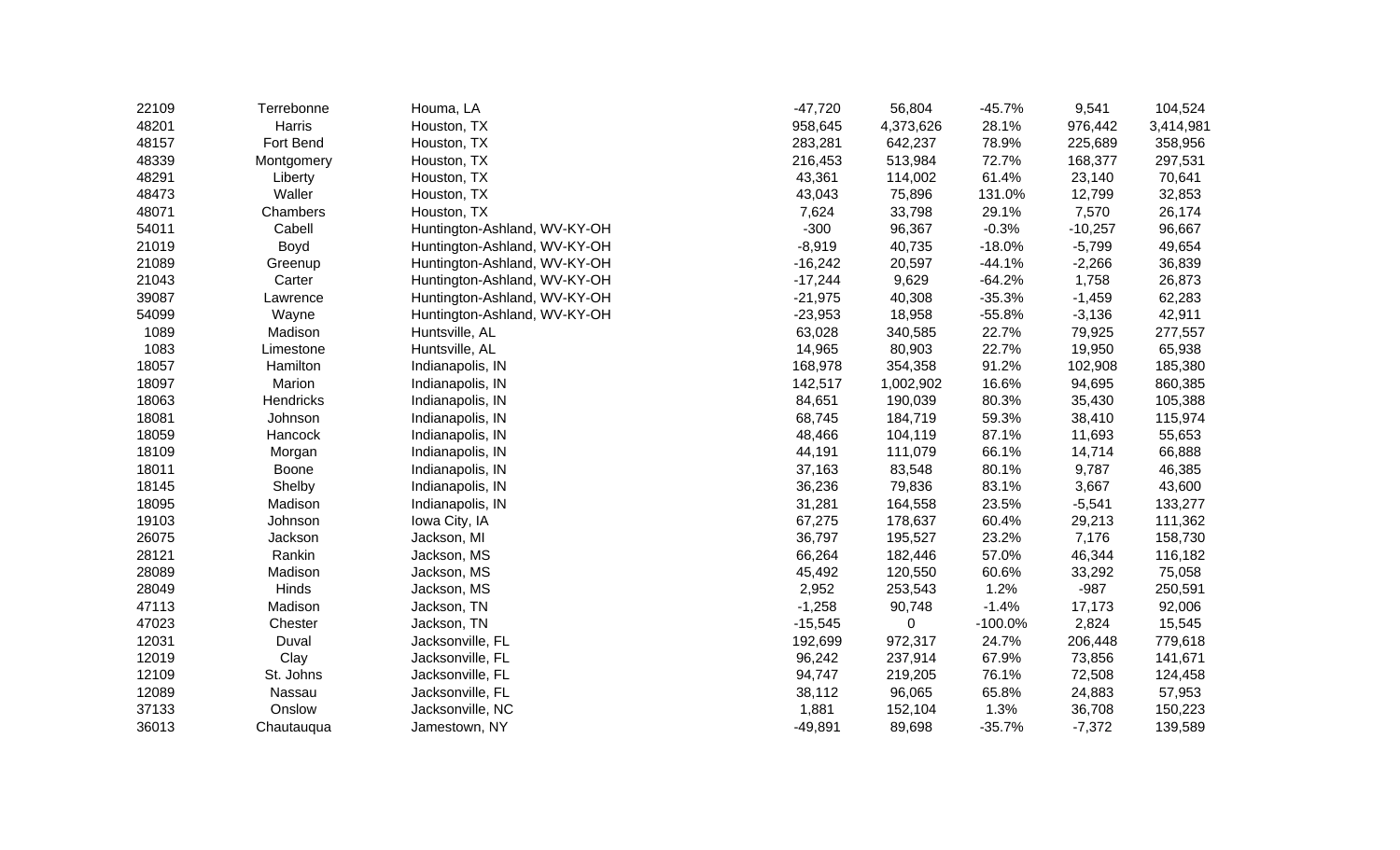| 55105 | Rock          | Janesville-Beloit, WI                 | 49,866    | 202,404 | 32.7%    | 13,269    | 152,538 |
|-------|---------------|---------------------------------------|-----------|---------|----------|-----------|---------|
| 34017 | Hudson        | Jersey City, NJ                       | 242,171   | 851,548 | 39.7%    | 50,785    | 609,377 |
| 47179 | Washington    | Johnson City-Kingsport-Bristol, TN-VA | 29,181    | 136,647 | 27.2%    | 18,355    | 107,465 |
| 47163 | Sullivan      | Johnson City-Kingsport-Bristol, TN-VA | 21,933    | 174,863 | 14.3%    | 8,633     | 152,930 |
| 47073 | Hawkins       | Johnson City-Kingsport-Bristol, TN-VA | 5,053     | 58,748  | 9.4%     | 9,762     | 53,695  |
| 47171 | Unicoi        | Johnson City-Kingsport-Bristol, TN-VA | 4,933     | 22,583  | 27.9%    | 1,235     | 17,650  |
| 47019 | Carter        | Johnson City-Kingsport-Bristol, TN-VA | 4,383     | 61,221  | 7.7%     | 6,438     | 56,838  |
| 51169 | Scott         | Johnson City-Kingsport-Bristol, TN-VA | $-8,743$  | 14,632  | $-37.4%$ | $-1,636$  | 23,375  |
| 42111 | Somerset      | Johnstown, PA                         | $-36,894$ | 43,131  | $-46.1%$ | $-1,261$  | 80,025  |
| 42021 | Cambria       | Johnstown, PA                         | $-48,233$ | 103,997 | $-31.7%$ | $-30,756$ | 152,230 |
| 5031  | Craighead     | Jonesboro, AR                         | 20,235    | 102,721 | 24.5%    | 19,182    | 82,486  |
| 29097 | Jasper        | Joplin, MO                            | 21,045    | 126,009 | 20.0%    | 17,757    | 104,964 |
| 29145 | Newton        | Joplin, MO                            | 6,951     | 59,689  | 13.2%    | 12,100    | 52,738  |
| 26077 | Kalamazoo     | Kalamazoo-Battle Creek, MI            | 33,512    | 272,389 | 14.0%    | 26,271    | 238,877 |
| 26025 | Calhoun       | Kalamazoo-Battle Creek, MI            | 20,184    | 158,277 | 14.6%    | $-3,608$  | 138,093 |
| 26159 | Van Buren     | Kalamazoo-Battle Creek, MI            | $-3,462$  | 72,887  | $-4.5%$  | 9,329     | 76,349  |
| 17091 | Kankakee      | Kankakee, IL                          | 34,494    | 138,371 | 33.2%    | 991       | 103,877 |
| 20091 | Johnson       | Kansas City, MO-KS                    | 172,387   | 626,901 | 37.9%    | 183,156   | 454,514 |
| 29095 | Jackson       | Kansas City, MO-KS                    | 81,119    | 736,678 | 12.4%    | 26,023    | 655,559 |
| 29047 | Clay          | Kansas City, MO-KS                    | 66,098    | 250,875 | 35.8%    | 48,208    | 184,777 |
| 29165 | Platte        | Kansas City, MO-KS                    | 46,923    | 121,130 | 63.2%    | 27,681    | 74,207  |
| 20209 | Wyandotte     | Kansas City, MO-KS                    | 37,557    | 195,386 | 23.8%    | $-14,446$ | 157,828 |
| 29037 | Cass          | Kansas City, MO-KS                    | 31,672    | 114,302 | 38.3%    | 31,340    | 82,630  |
| 20103 | Leavenworth   | Kansas City, MO-KS                    | 28,053    | 96,964  | 40.7%    | 13,917    | 68,911  |
| 20121 | Miami         | Kansas City, MO-KS                    | 10,570    | 39,067  | 37.1%    | 6,837     | 28,497  |
| 29107 | Lafayette     | Kansas City, MO-KS                    | $-3,521$  | 29,505  | $-10.7%$ | 3,062     | 33,026  |
| 29049 | Clinton       | Kansas City, MO-KS                    | $-3,798$  | 15,252  | $-19.9%$ | 3,081     | 19,050  |
| 29177 | Ray           | Kansas City, MO-KS                    | $-11,377$ | 12,005  | $-48.7%$ | 1,972     | 23,382  |
| 55059 | Kenosha       | Kenosha, WI                           | 41,300    | 191,369 | 27.5%    | 27,126    | 150,069 |
| 48027 | <b>Bell</b>   | Killeen-Temple, TX                    | 108,497   | 347,494 | 45.4%    | 79,980    | 238,997 |
| 48099 | Coryell       | Killeen-Temple, TX                    | 35,381    | 110,586 | 47.0%    | 18,264    | 75,205  |
| 47093 | Knox          | Knoxville, TN                         | 56,621    | 439,430 | 14.8%    | 61,998    | 382,808 |
| 47009 | <b>Blount</b> | Knoxville, TN                         | 25,550    | 131,794 | 24.0%    | 28,298    | 106,244 |
| 47105 | Loudon        | Knoxville, TN                         | 17,554    | 56,777  | 44.8%    | 10,513    | 39,223  |
| 47155 | Sevier        | Knoxville, TN                         | 6,190     | 77,897  | 8.6%     | 30,007    | 71,707  |
| 47173 | Union         | Knoxville, TN                         | $-6,834$  | 11,033  | $-38.3%$ | 6,098     | 17,867  |
| 47001 | Anderson      | Knoxville, TN                         | $-9,206$  | 62,079  | $-12.9%$ | 3,818     | 71,285  |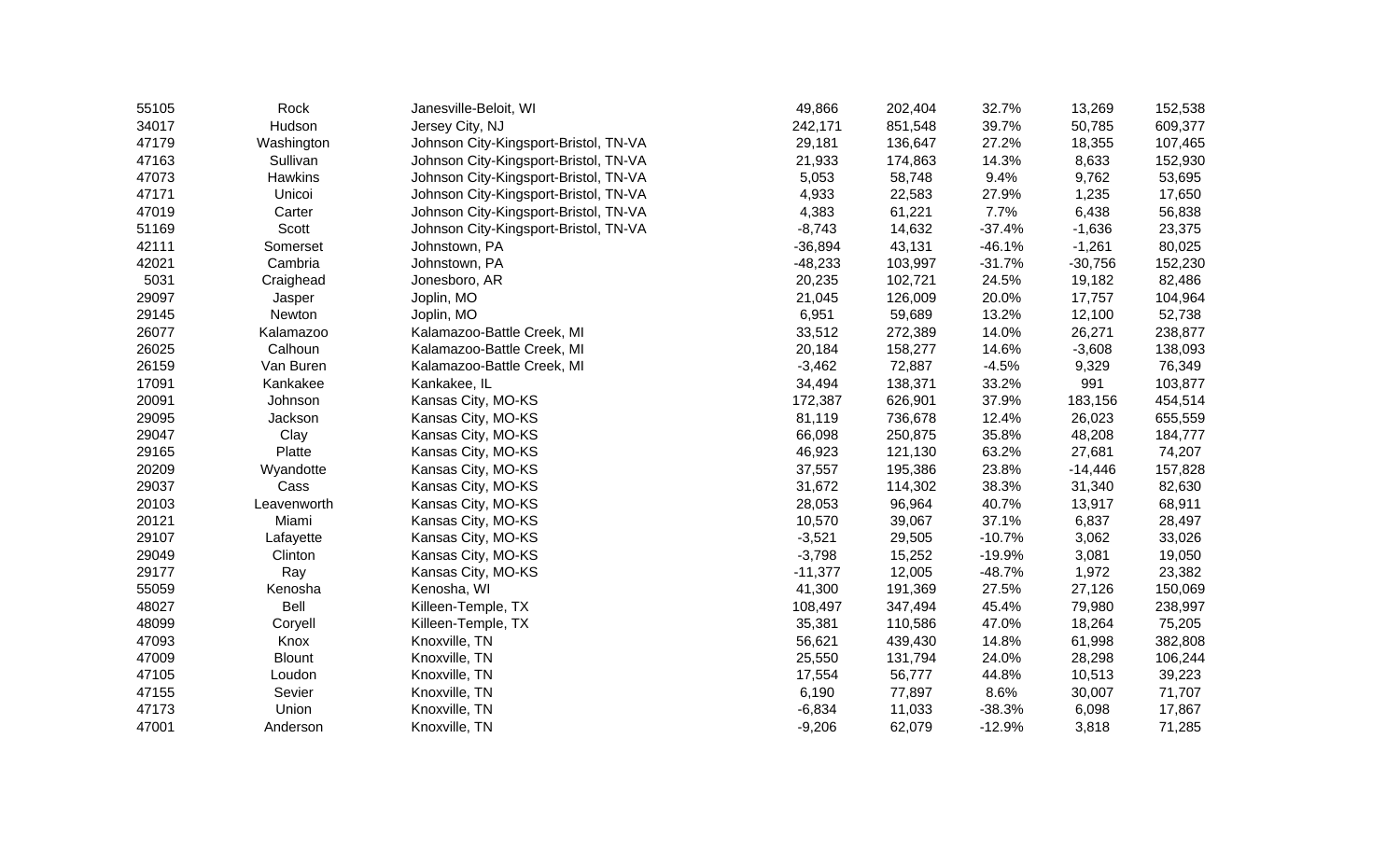| 18067 | Howard       | Kokomo, IN                        | 27,451    | 112,421   | 32.3%    | $-1,804$ | 84,970    |
|-------|--------------|-----------------------------------|-----------|-----------|----------|----------|-----------|
| 18159 | Tipton       | Kokomo, IN                        | 11,502    | 28,058    | 69.5%    | $-229$   | 16,556    |
| 55063 | La Crosse    | La Crosse, WI-MN                  | 12,610    | 119,866   | 11.8%    | 15,972   | 107,256   |
| 27055 | Houston      | La Crosse, WI-MN                  | $-3,827$  | 15,924    | $-19.4%$ | 1,339    | 19,751    |
| 18157 | Tippecanoe   | Lafayette, IN                     | 60,073    | 209,414   | 40.2%    | 27,383   | 149,341   |
| 18023 | Clinton      | Lafayette, IN                     | 31,432    | 65,402    | 92.5%    | 2,416    | 33,970    |
| 22055 | Lafayette    | Lafayette, LA                     | 23,485    | 214,062   | 12.3%    | 39,161   | 190,577   |
| 22099 | St. Martin   | Lafayette, LA                     | $-5,121$  | 43,541    | $-10.5%$ | 8,179    | 48,662    |
| 22097 | St. Landry   | Lafayette, LA                     | $-14,794$ | 72,963    | $-16.9%$ | 3,365    | 87,757    |
| 22001 | Acadia       | Lafayette, LA                     | $-32,338$ | 26,489    | $-55.0%$ | 2,196    | 58,827    |
| 22019 | Calcasieu    | Lake Charles, LA                  | 4,423     | 187,943   | 2.4%     | 15,466   | 183,520   |
| 12105 | Polk         | Lakeland-Winter Haven, FL         | 173,954   | 659,358   | 35.8%    | 161,366  | 485,404   |
| 42071 | Lancaster    | Lancaster, PA                     | 96,896    | 568,550   | 20.5%    | 108,234  | 471,654   |
| 26065 | Ingham       | Lansing-East Lansing, MI          | 33,693    | 313,243   | 12.1%    | 3,943    | 279,550   |
| 26045 | Eaton        | Lansing-East Lansing, MI          | 28,044    | 131,951   | 27.0%    | 15,405   | 103,907   |
| 26037 | Clinton      | Lansing-East Lansing, MI          | 18,733    | 83,700    | 28.8%    | 8,967    | 64,967    |
| 48479 | Webb         | Laredo, TX                        | 213,157   | 407,818   | 109.5%   | 94,180   | 194,661   |
| 35013 | Dona Ana     | Las Cruces, NM                    | 180,911   | 355,891   | 103.4%   | 77,968   | 174,980   |
| 32003 | Clark        | Las Vegas, NV-AZ                  | 1,120,793 | 2,513,962 | 80.4%    | 923,984  | 1,393,169 |
| 4015  | Mohave       | Las Vegas, NV-AZ                  | 144,908   | 301,155   | 92.7%    | 99,824   | 156,247   |
| 32023 | Nye          | Las Vegas, NV-AZ                  | 87,647    | 120,563   | 266.3%   | 23,431   | 32,916    |
| 20045 | Douglas      | Lawrence, KS                      | 44,253    | 144,435   | 44.2%    | 32,137   | 100,182   |
| 40031 | Comanche     | Lawton, OK                        | 18,354    | 132,918   | 16.0%    | 1,643    | 114,564   |
| 23001 | Androscoggin | Lewiston-Auburn, ME               | 1,882     | 105,747   | 1.8%     | 4,334    | 103,865   |
| 21067 | Fayette      | Lexington, KY                     | 89,207    | 350,168   | 34.2%    | 56,363   | 260,961   |
| 21209 | Scott        | Lexington, KY                     | 37,209    | 70,638    | 111.3%   | 11,595   | 33,429    |
| 21151 | Madison      | Lexington, KY                     | 21,519    | 92,790    | 30.2%    | 17,835   | 71,271    |
| 21239 | Woodford     | Lexington, KY                     | 16,901    | 40,169    | 72.6%    | 5,469    | 23,268    |
| 21113 | Jessamine    | Lexington, KY                     | 10,906    | 50,125    | 27.8%    | 13,032   | 39,219    |
| 21017 | Bourbon      | Lexington, KY                     | 4,440     | 23,812    | 22.9%    | $-3$     | 19,372    |
| 21049 | Clark        | Lexington, KY                     | 2,946     | 36,188    | 8.9%     | 4,860    | 33,242    |
| 39011 | Auglaize     | Lima, OH                          | 20,470    | 67,087    | 43.9%    | 3,952    | 46,617    |
| 39003 | Allen        | Lima, OH                          | 4,058     | 112,602   | 3.7%     | $-3,644$ | 108,544   |
| 31109 | Lancaster    | Lincoln, NE                       | 97,268    | 348,458   | 38.7%    | 57,591   | 251,190   |
| 5125  | Saline       | Little Rock-North Little Rock, AR | 61,798    | 145,733   | 73.6%    | 30,580   | 83,935    |
| 5045  | Faulkner     | Little Rock-North Little Rock, AR | 45,432    | 131,824   | 52.6%    | 40,046   | 86,392    |
| 5119  | Pulaski      | Little Rock-North Little Rock, AR | 43,467    | 405,172   | 12.0%    | 20,539   | 361,705   |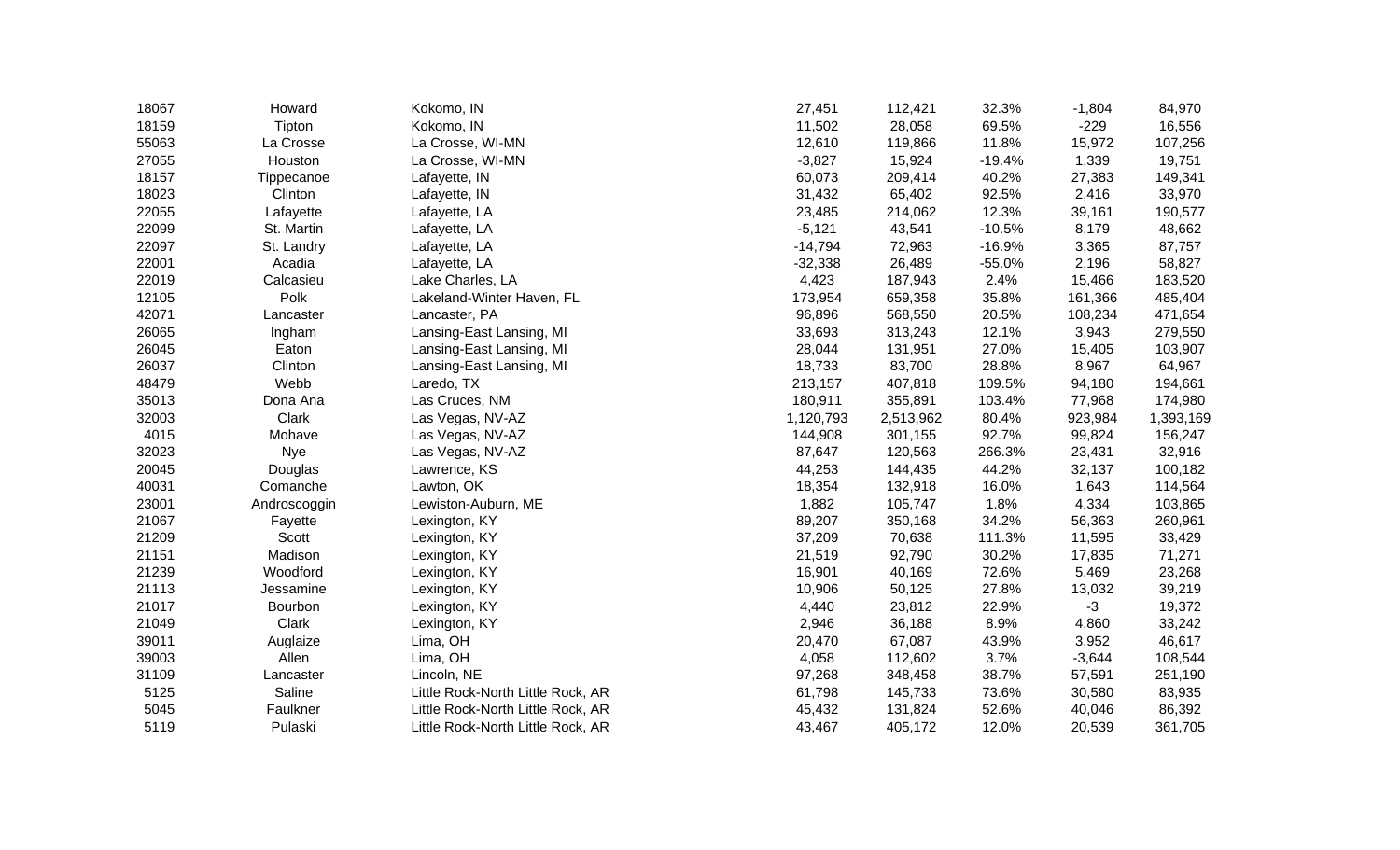| Lonoke         |                                           |                                                                                                                                                                    |                                                                                           | 56.2%                                              |                         | 53,160                                                                               |
|----------------|-------------------------------------------|--------------------------------------------------------------------------------------------------------------------------------------------------------------------|-------------------------------------------------------------------------------------------|----------------------------------------------------|-------------------------|--------------------------------------------------------------------------------------|
| Harrison       | Longview-Marshall, TX                     |                                                                                                                                                                    |                                                                                           |                                                    |                         | 62,080                                                                               |
| Gregg          | Longview-Marshall, TX                     | 2,933                                                                                                                                                              | 114,221                                                                                   | 2.6%                                               | 10,937                  | 111,288                                                                              |
| Upshur         | Longview-Marshall, TX                     | $-4,207$                                                                                                                                                           | 31,172                                                                                    | $-11.9%$                                           | 6,562                   | 35,379                                                                               |
|                |                                           | 1,414,155                                                                                                                                                          |                                                                                           |                                                    |                         | 9,545,014                                                                            |
| Jefferson      | Louisville, KY-IN                         | 77,165                                                                                                                                                             | 770,993                                                                                   | 11.1%                                              |                         | 693,828                                                                              |
| Clark          | Louisville, KY-IN                         |                                                                                                                                                                    | 131,751                                                                                   | 36.1%                                              | 7,779                   | 96,795                                                                               |
| Oldham         | Louisville, KY-IN                         |                                                                                                                                                                    |                                                                                           | 68.1%                                              |                         | 47,024                                                                               |
|                | Louisville, KY-IN                         | 26,190                                                                                                                                                             | 97,078                                                                                    | 36.9%                                              | 9,482                   | 70,888                                                                               |
| <b>Bullitt</b> | Louisville, KY-IN                         |                                                                                                                                                                    | 87,016                                                                                    | 41.2%                                              |                         | 61,641                                                                               |
| Scott          | Louisville, KY-IN                         |                                                                                                                                                                    | 37,771                                                                                    |                                                    |                         | 23,049                                                                               |
| Harrison       | Louisville, KY-IN                         | 13,228                                                                                                                                                             | 47,730                                                                                    | 38.3%                                              | 7,098                   | 34,502                                                                               |
| Lubbock        | Lubbock, TX                               |                                                                                                                                                                    | 285,480                                                                                   | 17.5%                                              | 30,773                  | 242,890                                                                              |
| Amherst        |                                           | $-408$                                                                                                                                                             |                                                                                           | $-1.3%$                                            |                         | 31,894                                                                               |
| Houston        | Macon, GA                                 | 64,029                                                                                                                                                             | 175,338                                                                                   | 57.5%                                              | 33,148                  | 111,309                                                                              |
| <b>Bibb</b>    | Macon, GA                                 |                                                                                                                                                                    | 179,884                                                                                   | 17.0%                                              |                         | 153,811                                                                              |
| Peach          | Macon, GA                                 | 21,339                                                                                                                                                             | 45,145                                                                                    | 89.6%                                              | 4,817                   | 23,806                                                                               |
| Jones          | Macon, GA                                 | 16,716                                                                                                                                                             | 40,409                                                                                    | 70.6%                                              | 7,006                   | 23,693                                                                               |
|                |                                           | 7,298                                                                                                                                                              | 17,890                                                                                    | 68.9%                                              | 1,225                   | 10,592                                                                               |
| Dane           | Madison, WI                               | 140,455                                                                                                                                                            | 568,854                                                                                   | 32.8%                                              | 104,045                 | 428,399                                                                              |
| Richland       | Mansfield, OH                             | 5,008                                                                                                                                                              | 133,793                                                                                   | 3.9%                                               | $-2,331$                | 128,785                                                                              |
| Crawford       | Mansfield, OH                             |                                                                                                                                                                    | 35,027                                                                                    | $-25.3%$                                           | $-3,179$                | 46,895                                                                               |
|                |                                           | 396,458                                                                                                                                                            | 970,381                                                                                   | 69.1%                                              | 287,383                 | 573,923                                                                              |
| Jackson        | Medford-Ashland, OR                       | 103,137                                                                                                                                                            | 284,977                                                                                   | 56.7%                                              | 48,911                  | 181,840                                                                              |
| <b>Brevard</b> |                                           | 145,575                                                                                                                                                            | 623,407                                                                                   | 30.5%                                              | 202,168                 | 477,832                                                                              |
| Shelby         | Memphis, TN-AR-MS                         | 120,989                                                                                                                                                            | 1,019,176                                                                                 | 13.5%                                              | 121,615                 | 898,187                                                                              |
| <b>DeSoto</b>  | Memphis, TN-AR-MS                         | 88,075                                                                                                                                                             | 196,677                                                                                   | 81.1%                                              | 54,598                  | 108,602                                                                              |
| Tipton         | Memphis, TN-AR-MS                         | 27,573                                                                                                                                                             | 79,139                                                                                    | 53.5%                                              | 18,557                  | 51,566                                                                               |
| Fayette        | Memphis, TN-AR-MS                         | $-2,635$                                                                                                                                                           | 26,486                                                                                    | $-9.0%$                                            | 3,811                   | 29,121                                                                               |
| Crittenden     | Memphis, TN-AR-MS                         | $-3,383$                                                                                                                                                           | 47,608                                                                                    | $-6.6%$                                            | 1,493                   | 50,991                                                                               |
| Merced         | Merced, CA                                | 215,010                                                                                                                                                            | 426,643                                                                                   | 101.6%                                             | 76,008                  | 211,633                                                                              |
| Miami-Dade     | Miami, FL                                 | 722,061                                                                                                                                                            | 2,982,303                                                                                 | 31.9%                                              | 617,110                 | 2,260,242                                                                            |
| Middlesex      | Middlesex-Somerset-Hunterdon, NJ          | 217,676                                                                                                                                                            | 970,807                                                                                   | 28.9%                                              | 156,014                 | 753,131                                                                              |
| Somerset       | Middlesex-Somerset-Hunterdon, NJ          | 178,269                                                                                                                                                            | 477,129                                                                                   | 59.6%                                              | 95,200                  | 298,860                                                                              |
| Hunterdon      | Middlesex-Somerset-Hunterdon, NJ          | 51,410                                                                                                                                                             | 174,005                                                                                   | 41.9%                                              | 34,913                  | 122,594                                                                              |
| Waukesha       | Milwaukee-Waukesha, WI                    | 112,029                                                                                                                                                            | 474,105                                                                                   | 30.9%                                              | 81,988                  | 362,076                                                                              |
| Washington     | Milwaukee-Waukesha, WI                    | 54,931                                                                                                                                                             | 172,895                                                                                   | 46.6%                                              | 33,149                  | 117,964                                                                              |
|                | Los Angeles<br>Floyd<br>Twiggs<br>Hidalgo | Little Rock-North Little Rock, AR<br>Los Angeles-Long Beach, CA<br>Lynchburg, VA<br>Macon, GA<br>McAllen-Edinburg-Mission, TX<br>Melbourne-Titusville-Palm Bay, FL | 29,895<br>11,273<br>34,956<br>32,014<br>25,375<br>14,722<br>42,590<br>26,073<br>$-11,868$ | 83,055<br>73,353<br>11,000,000<br>79,038<br>31,486 | 18.2%<br>14.8%<br>63.9% | 18,586<br>9,503<br>2,038,470<br>9,469<br>19,163<br>18,172<br>2,620<br>2,766<br>3,354 |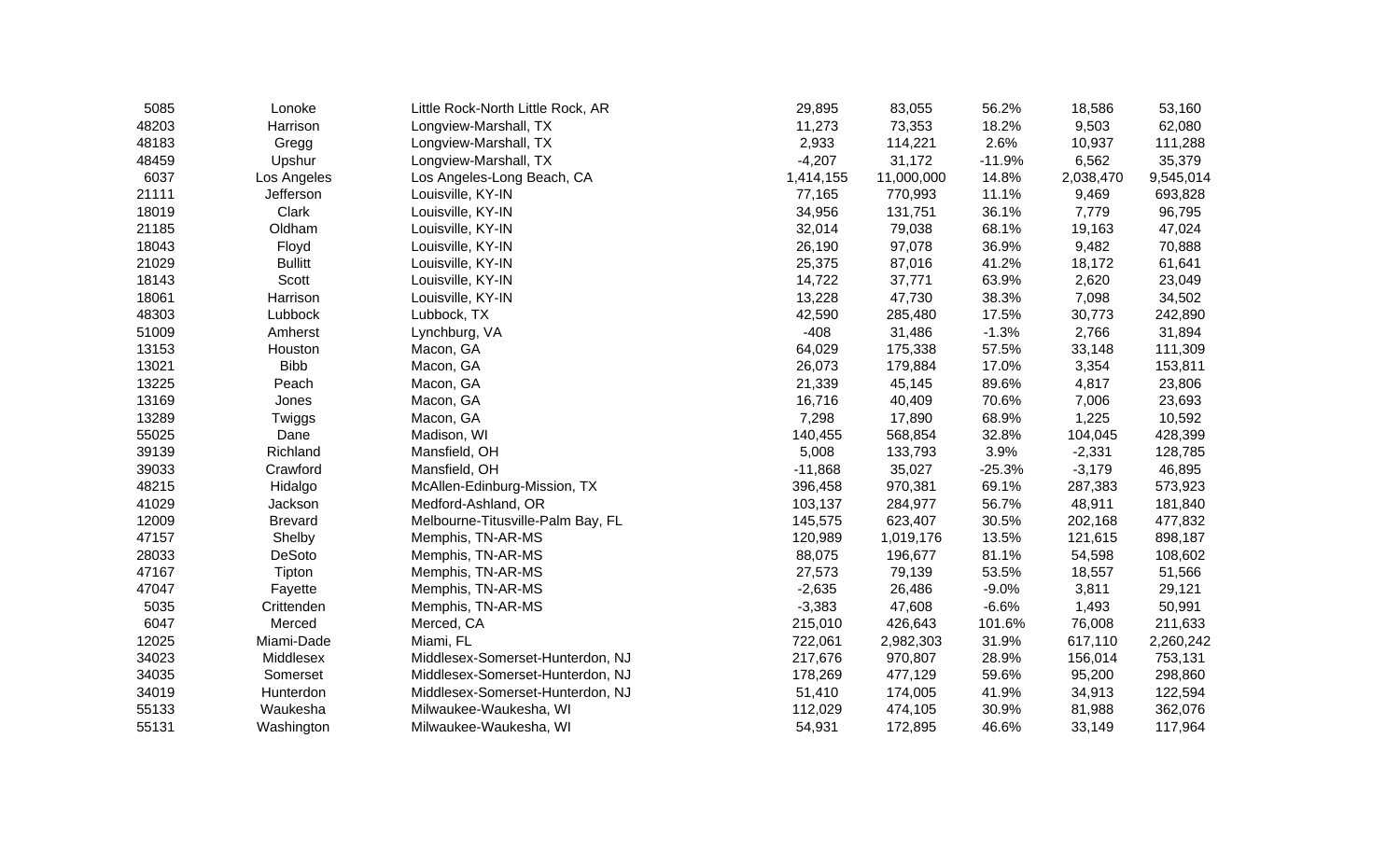| 55089 | Ozaukee        | Milwaukee-Waukesha, WI      | 12,021    | 94,586    | 14.6%    | 15,436    | 82,565    |
|-------|----------------|-----------------------------|-----------|-----------|----------|-----------|-----------|
| 55079 | Milwaukee      | Milwaukee-Waukesha, WI      | 9,704     | 949,191   | 1.0%     | $-25,140$ | 939,487   |
| 27053 | Hennepin       | Minneapolis-St. Paul, MN-WI | 210,165   | 1,327,845 | 18.8%    | 173,341   | 1,117,680 |
| 27037 | Dakota         | Minneapolis-St. Paul, MN-WI | 157,773   | 515,585   | 44.1%    | 162,275   | 357,812   |
| 27163 | Washington     | Minneapolis-St. Paul, MN-WI | 123,704   | 326,328   | 61.1%    | 88,417    | 202,624   |
| 27003 | Anoka          | Minneapolis-St. Paul, MN-WI | 116,575   | 416,346   | 38.9%    | 102,837   | 299,771   |
| 27123 | Ramsey         | Minneapolis-St. Paul, MN-WI | 101,368   | 612,723   | 19.8%    | 50,383    | 511,355   |
| 27139 | Scott          | Minneapolis-St. Paul, MN-WI | 96,592    | 187,691   | 106.0%   | 47,062    | 91,099    |
| 27019 | Carver         | Minneapolis-St. Paul, MN-WI | 67,142    | 138,012   | 94.7%    | 33,624    | 70,870    |
| 27141 | Sherburne      | Minneapolis-St. Paul, MN-WI | 54,904    | 120,199   | 84.1%    | 35,155    | 65,295    |
| 27171 | Wright         | Minneapolis-St. Paul, MN-WI | 48,956    | 139,732   | 53.9%    | 31,889    | 90,776    |
| 27025 | Chisago        | Minneapolis-St. Paul, MN-WI | 38,049    | 79,606    | 91.6%    | 15,738    | 41,557    |
| 55109 | St. Croix      | Minneapolis-St. Paul, MN-WI | 27,452    | 91,111    | 43.1%    | 20,137    | 63,659    |
| 27059 | Isanti         | Minneapolis-St. Paul, MN-WI | 13,930    | 45,463    | 44.2%    | 7,879     | 31,533    |
| 55093 | Pierce         | Minneapolis-St. Paul, MN-WI | 6,117     | 43,016    | 16.6%    | 5,648     | 36,899    |
| 30063 | Missoula       | Missoula, MT                | 32,153    | 128,235   | 33.5%    | 19,967    | 96,082    |
| 1003  | <b>Baldwin</b> | Mobile, AL                  | 47,930    | 189,334   | 33.9%    | 62,473    | 141,404   |
| 1097  | Mobile         | Mobile, AL                  | $-1,823$  | 398,237   | $-0.5%$  | 33,855    | 400,060   |
| 6099  | Stanislaus     | Modesto, CA                 | 247,120   | 696,910   | 54.9%    | 181,938   | 449,790   |
| 34025 | Monmouth       | Monmouth-Ocean, NJ          | 138,434   | 755,560   | 22.4%    | 113,119   | 617,126   |
| 34029 | Ocean          | Monmouth-Ocean, NJ          | 103,571   | 617,173   | 20.2%    | 165,594   | 513,602   |
| 22073 | Ouachita       | Monroe, LA                  | $-31,782$ | 115,441   | $-21.6%$ | 7,569     | 147,223   |
| 1051  | Elmore         | Montgomery, AL              | 37,967    | 104,222   | 57.3%    | 22,781    | 66,255    |
| 1101  | Montgomery     | Montgomery, AL              | 22,889    | 246,226   | 10.2%    | 25,721    | 223,337   |
| 1001  | Autauga        | Montgomery, AL              | 8,837     | 52,737    | 20.1%    | 11,685    | 43,900    |
| 18035 | Delaware       | Muncie, IN                  | 11,638    | 130,312   | 9.8%     | $-9,720$  | 118,674   |
| 45051 | Horry          | Myrtle Beach, SC            | 115,446   | 313,473   | 58.3%    | 95,558    | 198,027   |
| 12021 | Collier        | Naples, FL                  | 217,819   | 471,890   | 85.7%    | 166,567   | 254,071   |
| 47149 | Rutherford     | Nashville, TN               | 110,256   | 293,680   | 60.1%    | 98,677    | 183,424   |
| 47037 | Davidson       | Nashville, TN               | 109,877   | 679,787   | 19.3%    | 91,568    | 569,910   |
| 47187 | Williamson     | Nashville, TN               | 89,665    | 217,760   | 70.0%    | 69,590    | 128,095   |
| 47165 | Sumner         | Nashville, TN               | 37,590    | 168,722   | 28.7%    | 44,911    | 131,131   |
| 47189 | Wilson         | Nashville, TN               | 33,278    | 122,555   | 37.3%    | 33,071    | 89,277    |
| 47147 | Robertson      | Nashville, TN               | 23,981    | 78,835    | 43.7%    | 17,734    | 54,854    |
| 47021 | Cheatham       | Nashville, TN               | 7,870     | 43,978    | 21.8%    | 14,467    | 36,108    |
| 47043 | Dickson        | Nashville, TN               | 4,344     | 47,677    | 10.0%    | 13,203    | 43,333    |
| 36103 | Suffolk        | Nassau-Suffolk, NY          | 205,562   | 1,629,615 | 14.4%    | 138,898   | 1,424,053 |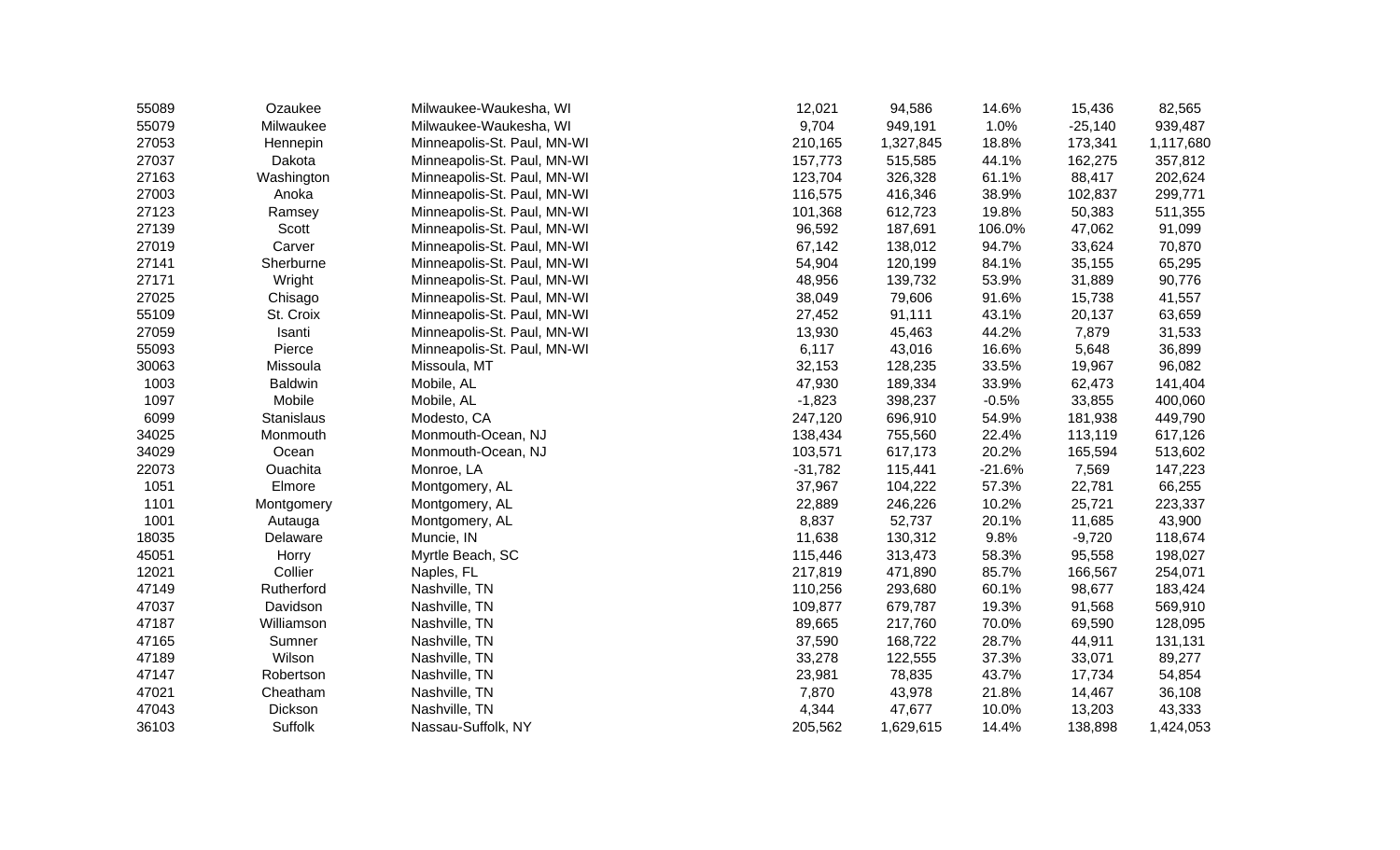| 36059 | Nassau                            | Nassau-Suffolk, NY                           | 164,147   | 1,500,505 | 12.3%      | 15,719    | 1,336,358 |
|-------|-----------------------------------|----------------------------------------------|-----------|-----------|------------|-----------|-----------|
| 9001  | Fairfield                         | New Haven-Bridgprt-Stamfrd-Danbry-Wtrbry, CT | 158,955   | 1,043,559 | 18.0%      | 75,901    | 884,604   |
| 9009  | New Haven                         | New Haven-Bridgprt-Stamfrd-Danbry-Wtrbry, CT | 66,439    | 891,426   | 8.1%       | 62,921    | 824,987   |
| 9011  | New London                        | New London-Norwich, CT                       | 22,822    | 282,282   | 8.8%       | 20,232    | 259,460   |
| 22103 | St. Tammany                       | New Orleans, LA                              | 45,235    | 237,499   | 23.5%      | 80,281    | 192,264   |
| 22051 | Jefferson                         | New Orleans, LA                              | $-6,804$  | 447,893   | $-1.5%$    | $-1,344$  | 454,697   |
| 22071 | Orleans                           | New Orleans, LA                              | $-18,296$ | 465,271   | $-3.8%$    | $-74,990$ | 483,567   |
| 22093 | St. James                         | New Orleans, LA                              | $-21,194$ | 0         | $-100.0\%$ | $-370$    | 21,194    |
| 22075 | Plaquemines                       | New Orleans, LA                              | $-26,746$ | 0         | $-100.0%$  | 645       | 26,746    |
| 22095 | St. John the Baptist              | New Orleans, LA                              | $-39,592$ | 3,547     | $-91.8%$   | 10,852    | 43,139    |
| 22087 | St. Bernard                       | New Orleans, LA                              | $-47,531$ | 19,484    | $-70.9%$   | 2,620     | 67,015    |
| 22089 | St. Charles                       | New Orleans, LA                              | $-48,196$ |           | $-100.0%$  | 10,713    | 48,196    |
| 36081 | Queens                            | New York, NY                                 | 610,051   | 2,840,947 | 27.3%      | 336,600   | 2,230,896 |
| 36047 | Kings                             | New York, NY                                 | 413,431   | 2,879,690 | 16.8%      | 232,473   | 2,466,259 |
| 36005 | <b>Bronx</b>                      | New York, NY                                 | 297,217   | 1,631,465 | 22.3%      | 165,845   | 1,334,248 |
| 36061 | New York                          | New York, NY                                 | 212,669   | 1,752,938 | 13.8%      | 111,898   | 1,540,269 |
| 36085 | Richmond                          | New York, NY                                 | 149,100   | 594,506   | 33.5%      | 92,385    | 445,406   |
| 36119 | Westchester                       | New York, NY                                 | 147,890   | 1,073,816 | 16.0%      | 58,999    | 925,926   |
| 36087 | Rockland                          | New York, NY                                 | 84,555    | 371,990   | 29.4%      | 27,900    | 287,435   |
| 36079 | Putnam                            | New York, NY                                 | 54,367    | 150,485   | 56.6%      | 18,713    | 96,118    |
| 34027 | <b>Morris</b>                     | Newark, NJ                                   | 153,386   | 624,756   | 32.5%      | 63,169    | 471,370   |
| 34039 | Union                             | Newark, NJ                                   | 146,132   | 669,296   | 27.9%      | 18,769    | 523,164   |
| 34013 | Essex                             | Newark, NJ                                   | 113,454   | 905,882   | 14.3%      | $-56,948$ | 792,428   |
| 34041 | Warren                            | Newark, NJ                                   | 43,049    | 146,023   | 41.8%      | 18,385    | 102,974   |
| 34037 | <b>Sussex</b>                     | Newark, NJ                                   | 35,962    | 180,636   | 24.9%      | 28,087    | 144,674   |
| 36071 | Orange                            | Newburgh, NY-PA                              | 63,544    | 406,572   | 18.5%      | 82,516    | 343,028   |
| 42103 | Pike                              | Newburgh, NY-PA                              | 19,325    | 65,974    | 41.4%      | 28,273    | 46,649    |
| 51550 | Chesapeake (Independent City)     | Norfolk-Virginia Beach-Newport News, VA-NC   | 97,883    | 298,329   | 48.8%      | 85,513    | 200,446   |
| 51810 | Virginia Beach (Independent City) | Norfolk-Virginia Beach-Newport News, VA-NC   | 61,760    | 488,425   | 14.5%      | 161,844   | 426,665   |
| 51800 | Suffolk (Independent City)        | Norfolk-Virginia Beach-Newport News, VA-NC   | 26,207    | 90,452    | 40.8%      | 16,641    | 64,245    |
| 37053 | Currituck                         | Norfolk-Virginia Beach-Newport News, VA-NC   | 22,483    | 40,823    | 122.6%     | 7,225     | 18,340    |
| 51093 | Isle of Wight                     | Norfolk-Virginia Beach-Newport News, VA-NC   | 15,813    | 45,696    | 52.9%      | 8,264     | 29,883    |
| 51115 | Mathews                           | Norfolk-Virginia Beach-Newport News, VA-NC   | 3,994     | 13,199    | 43.4%      | 1,189     | 9,205     |
| 51073 | Gloucester                        | Norfolk-Virginia Beach-Newport News, VA-NC   | 1,904     | 36,785    | 5.5%       | 14,617    | 34,881    |
| 6001  | Alameda                           | Oakland, CA                                  | 412,117   | 1,862,524 | 28.4%      | 340,476   | 1,450,407 |
| 6013  | Contra Costa                      | Oakland, CA                                  | 358,894   | 1,312,457 | 37.6%      | 294,780   | 953,563   |
| 12083 | Marion                            | Ocala, FL                                    | 126,184   | 386,474   | 48.5%      | 136,072   | 260,290   |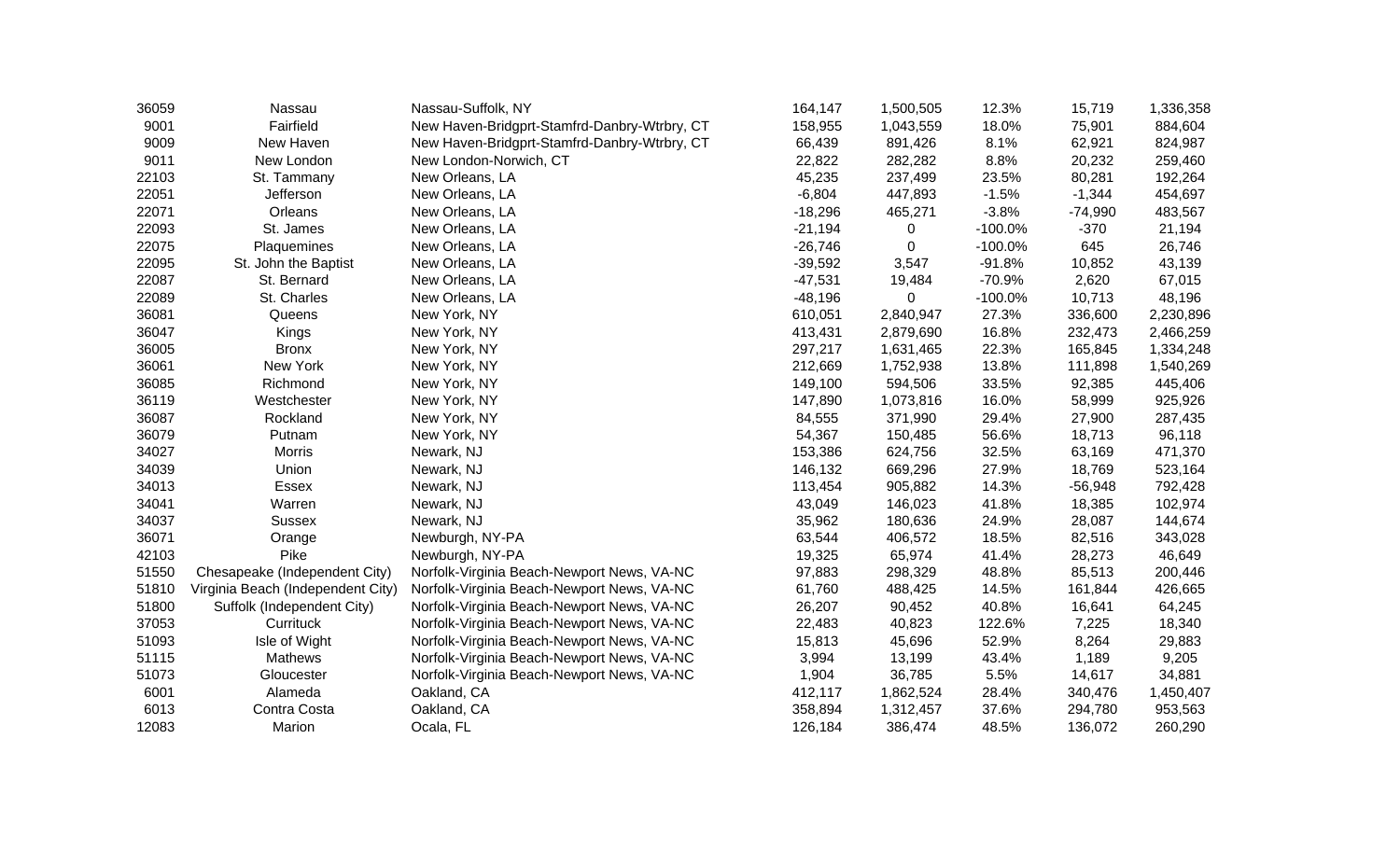| 48135 | Ector             | Odessa-Midland, TX          | 60,004    | 180,707   | 49.7%    | 3,651      | 120,703   |
|-------|-------------------|-----------------------------|-----------|-----------|----------|------------|-----------|
| 48329 | Midland           | Odessa-Midland, TX          | 53,642    | 169,171   | 46.4%    | 31,572     | 115,529   |
| 40109 | Oklahoma          | Oklahoma City, OK           | 118,044   | 779,633   | 17.8%    | 89,951     | 661,589   |
| 40027 | Cleveland         | Oklahoma City, OK           | 53,695    | 262,057   | 25.8%    | 73,860     | 208,362   |
| 40017 | Canadian          | Oklahoma City, OK           | 27,256    | 115,456   | 30.9%    | 30,995     | 88,200    |
| 40087 | McClain           | Oklahoma City, OK           | 8,418     | 36,265    | 30.2%    | 7,435      | 27,847    |
| 40083 | Logan             | Oklahoma City, OK           | $-9,602$  | 24,350    | $-28.3%$ | 6,916      | 33,952    |
| 40125 | Pottawatomie      | Oklahoma City, OK           | $-21,169$ | 44,531    | $-32.2%$ | 10,045     | 65,700    |
| 53067 | Thurston          | Olympia, WA                 | 42,768    | 251,132   | 20.5%    | 83,039     | 208,364   |
| 31055 | Douglas           | Omaha, NE-IA                | 113,508   | 578,014   | 24.4%    | 66,930     | 464,506   |
| 31153 | Sarpy             | Omaha, NE-IA                | 62,846    | 186,037   | 51.0%    | 36,663     | 123,191   |
| 19155 | Pottawattamie     | Omaha, NE-IA                | 32,452    | 120,431   | 36.9%    | 1,428      | 87,979    |
| 31025 | Cass              | Omaha, NE-IA                | 23,344    | 47,742    | 95.7%    | 4,095      | 24,398    |
| 31177 | Washington        | Omaha, NE-IA                | 12,790    | 31,587    | 68.0%    | 3,254      | 18,797    |
| 6059  | Orange            | Orange County, CA           | 853,954   | 3,710,400 | 29.9%    | 908,379    | 2,856,446 |
| 12095 | Orange            | Orlando, FL                 | 433,910   | 1,336,228 | 48.1%    | 427,576    | 902,318   |
| 12097 | Osceola           | Orlando, FL                 | 197,558   | 371,727   | 113.4%   | 123,535    | 174,169   |
| 12117 | Seminole          | Orlando, FL                 | 179,452   | 546,462   | 48.9%    | 185,042    | 367,010   |
| 12069 | Lake              | Orlando, FL                 | 121,889   | 334,717   | 57.3%    | 106,947    | 212,828   |
| 21059 | Daviess           | Owensboro, KY               | $-3,181$  | 88,423    | $-3.5%$  | 5,512      | 91,604    |
| 12005 | Bay               | Panama City, FL             | 36,533    | 184,776   | 24.6%    | 49,925     | 148,243   |
| 54107 | Wood              | Parkersburg-Marietta, WV-OH | $-2,339$  | 85,552    | $-2.7%$  | $-5,719$   | 87,891    |
| 39167 | Washington        | Parkersburg-Marietta, WV-OH | $-13,607$ | 49,574    | $-21.5%$ | $-1,057$   | 63,181    |
| 12113 | Santa Rosa        | Pensacola, FL               | 76,584    | 195,059   | 64.6%    | 61,872     | 118,474   |
| 12033 | Escambia          | Pensacola, FL               | 48,497    | 342,774   | 16.5%    | 59,049     | 294,277   |
| 17179 | Tazewell          | Peoria-Pekin, IL            | 22,752    | 151,227   | 17.7%    | $-3,566$   | 128,475   |
| 17143 | Peoria            | Peoria-Pekin, IL            | 22,635    | 205,843   | 12.4%    | $-17,237$  | 183,208   |
| 17203 | Woodford          | Peoria-Pekin, IL            | 2,947     | 38,450    | 8.3%     | 2,087      | 35,503    |
| 42091 | Montgomery        | Philadelphia, PA-NJ         | 150,097   | 901,053   | 20.0%    | 106,501    | 750,956   |
| 42029 | Chester           | Philadelphia, PA-NJ         | 115,493   | 551,241   | 26.5%    | 117,728    | 435,748   |
| 42017 | <b>Bucks</b>      | Philadelphia, PA-NJ         | 113,723   | 713,111   | 19.0%    | 118,364    | 599,388   |
| 34005 | <b>Burlington</b> | Philadelphia, PA-NJ         | 93,862    | 518,507   | 22.1%    | 61,031     | 424,645   |
| 34015 | Gloucester        | Philadelphia, PA-NJ         | 68,544    | 323,851   | 26.8%    | 54,800     | 255,307   |
| 34007 | Camden            | Philadelphia, PA-NJ         | 58,274    | 566,979   | 11.5%    | 35,915     | 508,705   |
| 42045 | Delaware          | Philadelphia, PA-NJ         | 41,766    | 593,919   | 7.6%     | $-2,256$   | 552,153   |
| 34033 | Salem             | Philadelphia, PA-NJ         | $-16,298$ | 47,925    | $-25.4%$ | $-424$     | 64,223    |
| 42101 | Philadelphia      | Philadelphia, PA-NJ         | $-21,309$ | 1,492,375 | $-1.4%$  | $-171,750$ | 1,513,684 |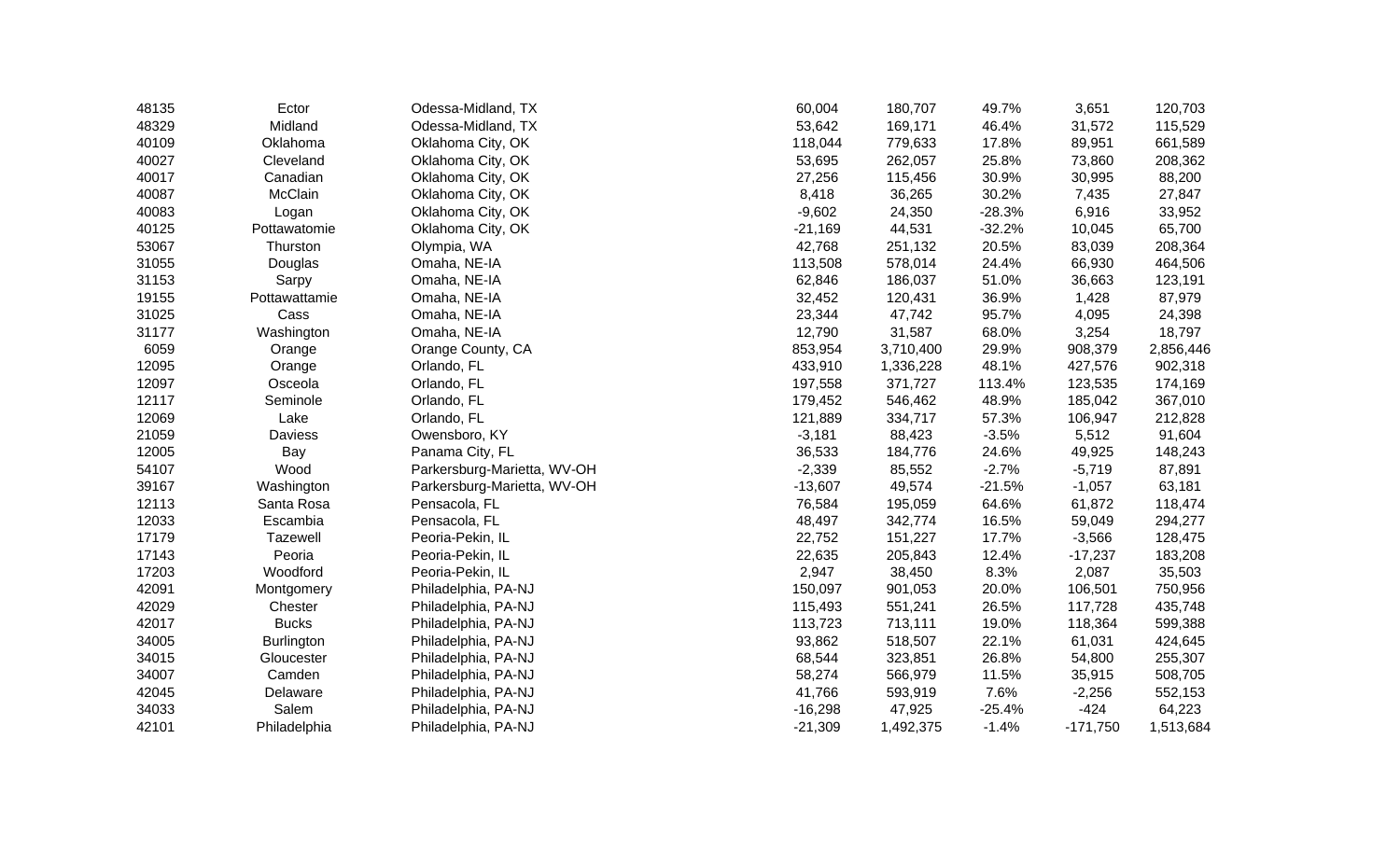| 4013  | Maricopa         | Phoenix-Mesa, AZ                 | 1,547,026 | 4,643,369 | 50.0%    | 1,575,503  | 3,096,343 |
|-------|------------------|----------------------------------|-----------|-----------|----------|------------|-----------|
| 4021  | Pinal            | Phoenix-Mesa, AZ                 | 192,012   | 373,444   | 105.8%   | 90,090     | 181,432   |
| 5069  | Jefferson        | Pine Bluff, AR                   | $-7,693$  | 76,526    | $-9.1%$  | $-6,503$   | 84,219    |
| 42019 | <b>Butler</b>    | Pittsburgh, PA                   | 25,336    | 199,906   | 14.5%    | 26,471     | 174,570   |
| 42051 | Fayette          | Pittsburgh, PA                   | $-401$    | 148,096   | $-0.3%$  | $-10,588$  | 148,497   |
| 42129 | Westmoreland     | Pittsburgh, PA                   | $-8,249$  | 361,519   | $-2.2%$  | $-22,526$  | 369,768   |
| 42125 | Washington       | Pittsburgh, PA                   | $-9,654$  | 193,357   | $-4.8%$  | $-13,947$  | 203,011   |
| 42007 | <b>Beaver</b>    | Pittsburgh, PA                   | $-19,552$ | 161,589   | $-10.8%$ | $-22,860$  | 181,141   |
| 42003 | Allegheny        | Pittsburgh, PA                   | $-48,588$ | 1,231,395 | $-3.8%$  | $-168,271$ | 1,279,982 |
| 25003 | <b>Berkshire</b> | Pittsfield, MA                   | $-2,750$  | 132,059   | $-2.0%$  | $-10,272$  | 134,809   |
| 16005 | <b>Bannock</b>   | Pocatello, ID                    | 20,306    | 95,888    | 26.9%    | 9,932      | 75,582    |
| 23005 | Cumberland       | Portland, ME                     | 28,451    | 294,410   | 10.7%    | 49,563     | 265,959   |
| 41067 | Washington       | Portland-Vancouver, OR-WA        | 266,919   | 715,361   | 59.5%    | 200,680    | 448,442   |
| 53011 | Clark            | Portland-Vancouver, OR-WA        | 192,723   | 540,216   | 55.5%    | 154,263    | 347,493   |
| 41051 | Multnomah        | Portland-Vancouver, OR-WA        | 186,382   | 847,774   | 28.2%    | 97,786     | 661,392   |
| 41005 | Clackamas        | Portland-Vancouver, OR-WA        | 134,489   | 474,065   | 39.6%    | 96,719     | 339,576   |
| 41071 | Yamhill          | Portland-Vancouver, OR-WA        | 47,808    | 133,092   | 56.1%    | 29,652     | 85,284    |
| 41009 | Columbia         | Portland-Vancouver, OR-WA        | 6,400     | 50,070    | 14.7%    | 7,947      | 43,670    |
| 44007 | Providence       | Providence-Warwick-Pawtucket, RI | 83,675    | 706,414   | 13.4%    | 50,259     | 622,739   |
| 44001 | <b>Bristol</b>   | Providence-Warwick-Pawtucket, RI | 30,248    | 80,985    | 59.6%    | 3,910      | 50,737    |
| 44003 | Kent             | Providence-Warwick-Pawtucket, RI | 27,163    | 194,663   | 16.2%    | 13,281     | 167,500   |
| 44009 | Washington       | Providence-Warwick-Pawtucket, RI | 26,788    | 150,801   | 21.6%    | 30,419     | 124,013   |
| 49049 | Utah             | Provo-Orem, UT                   | 160,268   | 531,128   | 43.2%    | 150,967    | 370,860   |
| 8101  | Pueblo           | Pueblo, CO                       | 81,719    | 223,557   | 57.6%    | 15,826     | 141,838   |
| 12015 | Charlotte        | Punta Gorda, FL                  | 36,808    | 179,076   | 25.9%    | 82,796     | 142,268   |
| 55101 | Racine           | Racine, WI                       | 29,126    | 218,111   | 15.4%    | 16,006     | 188,985   |
| 37183 | Wake             | Raleigh-Durham-Chapel Hill, NC   | 392,122   | 1,025,270 | 61.9%    | 329,792    | 633,148   |
| 37063 | Durham           | Raleigh-Durham-Chapel Hill, NC   | 129,104   | 353,647   | 57.5%    | 71,707     | 224,543   |
| 37101 | Johnston         | Raleigh-Durham-Chapel Hill, NC   | 127,335   | 250,626   | 103.3%   | 52,482     | 123,291   |
| 37037 | Chatham          | Raleigh-Durham-Chapel Hill, NC   | 70,353    | 120,062   | 141.5%   | 16,160     | 49,709    |
| 37135 | Orange           | Raleigh-Durham-Chapel Hill, NC   | 69,053    | 185,066   | 59.5%    | 38,747     | 116,013   |
| 37069 | Franklin         | Raleigh-Durham-Chapel Hill, NC   | 49,429    | 97,031    | 103.8%   | 17,462     | 47,602    |
| 46103 | Pennington       | Rapid City, SD                   | 788       | 89,559    | 0.9%     | 18,287     | 88,771    |
| 42011 | <b>Berks</b>     | Reading, PA                      | 67,888    | 442,355   | 18.1%    | 61,451     | 374,467   |
| 6089  | Shasta           | Redding, CA                      | 8,631     | 172,457   | 5.3%     | 47,236     | 163,826   |
| 32031 | Washoe           | Reno, NV                         | 259,487   | 600,804   | 76.0%    | 145,945    | 341,317   |
| 53021 | Franklin         | Richland-Kennewick-Pasco, WA     | 115,505   | 165,060   | 233.1%   | 14,292     | 49,555    |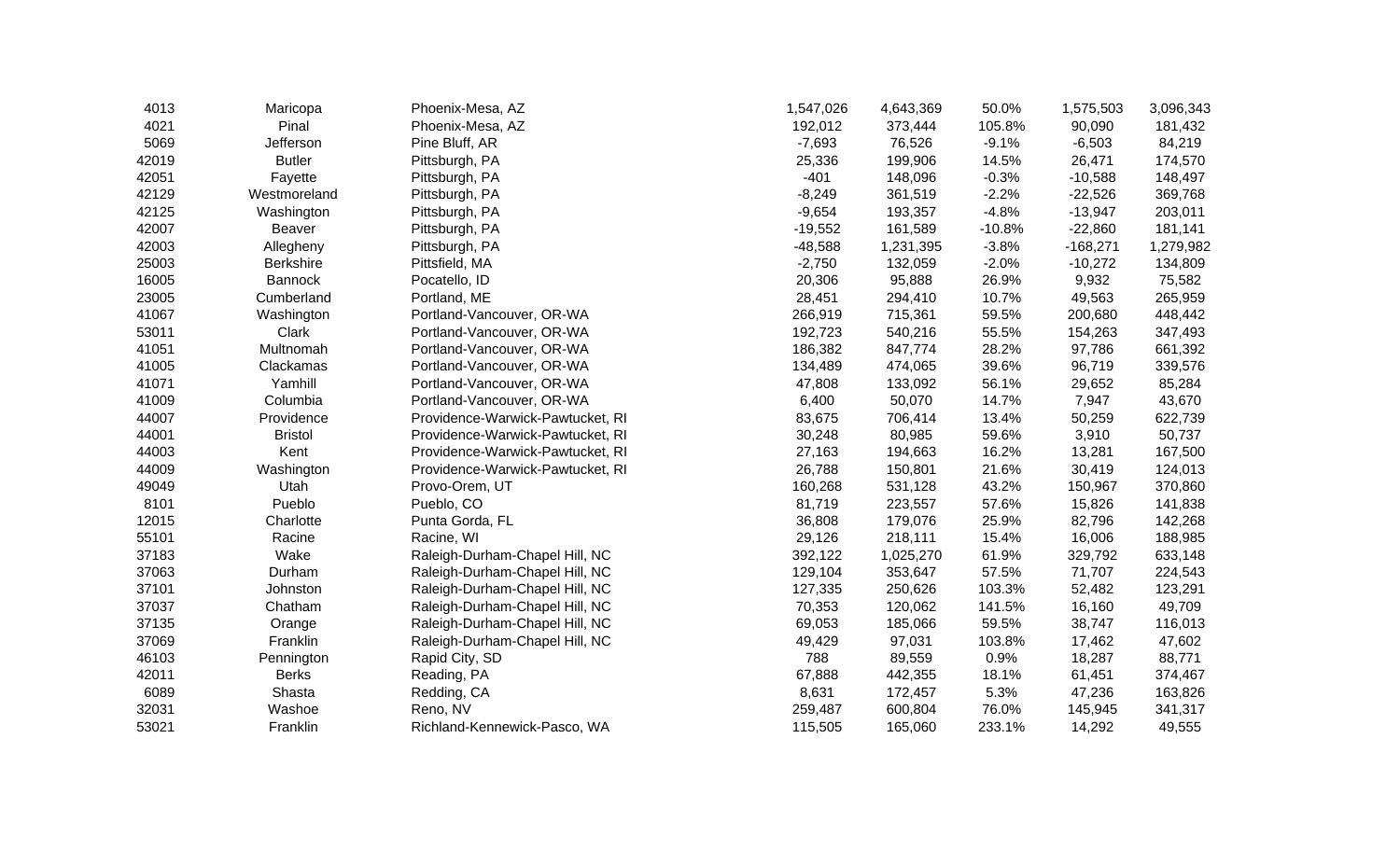| 53005 | Benton              | Richland-Kennewick-Pasco, WA | 90,056    | 233,147   | 62.9%     | 32,839    | 143,091   |
|-------|---------------------|------------------------------|-----------|-----------|-----------|-----------|-----------|
| 51041 | Chesterfield        | Richmond-Petersburg, VA      | 103,604   | 364,564   | 39.7%     | 118,185   | 260,960   |
| 51087 | Henrico             | Richmond-Petersburg, VA      | 100,560   | 363,833   | 38.2%     | 82,205    | 263,273   |
| 51085 | Hanover             | Richmond-Petersburg, VA      | 73,387    | 160,394   | 84.3%     | 36,446    | 87,007    |
| 51145 | Powhatan            | Richmond-Petersburg, VA      | 71,236    | 93,847    | 315.1%    | 9,559     | 22,611    |
| 51075 | Goochland           | Richmond-Petersburg, VA      | 37,092    | 54,029    | 219.0%    | 5,166     | 16,937    |
| 51127 | New Kent            | Richmond-Petersburg, VA      | 32,562    | 46,098    | 240.6%    | 4,730     | 13,536    |
| 51036 | <b>Charles City</b> | Richmond-Petersburg, VA      | $-6,929$  | 0         | $-100.0%$ | 226       | 6,929     |
| 6065  | Riverside           | Riverside-San Bernardino, CA | 681,484   | 2,241,310 | 43.7%     | 890,353   | 1,559,826 |
| 6071  | San Bernardino      | Riverside-San Bernardino, CA | 569,074   | 2,288,002 | 33.1%     | 815,972   | 1,718,928 |
| 51023 | <b>Botetourt</b>    | Roanoke, VA                  | 21,649    | 52,215    | 70.8%     | 7,255     | 30,566    |
| 27109 | Olmsted             | Rochester, MN                | 69,929    | 194,773   | 56.0%     | 32,491    | 124,844   |
| 36055 | Monroe              | Rochester, NY                | 26,555    | 762,232   | 3.6%      | 32,374    | 735,677   |
| 36069 | Ontario             | Rochester, NY                | $-9,212$  | 91,186    | $-9.2%$   | 11,356    | 100,398   |
| 36037 | Genesee             | Rochester, NY                | $-23,423$ | 36,901    | $-38.8%$  | 828       | 60,324    |
| 36117 | Wayne               | Rochester, NY                | $-24,492$ | 69,276    | $-26.1%$  | 8,996     | 93,768    |
| 36051 | Livingston          | Rochester, NY                | $-27,988$ | 36,395    | $-43.5%$  | 7,298     | 64,383    |
| 36073 | Orleans             | Rochester, NY                | $-33,150$ | 11,028    | $-75.0%$  | 5,652     | 44,178    |
| 17201 | Winnebago           | Rockford, IL                 | 84,803    | 363,748   | 30.4%     | 27,866    | 278,945   |
| 17007 | Boone               | Rockford, IL                 | 60,279    | 102,348   | 143.3%    | 13,319    | 42,069    |
| 17141 | Ogle                | Rockford, IL                 | 32,029    | 83,194    | 62.6%     | 4,743     | 51,165    |
| 37127 | Nash                | Rocky Mount, NC              | 42,400    | 130,155   | 48.3%     | 20,378    | 87,755    |
| 37065 | Edgecombe           | Rocky Mount, NC              | 32,897    | 88,195    | 59.5%     | $-788$    | 55,298    |
| 6067  | Sacramento          | Sacramento, CA               | 302,821   | 1,532,860 | 24.6%     | 441,764   | 1,230,039 |
| 6061  | Placer              | Sacramento, CA               | 158,330   | 409,614   | 63.0%     | 132,952   | 251,284   |
| 6017  | El Dorado           | Sacramento, CA               | 77,820    | 234,996   | 49.5%     | 70,619    | 157,176   |
| 26145 | Saginaw             | Saginaw-Bay City-Midland, MI | 24,964    | 234,912   | 11.9%     | $-17,425$ | 209,948   |
| 26111 | Midland             | Saginaw-Bay City-Midland, MI | 20,374    | 103,399   | 24.5%     | 9,143     | 83,025    |
| 26017 | Bay                 | Saginaw-Bay City-Midland, MI | 1,690     | 111,812   | 1.5%      | $-9,915$  | 110,122   |
| 41047 | Marion              | Salem, OR                    | 109,906   | 395,487   | 38.5%     | 80,073    | 285,581   |
| 41053 | Polk                | Salem, OR                    | 28,650    | 91,299    | 45.7%     | 17,308    | 62,649    |
| 6053  | Monterey            | Salinas, CA                  | 228,776   | 631,809   | 56.8%     | 110,627   | 403,033   |
| 49035 | Salt Lake           | Salt Lake City-Ogden, UT     | 284,412   | 1,185,036 | 31.6%     | 276,617   | 900,624   |
| 49011 | Davis               | Salt Lake City-Ogden, UT     | 70,306    | 310,632   | 29.3%     | 92,441    | 240,325   |
| 49057 | Weber               | Salt Lake City-Ogden, UT     | 65,312    | 262,737   | 33.1%     | 52,020    | 197,425   |
| 48451 | Tom Green           | San Angelo, TX               | 27,165    | 131,107   | 26.1%     | 18,619    | 103,942   |
| 48029 | Bexar               | San Antonio, TX              | 374,932   | 1,772,749 | 26.8%     | 402,676   | 1,397,817 |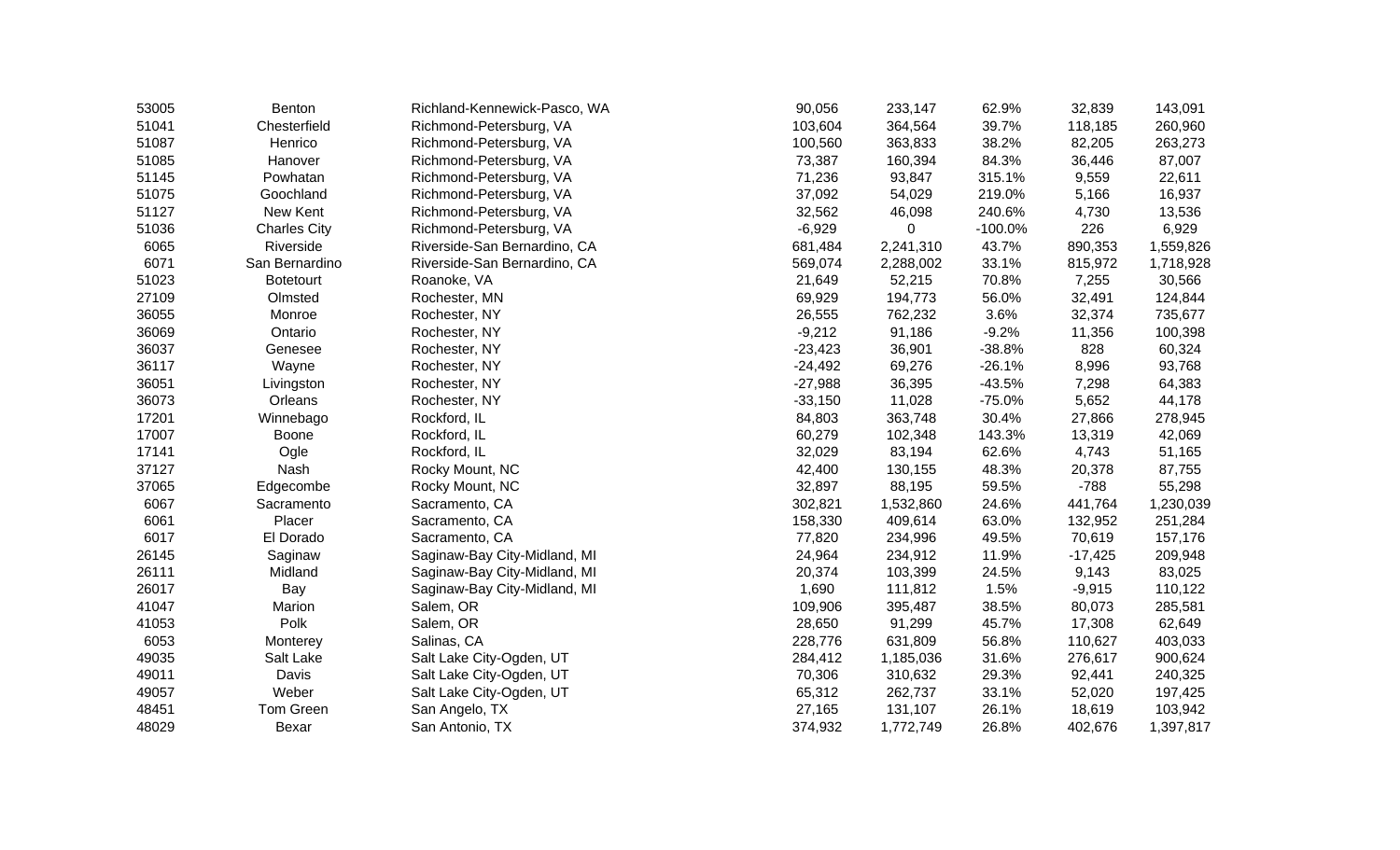| 48187 | Guadalupe       | San Antonio, TX                            | 73,332    | 163,217   | 81.6%    | 42,793    | 89,885    |
|-------|-----------------|--------------------------------------------|-----------|-----------|----------|-----------|-----------|
| 48091 | Comal           | San Antonio, TX                            | 68,354    | 147,142   | 86.8%    | 42,069    | 78,788    |
| 48493 | Wilson          | San Antonio, TX                            | 44,042    | 76,755    | 134.6%   | 15,894    | 32,713    |
| 6073  | San Diego       | San Diego, CA                              | 634,780   | 3,459,858 | 22.5%    | 949,458   | 2,825,078 |
| 6075  | San Francisco   | San Francisco, CA                          | 315,630   | 1,092,232 | 40.6%    | 95,772    | 776,602   |
| 6081  | San Mateo       | San Francisco, CA                          | 292,084   | 1,000,422 | 41.2%    | 119,896   | 708,338   |
| 6041  | Marin           | San Francisco, CA                          | 168,590   | 416,201   | 68.1%    | 24,667    | 247,611   |
| 6085  | Santa Clara     | San Jose, CA                               | 497,900   | 2,184,374 | 29.5%    | 384,959   | 1,686,474 |
| 6079  | San Luis Obispo | San Luis Obispo-Atascadero-Paso Robles, CA | 96,291    | 343,969   | 38.9%    | 90,892    | 247,678   |
| 6083  | Santa Barbara   | Santa Barbara-Santa Maria-Lompoc, CA       | 170,907   | 570,653   | 42.8%    | 99,555    | 399,746   |
| 6087  | Santa Cruz      | Santa Cruz-Watsonville, CA                 | 156,829   | 412,611   | 61.3%    | 66,477    | 255,782   |
| 35049 | Santa Fe        | Santa Fe, NM                               | 152,538   | 282,353   | 117.5%   | 53,943    | 129,815   |
| 35028 | Los Alamos      | Santa Fe, NM                               | 71,587    | 89,882    | 391.3%   | 703       | 18,295    |
| 6097  | Sonoma          | Santa Rosa, CA                             | 200,535   | 660,873   | 43.6%    | 158,752   | 460,338   |
| 12081 | Manatee         | Sarasota-Bradenton, FL                     | 100,606   | 366,310   | 37.9%    | 115,442   | 265,704   |
| 12115 | Sarasota        | Sarasota-Bradenton, FL                     | 96,613    | 423,625   | 29.5%    | 122,550   | 327,012   |
| 13103 | Effingham       | Savannah, GA                               | 55,893    | 93,695    | 147.9%   | 19,409    | 37,802    |
| 13051 | Chatham         | Savannah, GA                               | 33,331    | 265,305   | 14.4%    | 28,933    | 231,974   |
| 13029 | Bryan           | Savannah, GA                               | 30,019    | 53,557    | 127.5%   | 13,281    | 23,538    |
| 42079 | Luzerne         | Scranton-Wilkes-Barre-Hazleton, PA         | $-13,730$ | 304,849   | $-4.3%$  | $-24,056$ | 318,579   |
| 42131 | Wyoming         | Scranton-Wilkes-Barre-Hazleton, PA         | $-14,910$ | 13,114    | $-53.2%$ | 1,571     | 28,024    |
| 42069 | Lackawanna      | Scranton-Wilkes-Barre-Hazleton, PA         | $-17,099$ | 195,805   | $-8.0%$  | $-15,029$ | 212,904   |
| 42037 | Columbia        | Scranton-Wilkes-Barre-Hazleton, PA         | $-26,520$ | 37,585    | $-41.4%$ | 2,036     | 64,105    |
| 53033 | King            | Seattle-Bellevue-Everett, WA               | 424,664   | 2,163,580 | 24.4%    | 462,391   | 1,738,916 |
| 53061 | Snohomish       | Seattle-Bellevue-Everett, WA               | 238,509   | 847,677   | 39.2%    | 268,623   | 609,168   |
| 53029 | Island          | Seattle-Bellevue-Everett, WA               | 4,726     | 76,569    | 6.6%     | 27,534    | 71,843    |
| 42085 | Mercer          | Sharon, PA                                 | $-32,073$ | 88,113    | $-26.7%$ | $-8,019$  | 120,186   |
| 55117 | Sheboygan       | Sheboygan, WI                              | 13,685    | 126,439   | 12.1%    | 11,847    | 112,754   |
| 48181 | Grayson         | Sherman-Denison, TX                        | 28,292    | 139,304   | 25.5%    | 20,894    | 111,012   |
| 22015 | <b>Bossier</b>  | Shreveport-Bossier City, LA                | 10,320    | 108,935   | 10.5%    | 17,330    | 98,615    |
| 22017 | Caddo           | Shreveport-Bossier City, LA                | $-4,373$  | 247,559   | $-1.7%$  | $-1,069$  | 251,932   |
| 22119 | Webster         | Shreveport-Bossier City, LA                | $-29,886$ | 11,849    | $-71.6%$ | $-1,923$  | 41,735    |
| 31043 | Dakota          | Sioux City, IA-NE                          | 76,115    | 96,393    | 375.4%   | 3,646     | 20,278    |
| 19193 | Woodbury        | Sioux City, IA-NE                          | 50,740    | 154,589   | 48.9%    | 2,856     | 103,849   |
| 46099 | Minnehaha       | Sioux Falls, SD                            | 51,965    | 200,954   | 34.9%    | 39,352    | 148,989   |
| 46083 | Lincoln         | Sioux Falls, SD                            | 38,845    | 63,394    | 158.2%   | 10,615    | 24,549    |
| 18141 | St. Joseph      | South Bend, IN                             | 40,572    | 306,433   | 15.3%    | 24,509    | 265,861   |
|       |                 |                                            |           |           |          |           |           |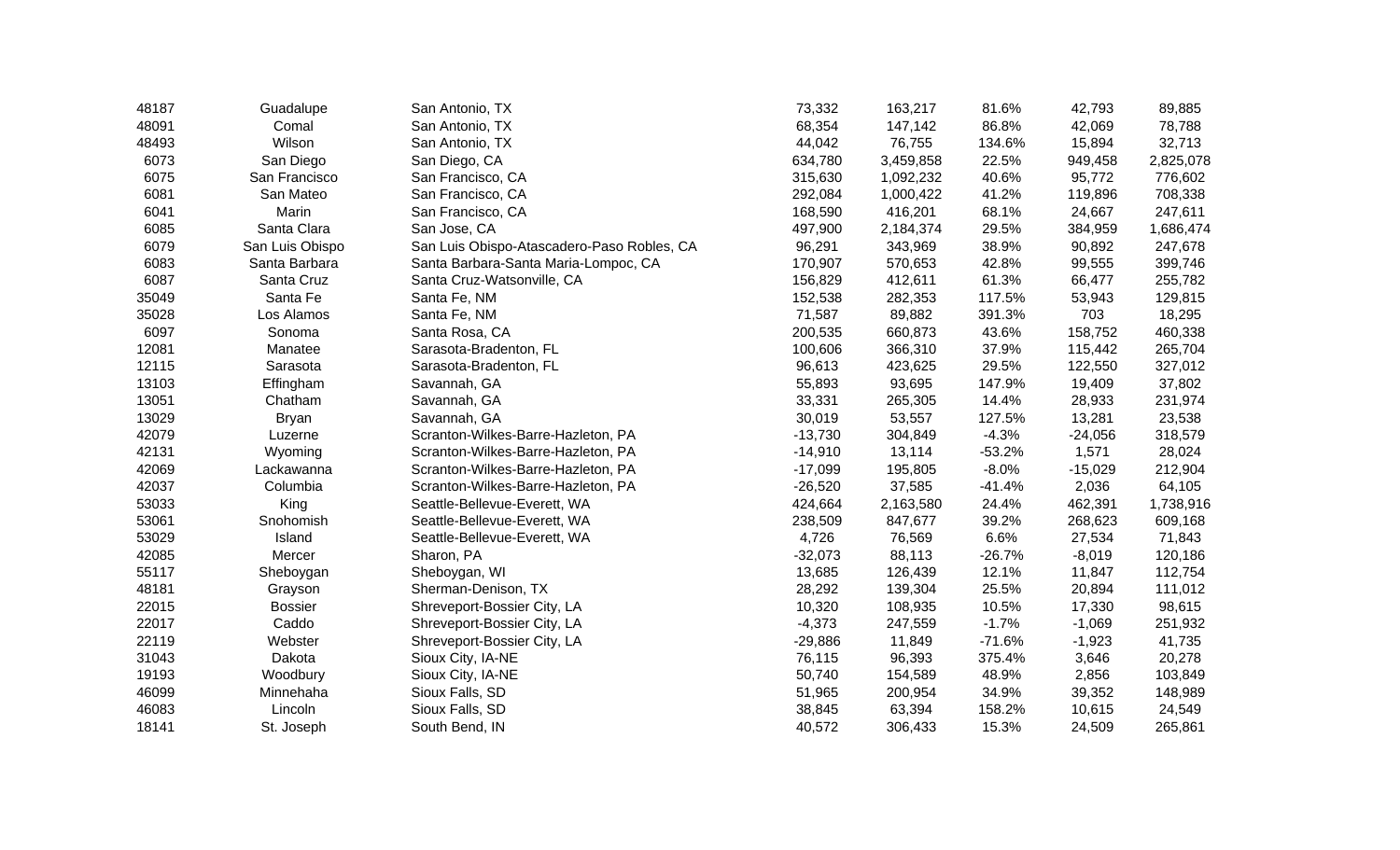| 53063 | Spokane                      | Spokane, WA                 | 118,094   | 536,767   | 28.2%     | 75,734     | 418,673   |
|-------|------------------------------|-----------------------------|-----------|-----------|-----------|------------|-----------|
| 17167 | Sangamon                     | Springfield, IL             | 45,695    | 234,745   | 24.2%     | 12,988     | 189,050   |
| 17129 | Menard                       | Springfield, IL             | 9,465     | 21,979    | 75.6%     | 796        | 12,514    |
| 25013 | Hampden                      | Springfield, MA             | 14,845    | 471,332   | 3.3%      | 12,877     | 456,487   |
| 25015 | Hampshire                    | Springfield, MA             | 2,477     | 154,939   | 1.6%      | 13,380     | 152,462   |
| 29043 | Christian                    | Springfield, MO             | 47,996    | 102,947   | 87.3%     | 32,490     | 54,951    |
| 29077 | Greene                       | Springfield, MO             | 32,971    | 273,596   | 13.7%     | 54,969     | 240,625   |
| 29225 | Webster                      | Springfield, MO             | 3,079     | 34,328    | 9.9%      | 10,783     | 31,249    |
| 27145 | <b>Stearns</b>               | St. Cloud, MN               | 17,641    | 151,235   | 13.2%     | 25,131     | 133,594   |
| 27009 | Benton                       | St. Cloud, MN               | 2,742     | 37,224    | 8.0%      | 9,163      | 34,482    |
| 29021 | Buchanan                     | St. Joseph, MO              | $-16,049$ | 70,002    | $-18.7%$  | $-1,681$   | 86,051    |
| 29003 | Andrew                       | St. Joseph, MO              | $-16,536$ | 0         | $-100.0%$ | 2,520      | 16,536    |
| 29183 | St. Charles                  | St. Louis, MO-IL            | 119,526   | 405,690   | 41.8%     | 140,914    | 286,164   |
| 29189 | St. Louis                    | St. Louis, MO-IL            | 63,571    | 1,079,951 | 6.3%      | 41,420     | 1,016,380 |
| 29099 | Jefferson                    | St. Louis, MO-IL            | 53,262    | 252,056   | 26.8%     | 52,121     | 198,794   |
| 17119 | Madison                      | St. Louis, MO-IL            | 40,149    | 299,247   | 15.5%     | 11,539     | 259,098   |
| 17133 | Monroe                       | St. Louis, MO-IL            | 33,375    | 61,142    | 120.2%    | 7,573      | 27,767    |
| 17163 | St. Clair                    | St. Louis, MO-IL            | 19,079    | 275,337   | 7.4%      | $-11,272$  | 256,258   |
| 17083 | Jersey                       | St. Louis, MO-IL            | 14,039    | 35,708    | 64.8%     | 1,071      | 21,669    |
| 29113 | Lincoln                      | St. Louis, MO-IL            | 13,249    | 52,506    | 33.8%     | 17,028     | 39,257    |
| 29071 | Franklin                     | St. Louis, MO-IL            | 11,899    | 105,962   | 12.7%     | 22,709     | 94,063    |
| 17027 | Clinton                      | St. Louis, MO-IL            | 10,960    | 46,516    | 30.8%     | 2,718      | 35,556    |
| 29219 | Warren                       | St. Louis, MO-IL            | $-7,695$  | 17,041    | $-31.1%$  | 9,712      | 24,736    |
| 29510 | St. Louis (Independent City) | St. Louis, MO-IL            | $-33,793$ | 312,975   | $-9.7%$   | $-104,344$ | 346,768   |
| 42027 | Centre                       | State College, PA           | $-1,221$  | 134,758   | $-0.9%$   | 22,848     | 135,979   |
| 54029 | Hancock                      | Steubenville-Weirton, OH-WV | $-186$    | 32,436    | $-0.6%$   | $-8,339$   | 32,622    |
| 54009 | <b>Brooke</b>                | Steubenville-Weirton, OH-WV | $-4,477$  | 20,894    | $-17.6%$  | $-5,711$   | 25,371    |
| 39081 | Jefferson                    | Steubenville-Weirton, OH-WV | $-16,288$ | 57,390    | $-22.1%$  | $-17,624$  | 73,678    |
| 6077  | San Joaquin                  | Stockton-Lodi, CA           | 268,931   | 837,094   | 47.3%     | 217,859    | 568,163   |
| 45085 | Sumter                       | Sumter, SC                  | 29,953    | 134,694   | 28.6%     | 16,005     | 104,741   |
| 36067 | Onondaga                     | Syracuse, NY                | $-24,414$ | 434,030   | $-5.3%$   | $-5,288$   | 458,444   |
| 36053 | Madison                      | Syracuse, NY                | $-36,066$ | 33,378    | $-51.9%$  | 4,187      | 69,444    |
| 36011 | Cayuga                       | Syracuse, NY                | $-56,550$ | 25,388    | $-69.0%$  | 1,986      | 81,938    |
| 36075 | Oswego                       | Syracuse, NY                | $-62,809$ | 59,728    | $-51.3%$  | 8,762      | 122,537   |
| 53053 | Pierce                       | Tacoma, WA                  | 151,866   | 855,827   | 21.6%     | 215,207    | 703,961   |
| 12073 | Leon                         | Tallahassee, FL             | 114,644   | 354,669   | 47.8%     | 90,233     | 240,025   |
| 12039 | Gadsden                      | Tallahassee, FL             | 54,783    | 99,836    | 121.6%    | 3,300      | 45,053    |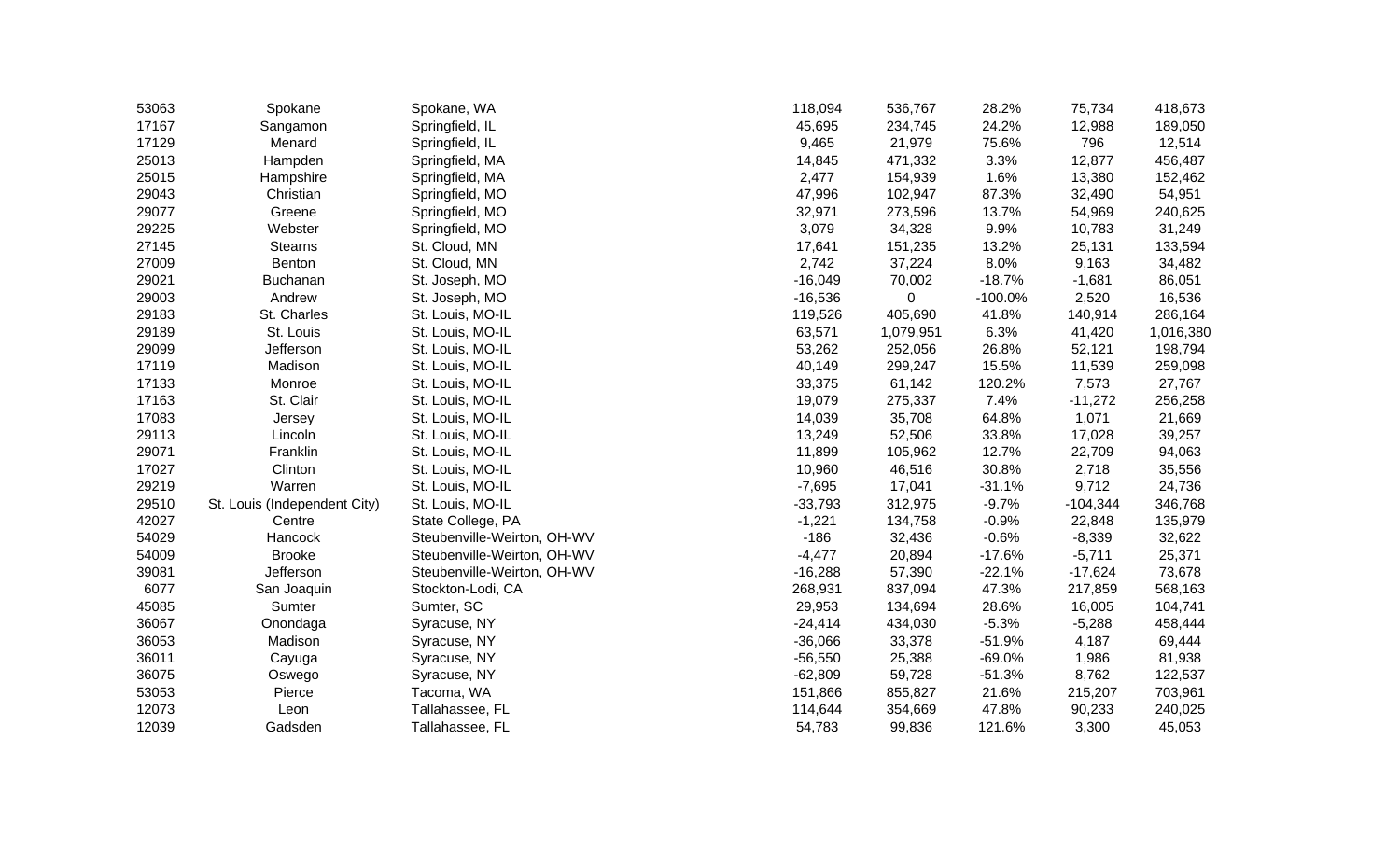| 12057 | Hillsborough    | Tampa-St. Petersburg-Clearwater, FL | 321,649   | 1,324,731 | 32.1%    | 351,249   | 1,003,082 |
|-------|-----------------|-------------------------------------|-----------|-----------|----------|-----------|-----------|
| 12103 | Pinellas        | Tampa-St. Petersburg-Clearwater, FL | 143,785   | 1,065,993 | 15.6%    | 189,341   | 922,208   |
| 12101 | Pasco           | Tampa-St. Petersburg-Clearwater, FL | 97,293    | 444,648   | 28.0%    | 150,795   | 347,355   |
| 12053 | Hernando        | Tampa-St. Petersburg-Clearwater, FL | 24,965    | 156,457   | 19.0%    | 85,777    | 131,492   |
| 18167 | Vigo            | Terre Haute, IN                     | 17,407    | 123,125   | 16.5%    | $-6,530$  | 105,718   |
| 18165 | Vermillion      | Terre Haute, IN                     | 9,649     | 26,427    | 57.5%    | $-1,474$  | 16,778    |
| 18021 | Clay            | Terre Haute, IN                     | 5,801     | 32,359    | 21.8%    | 1,757     | 26,558    |
| 5091  | Miller          | Texarkana, TX-Texarkana AR          | 6,539     | 46,988    | 16.2%    | 2,580     | 40,449    |
| 48037 | <b>Bowie</b>    | Texarkana, TX-Texarkana AR          | 3,077     | 92,360    | 3.4%     | 13,773    | 89,283    |
| 39051 | Fulton          | Toledo, OH                          | 15,265    | 57,408    | 36.2%    | 4,366     | 42,143    |
| 39173 | Wood            | Toledo, OH                          | 10,702    | 131,910   | 8.8%     | 13,465    | 121,208   |
| 39095 | Lucas           | Toledo, OH                          | 9,800     | 464,693   | 2.2%     | $-16,751$ | 454,893   |
| 20177 | Shawnee         | Topeka, KS                          | 28,967    | 199,014   | 17.0%    | 14,913    | 170,047   |
| 34021 | Mercer          | Trenton, NJ                         | 113,600   | 465,180   | 32.3%    | 43,784    | 351,580   |
| 4019  | Pima            | Tucson, AZ                          | 380,615   | 1,229,259 | 44.8%    | 312,864   | 848,644   |
| 40143 | Tulsa           | Tulsa, OK                           | 92,864    | 656,606   | 16.5%    | 90,543    | 563,742   |
| 40131 | Rogers          | Tulsa, OK                           | 9,126     | 80,487    | 12.8%    | 24,507    | 71,361    |
| 40145 | Wagoner         | Tulsa, OK                           | 536       | 58,269    | 0.9%     | 15,587    | 57,733    |
| 40113 | Osage           | Tulsa, OK                           | $-5,170$  | 39,377    | $-11.6%$ | 5,149     | 44,547    |
| 40037 | Creek           | Tulsa, OK                           | $-6,959$  | 60,594    | $-10.3%$ | 8,149     | 67,553    |
| 1125  | Tuscaloosa      | Tuscaloosa, AL                      | 5,708     | 170,773   | 3.5%     | 27,234    | 165,065   |
| 48423 | Smith           | Tyler, TX                           | 51,100    | 226,508   | 29.1%    | 46,092    | 175,408   |
| 36065 | Oneida          | Utica-Rome, NY                      | $-36,758$ | 198,450   | $-15.6%$ | $-18,352$ | 235,208   |
| 36043 | Herkimer        | Utica-Rome, NY                      | $-59,174$ | 5,217     | $-91.9%$ | $-2,272$  | 64,391    |
| 6095  | Solano          | Vallejo-Fairfield-Napa, CA          | 178,982   | 576,148   | 45.1%    | 159,710   | 397,166   |
| 6055  | Napa            | Vallejo-Fairfield-Napa, CA          | 152,272   | 276,858   | 122.2%   | 25,255    | 124,586   |
| 6111  | Ventura         | Ventura, CA                         | 269,157   | 1,025,782 | 35.6%    | 223,798   | 756,625   |
| 48469 | Victoria        | Victoria, TX                        | 19,492    | 103,509   | 23.2%    | 14,640    | 84,017    |
| 34011 | Cumberland      | Vineland-Millville-Bridgeton, NJ    | 33,559    | 179,933   | 22.9%    | 13,286    | 146,374   |
| 6107  | Tulare          | Visalia-Tulare-Porterville, CA      | 174,369   | 543,214   | 47.3%    | 121,419   | 368,845   |
| 48309 | McLennan        | Waco, TX                            | 48,814    | 262,815   | 22.8%    | 42,547    | 214,001   |
| 24031 | Montgomery      | Washington, DC-MD-VA-WV             | 326,464   | 1,204,245 | 37.2%    | 295,728   | 877,781   |
| 51107 | Loudoun         | Washington, DC-MD-VA-WV             | 230,667   | 404,607   | 132.6%   | 116,175   | 173,940   |
| 24033 | Prince George's | Washington, DC-MD-VA-WV             | 209,605   | 1,013,254 | 26.1%    | 137,280   | 803,649   |
| 51013 | Arlington       | Washington, DC-MD-VA-WV             | 176,822   | 366,145   | 93.4%    | 35,960    | 189,323   |
| 24021 | Frederick       | Washington, DC-MD-VA-WV             | 102,482   | 299,077   | 52.1%    | 80,889    | 196,595   |
| 51179 | Stafford        | Washington, DC-MD-VA-WV             | 63,448    | 157,067   | 67.8%    | 52,907    | 93,619    |
|       |                 |                                     |           |           |          |           |           |